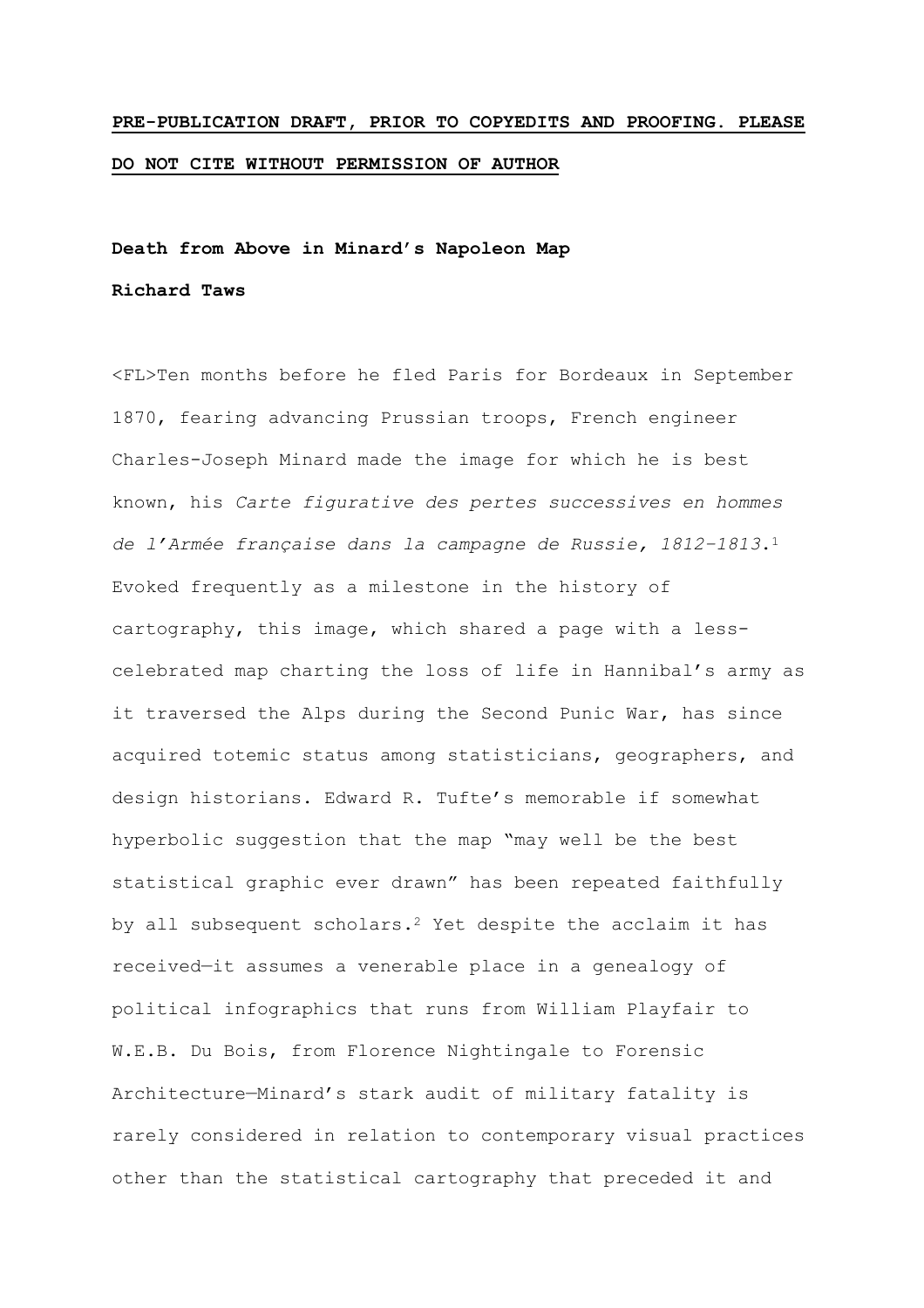came after it.<sup>3</sup> Both the subject of the *Carte figurative* and the context for its production tend to be muted in discussion of its informational economy, while for art history it has been little more than a curiosity.

#### <<COMP: fig. 1 approx. here>>

This isolation of Minard's practice—and of his most lauded flow map in particular—has become more pronounced in the light of his designs' evident relevance to contemporary techniques for data visualization and his work's status as a precursor to the infographics that now explain our world to us. Certainly, late 2020 seems an appropriate time to reconsider the historical dynamic at play in Minard's calibration of imperial catastrophe. Brightly colored charts of daily rising infections and death tolls—presented with fluctuating degrees of political manipulation—have provided the visual backdrop to our recent encounters with loss. In these, as in Minard's final designs, human deaths are naturalized and aestheticized as landscape features: mountains to climb, curves to flatten. And as if to press home their contemporary charge, Minard's maps are now commonly remade by digital means, repurposed, and tested, with the side effect that their solidity and meaningfulness as objects locatable in a particular historical context is often suppressed. Yet attention to their historical frame reveals an aspect of Minard's Napoleon design that the arresting novelty of his statistical presentation obscures. For his map shared many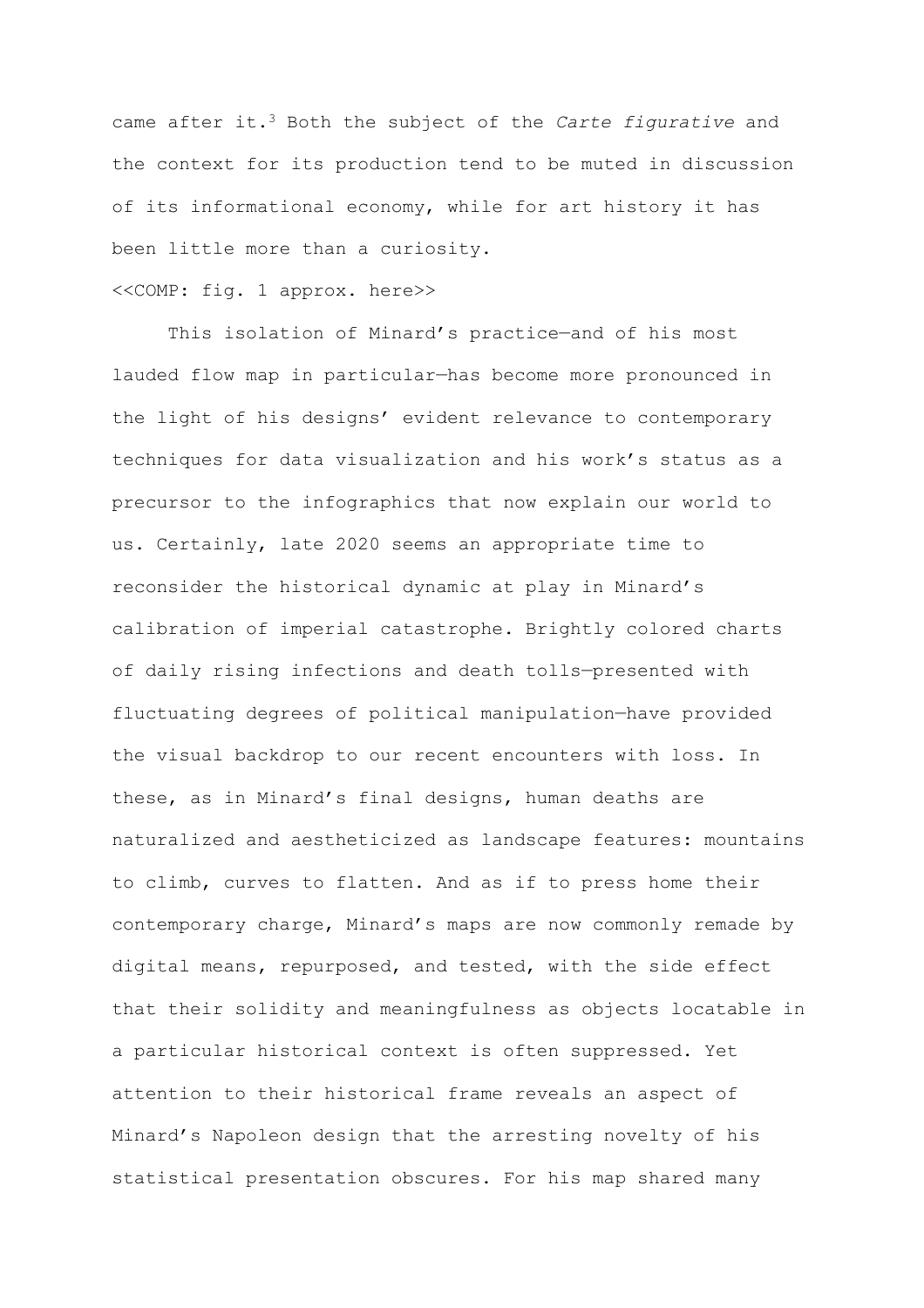features with existing visual genres—notably military painting and its reproductions—that traded in the representation and calibration of mass death and which had well-developed strategies of their own for presenting documentary evidence with affective immediacy. To think of Minard's work in this way—to suggest that infographics inherited and reworked techniques from contemporary history painting—seems counterintuitive, even regressive, yet serves to redescribe the originality of Minard's Napoleon map, which extrapolated from such works a new statistical accounting of time that was sensitive to multiple media and shifting forms of historical consciousness between the French Revolution and the Third Republic.

Despite Tufte's description of the *Carte figurative* as "an anti-war poster," the striking appearance of this graphic account of Napoleonic hubris in the waning days of Napoleon III's Second Empire is often downplayed. Although Minard was no revolutionary, the timing of his print's publication was hardly coincidental, and aspects of Minard's own biography provide a helpful resource, for they place his decision-making in the context of broader political and cultural transitions. Yet my ambition is not to offer a fine-grained historical account of Minard's motivations, and certainly not to parse individual works for their conformity to the "facts" they claim to render visible. Rather, this article sets out to consider the kind of history Minard's designs—the chart of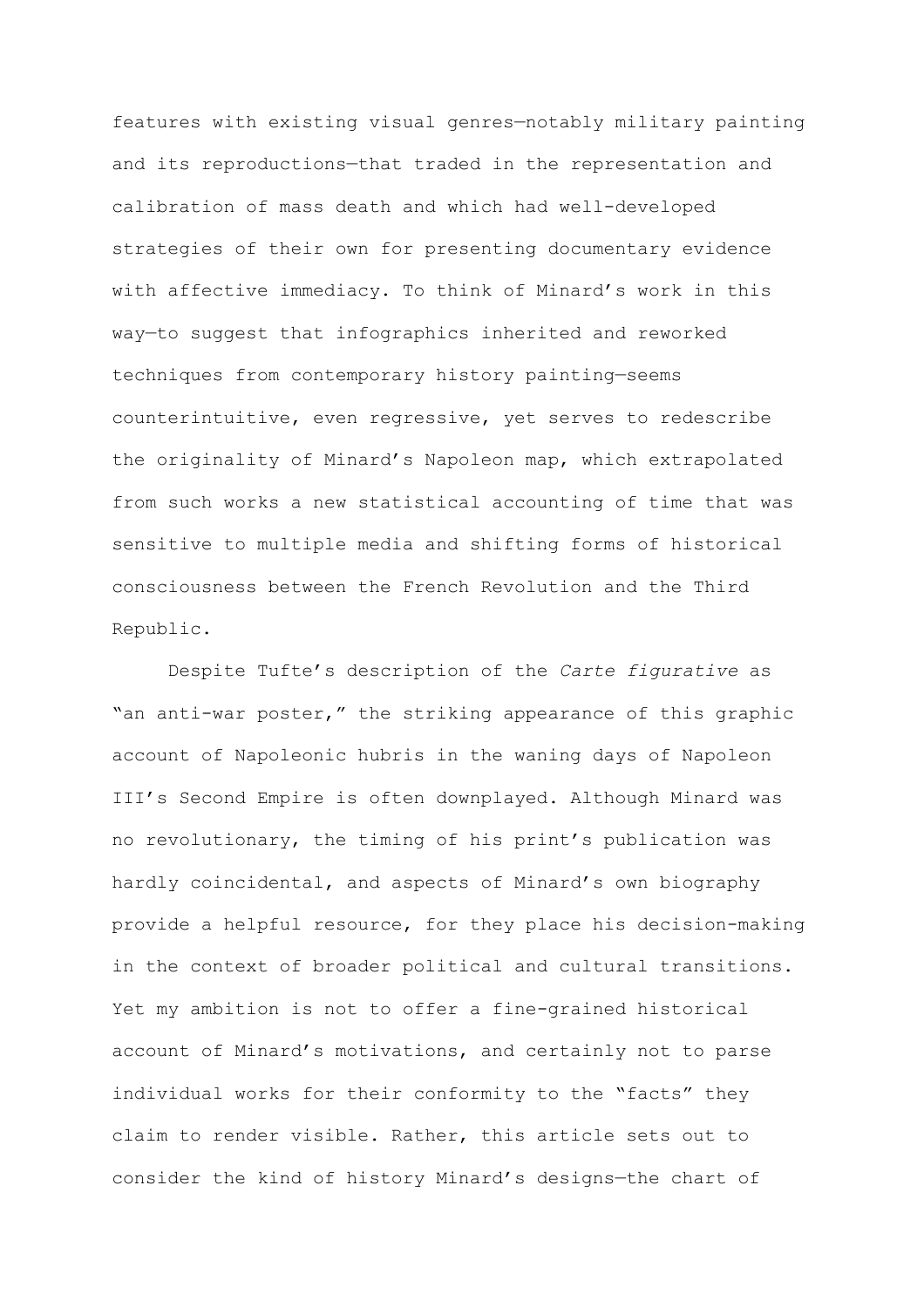Napoleon's ruinous Russian campaign in particular—elucidate in the context of their broader visual world.

To suggest that a map might offer an aerial image is hardly an original observation. Yet the omniscient histories from above provided by Minard's flow charts turn out to be a more fraught affair than might be supposed, flipping between a cartographer's transparent aerial scrutiny and more earthly concerns. In his maps movements of people and things are frequently configured as elemental and organic trajectories (of water, of coal, of animal bodies) as well as invisible flows (Minard's 1862 treatise *Des tableaux graphiques et des cartes figuratives* reproduces a rose map tracking the duration and direction of winds buffeting the Cordouan lighthouse in 1842).<sup>4</sup> Their perspective unobscured by clouds, birds, or other interference, we see no sign of air as a medium of substance in these designs, although it might appear in concealed form as temperature, shipping volume, direction of travel, or disease.<sup>5</sup> Rather, the aerial viewpoint of Minard's designs is first and foremost a way of rendering material the statistical data that register the transit of people and things across earth and sea, often transforming in the process the world they traversed. Minard's seemingly neutral overhead views are no such thing. Depicting quantities observed over time as if static phenomena, they offer fluid projections of people or objects stretched through space. Trading in abstractions and adaptations of data as much as certainties,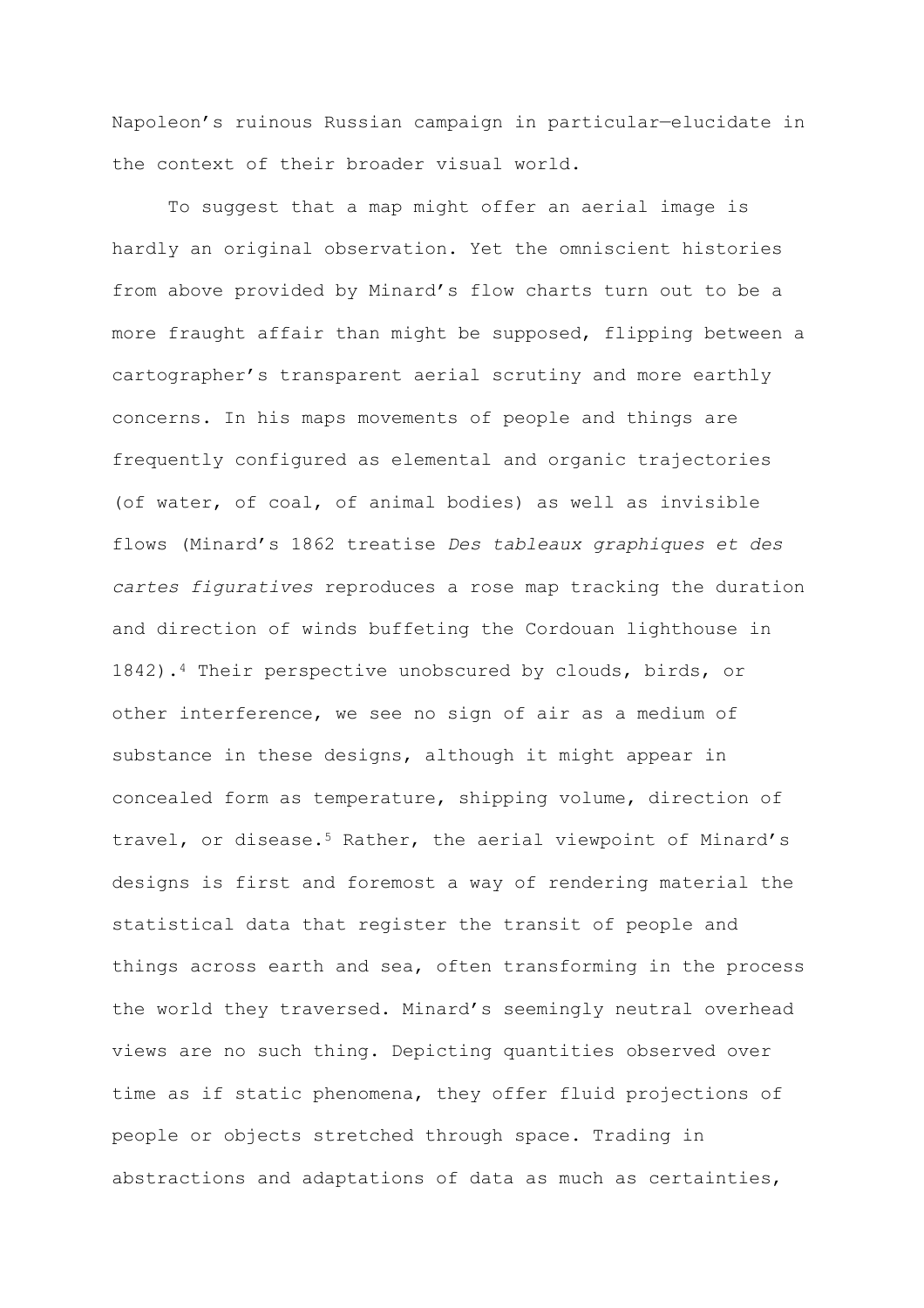they also look sideways to other histories and other forms of representation. Nowhere is this more apparent than in Minard's late *Carte figurative*, which was not a stand-alone piece but instead participated in a visual ecology that was both contemporary to the time of its production and to the time it represented. The visual vocabularies upon which it drew were not limited to other statistical maps but included dominant genres for representing modern and historical conflict, whether printed images in books and newspapers, photographs, or paintings and their reproductions.<sup>6</sup>

The representation of mass military death, the subject of Minard's final works, had an established lineage, of which Minard would have been well aware, that extended beyond the terrain of statistics but was not disconnected from it. In their shared preoccupation with heroic defeat, we might discern unlikely affinities between Minard's late maps and contemporaneous works by an artist such as Alphonse de Neuville, who found celebrity in the early 1870s for his images of the Franco-Prussian War. The exhausted, freezing soldiers of de Neuville's image of the aftermath of the battle of Le Bourget, during the siege of Paris, the bloodied stretchers and ruined buildings, and the piles of weapons, musical instruments, and packs: all these things are not in Minard's map, and the close emotive charge of such a painting seems far from Minard's totalizing abstractions, which both embrace and displace the modes of representation they are in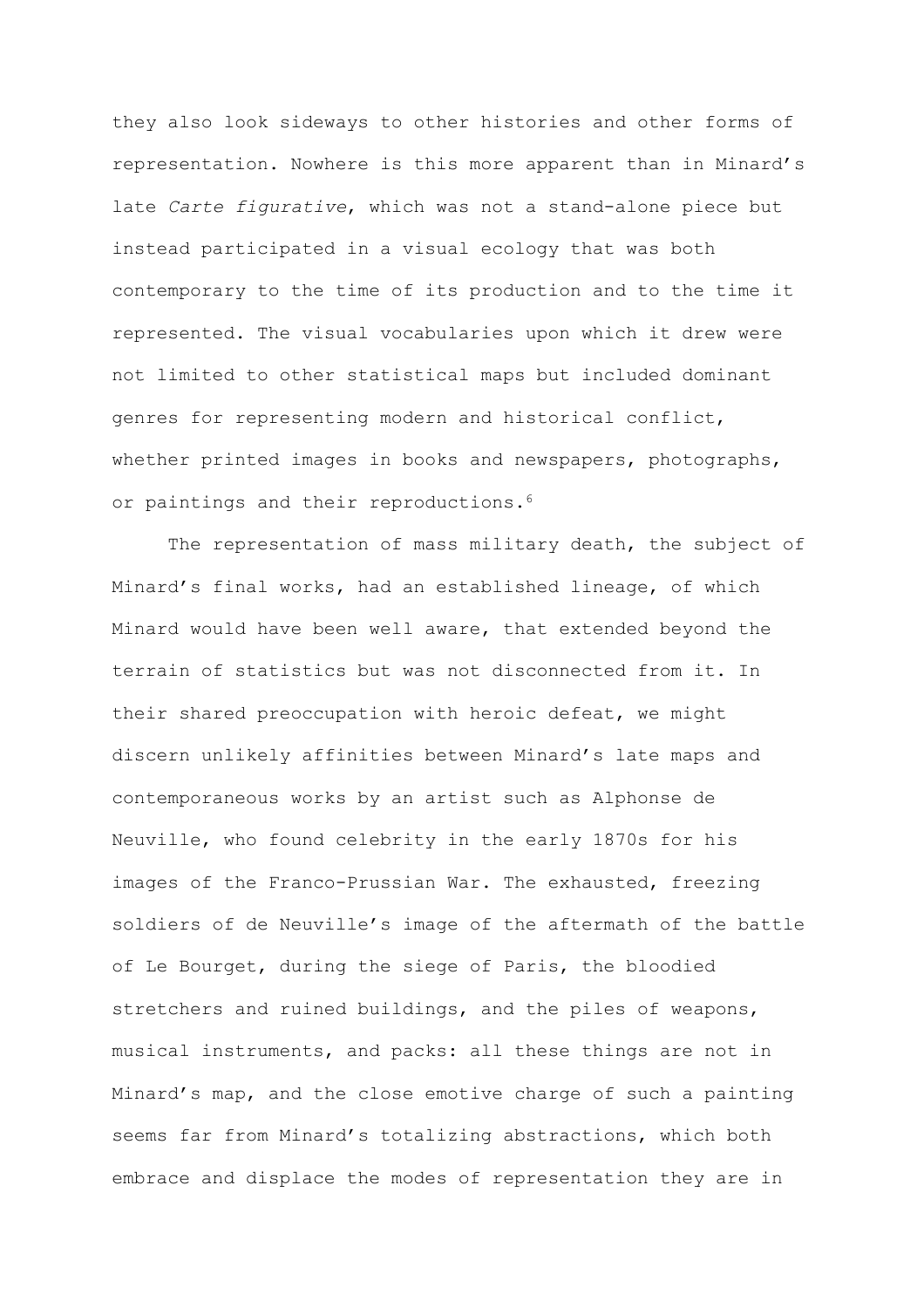dialogue with. Yet while evidently operating in different visual idioms with contrary institutional prerogatives, both works offer forms of contemporary historical representation, addressing the present through a frame of reference inherited from the past yet urgently of their time. While their strategies diverged—de Neuville used a familiar genre to represent a contemporary subject; Minard depicted a familiar subject through contemporary means—they effectively offered different responses to the same question, how to represent history, in the present. This shared ground can be seen most overtly in Minard's Napoleon map, although to comprehend this design fully it must be viewed in relation to those that preceded it, for Minard's cold assessment of the density and trajectory of military death was made possible by his previous attention to the flows of people and goods, which consistently repressed the human cost of such dynamics.

<<COMP: fig. 2 approx. here>>

#### **An Immense Octopus**

<FL>Notwithstanding its polemical clarity, something about Minard's work, as scientist and chronophotographer Étienne-Jules Marey noted approvingly, always resisted representation. Marey, himself attentive to the movement of bodies and things in space, conducting experiments on insect and bird flight as well as the movement of air, accorded Minard a decisive role in the development of the graphic method.<sup>7</sup> "He always attains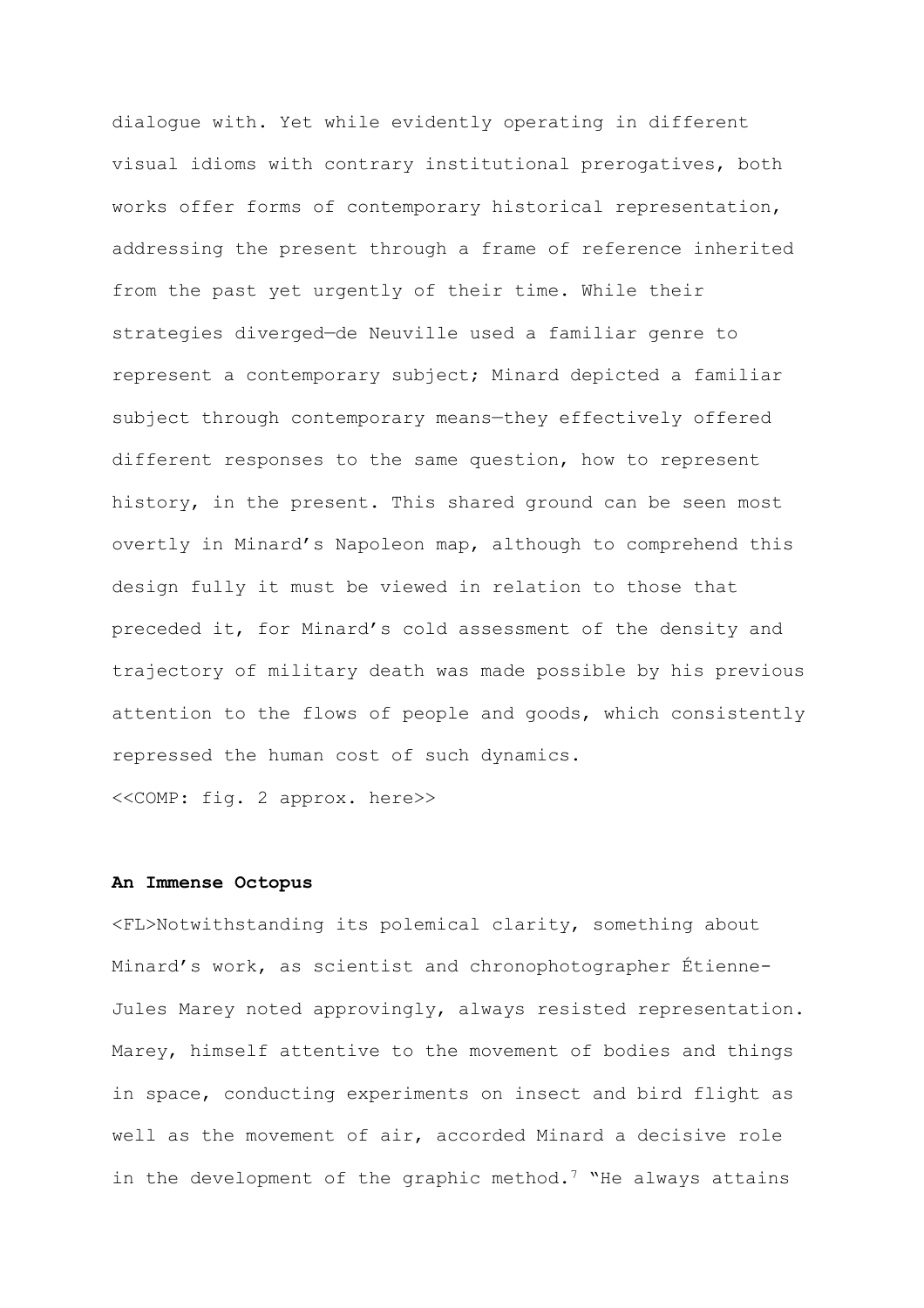striking effects," Marey wrote, "but nowhere does the graphic representation of the march of armies reach that degree of brutal eloquence which [in this image] seems to defy the pen of the historian."<sup>8</sup> Marey's account of Minard's "defiance," his map's refusal of established historical praxis (and its graphic technologies), offers a powerful counterpoint to its ostensible lucidity, accumulation of sources, and rationality its presentation of what Orit Halpern, in another context, terms "communicative objectivity."<sup>9</sup> Marey described another of Minard's *Cartes figuratives*, a "precious mode of representation" illustrating the distribution of coal exported from England in 1850, as being "like the arms of an immense octopus." Claiming to have the map right in front of him (literally, "sous les yeux"), Marey noted the crudeness of the planisphere Minard had rendered. The world shown on the map was a mere frame for the elegant display of data, not its absolute referent; Minard defied the geographer's pen too. From England, Marey saw each cephalopod limb, or "black ribbon," spreading around the world and expressing, in thousands of tons, the quantity of coal that made a particular journey.<sup>10</sup>

#### <<COMP: fig. 3 approx. here>>

Marey's description is interesting on several levels. Minard made other maps representing the same topic, charting English coal exports in 1860 and 1864, but in all of these designs the "octopus" Marey observed was colored a pale green,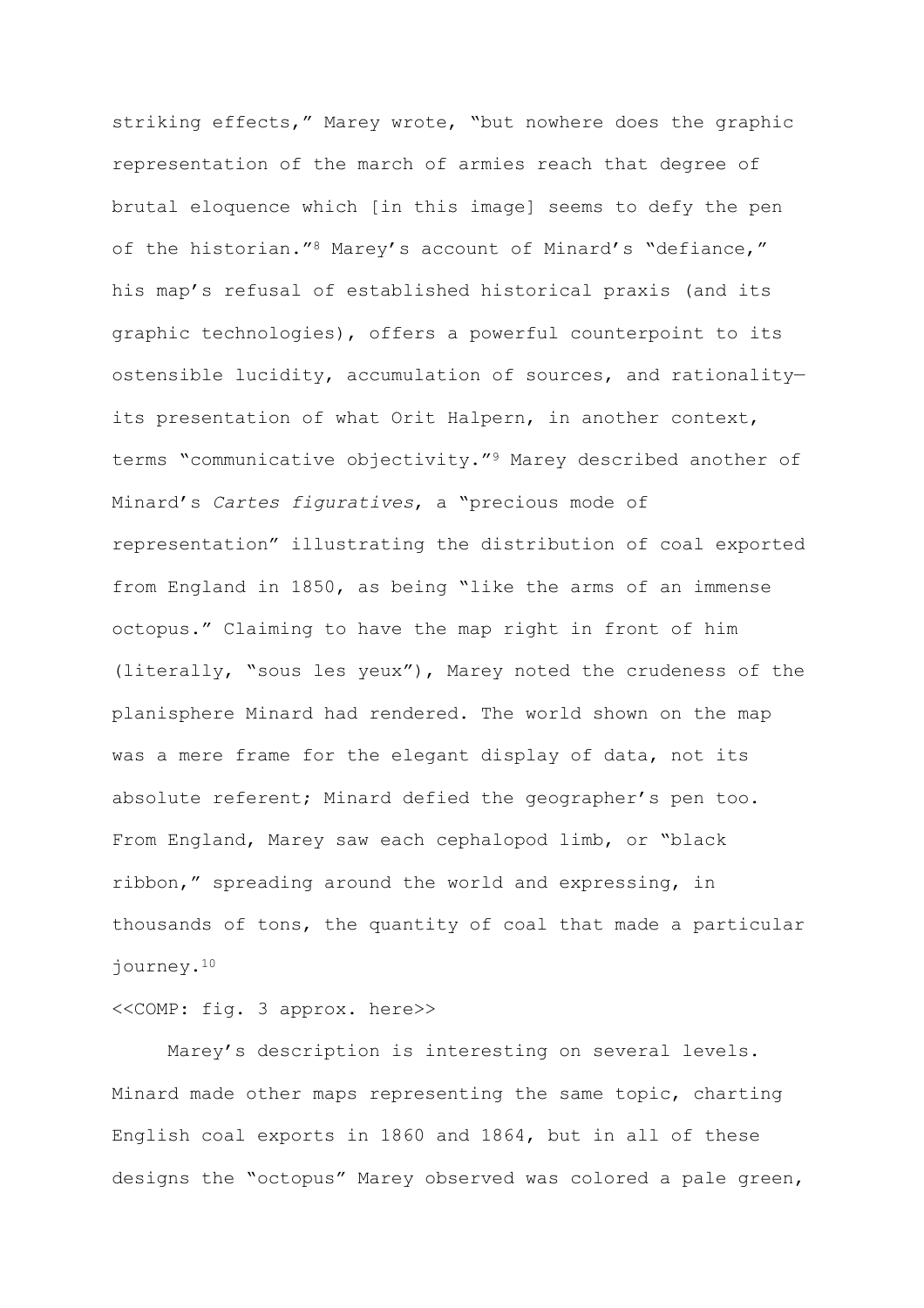rather than black, likely so as not to obscure the careful numbering of each global extremity. Minard did sometimes attempt an indexical link between the coloring of his maps and the phenomena they described, embracing more literal maneuvers where they suited his purposes. French wine exports appear in red, while the colors of an 1862 map of global migration in 1858 are clearly racialized: black for east Africa, brown for India, yellow for China. But in this instance, it seems to have been Marey, not Minard, who made the connection to coal's "black ribbons"—the underground seams exploited by England's industrial revolution proliferating phantasmagorically, as if in premonition of their smoky destination yet contained within tightly bordered plumes, on and above the seas. The empty white space of the maps sharpens this perception of lithographic ink as pollution. Marey's projections onto Minard's design show that, from the beginning, these maps enabled imaginative flight as much as they scrupulously chronicled information.

## <<COMP: fig. 4 approx. here>>

As On Barak argues, the abstractions of Minard's coal maps serve two contradictory functions. On the one hand, they distract from the material qualities of the coal being transported, while on the other they "function as harbingers of very concrete terraforming that would follow suit in the coaling system."<sup>11</sup> It is thus necessary to resist the seductions of Minard's sweeping worldview, which camouflages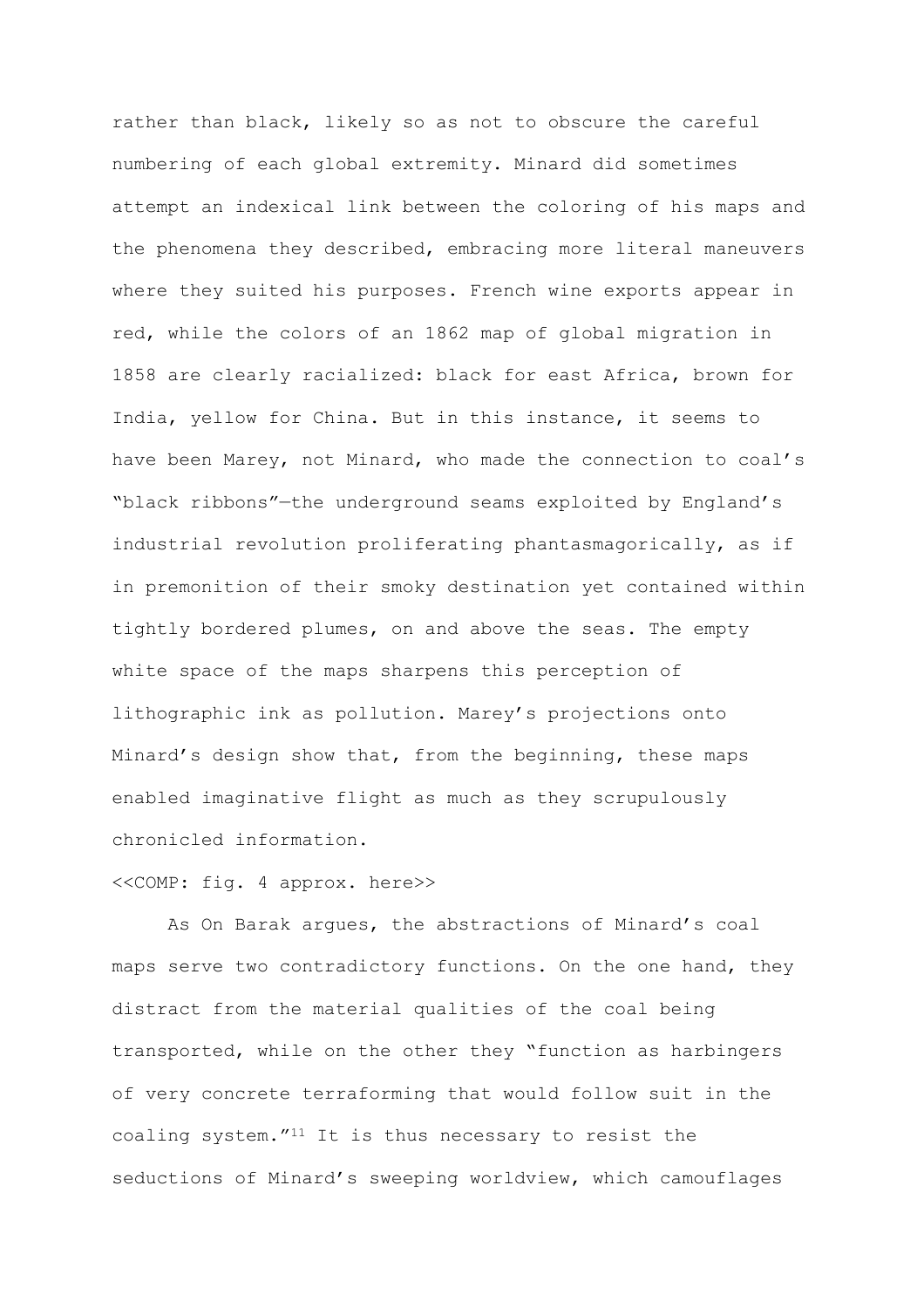as an autonomous energy flow the nonlinear and heterodox material substances and processes, forms of labor, and complex institutional and disciplinary exchanges that characterized the global movement of coal. At the same time, as Barak observes, it is vital we acknowledge the unique effectiveness of such a diagram as a mechanism for producing forms of "world-making," its statistical empiricism and hallucinatory clarity working to powerful ideological ends in making intelligible the nineteenth century's expansion of the physical world.

Marey's octopus analogy—a distributed sensate intelligence made, here, of sedimentary carbon—has proved a durable cartographic nightmare.<sup>12</sup> Visions of octopus-like forms straddling maps as emanations of radiating evil were a staple propaganda image from the late nineteenth century to the late twentieth, and as Barak notes, were and remain a highly effective metaphor for conceptualizing empire.<sup>13</sup> Russia, the villain of Minard's Napoleon map, was a frequent target. One of the first such images, the *Humoristische-Oorlogskaart*, published by J.J. Brederode in Haarlem in 1870, coincided almost exactly with Minard's most famous design and gave rise to many imitations. Published the year before Marey's text, English civil servant F.W. Rose's *Serio-Comic War Map for the Year 1877* reproduces Brederode's design faithfully and became popular, with versions appearing in multiple languages.<sup>14</sup> Seemingly discerning an apparition of the "serio-comic" map's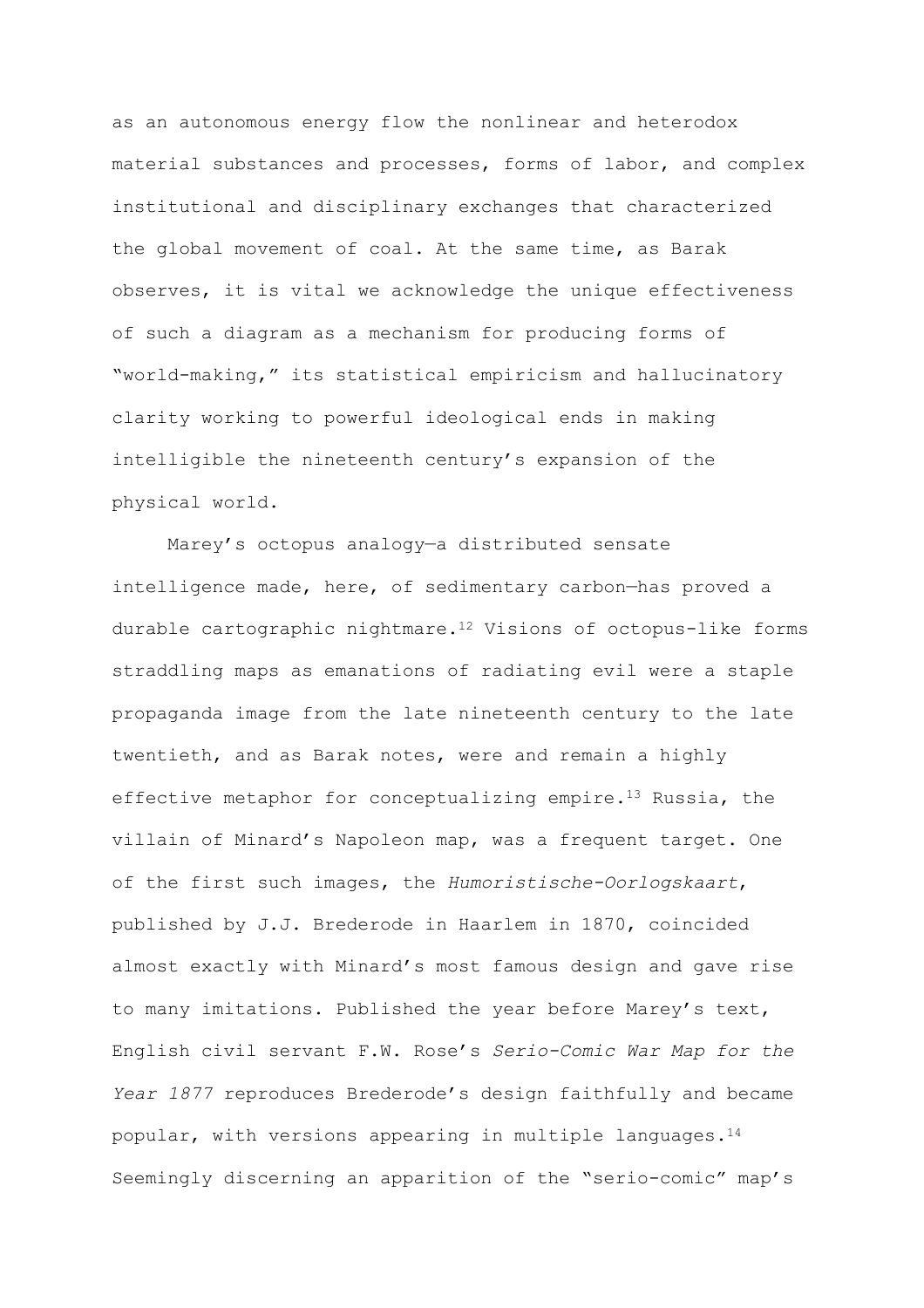ghastly stereotyping in Minard's restrained design for English coal exports, Marey adapted Rose's conservative pieties about Russian territorial expansion to an interpretation of English dominance in the global circulation of commodities.

#### <<COMP: fig. 5 approx. here>>

Marey's spotlight on the 1850 coal map reveals an aspect of Minard's graphic practice sometimes hidden in an exclusive focus on his Napoleon map. For, as Gilles Palsky recognizes, Minard's cartography was without doubt "that of a privileged observer of the mechanisms of the Industrial Revolution, and notably of the mobility of men and goods."<sup>15</sup> To that might be added the fact that he was a privileged observer of empire, the violent dislocations of which are serenely aestheticized in his charts. As Jacqueline Wernimont notes, quantification as a means of coming to terms with, and repressing, sublime horror has a long history.<sup>16</sup> The body count-from early modern bills of mortality to insurance documents—as a performative genre of quantum media is bound to complex histories of mediation and is undergirded by (and productive of) categories of gender, class, and race. Sometimes this is hidden in plain sight. Minard's several maps documenting European cotton imports before, during, and after the American Civil War, which he made over a number of years, show a shift away from North American trade toward new producers, predominantly in Asia but also in North Africa, South America, and the Caribbean.<sup>17</sup> Clouds of cotton traverse the seas in neat, linear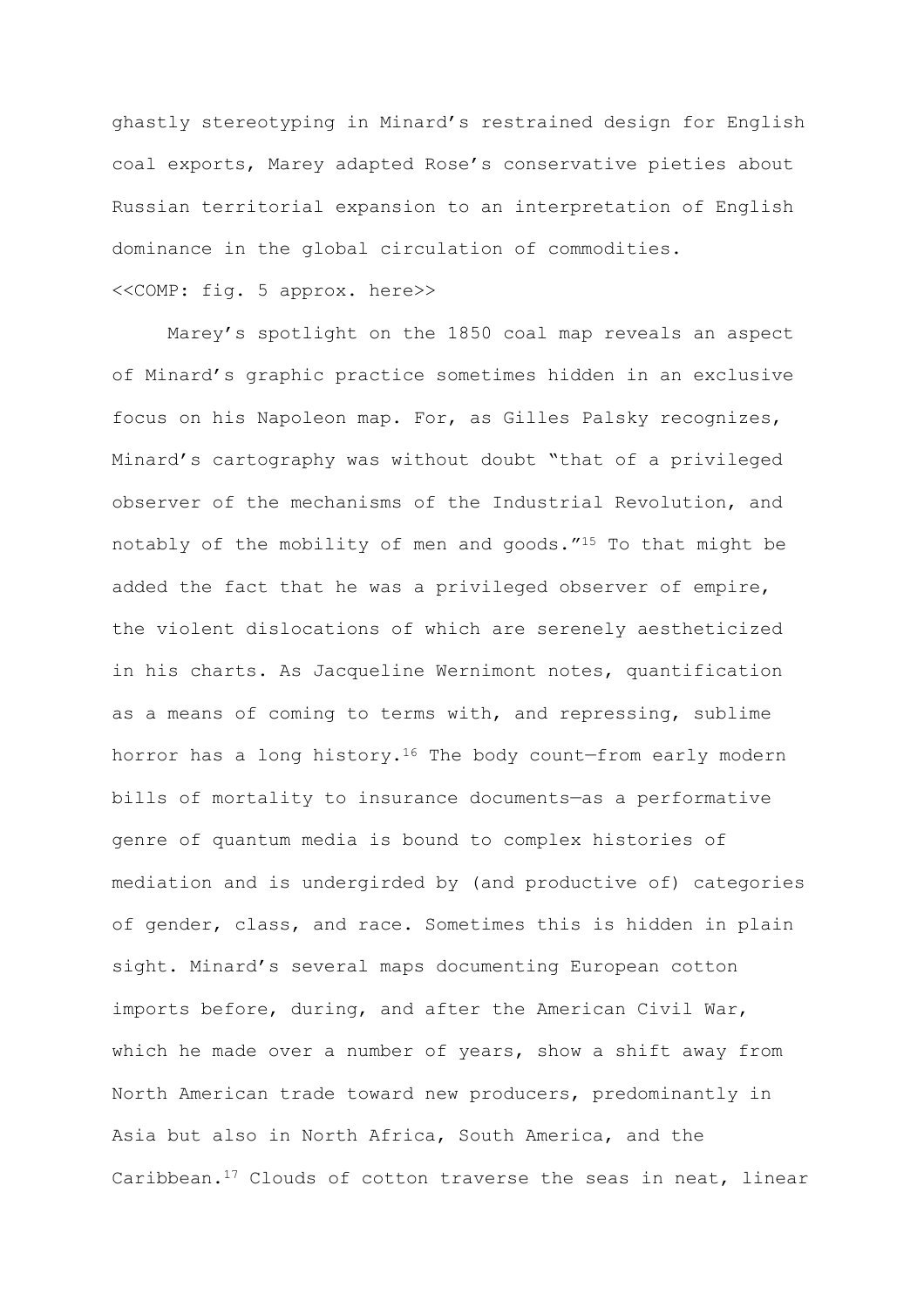formation, while the deep histories of the forced movements of people that enabled this trade are nowhere documented. Elsewhere, "emigration" does a lot of heavy lifting—the blank registration of the travel of people from East Africa to Jamaica, Martinique, and Guadeloupe is thick with euphemism, the smooth flows of Minard's graceful designs neutralizing more painful truths.

#### <<COMP: fig. 6 approx. here>>

Yet disaster haunted these calculations. Writing in his 1866 treatise *La houille et l'exportation de la houille anglaise*, Minard claimed for coal a status as a "vital element" whose global significance transcended the English context. Four inventions defined the nineteenth century, Minard wrote: the steamship, the locomotive, the electric telegraph, and photography. Of these, the first two would not exist were it not for steam, in turn made possible by coal.<sup>18</sup> Yet, Minard asked his reader, his contemporaneous investigations into the effects of the American Civil War surely in mind,

<extract begins here>allow for a moment the—in truth, unlikely—prospect of a coal shortage like the cotton shortage three years ago. It would be much more disastrous. Imagine an intense cholera epidemic in England or a sedition of coal workers or a suspension of maritime communications. What would become of the populations of Europe, which receive today more than *five million* tonnes of English coal?19<extract ends here>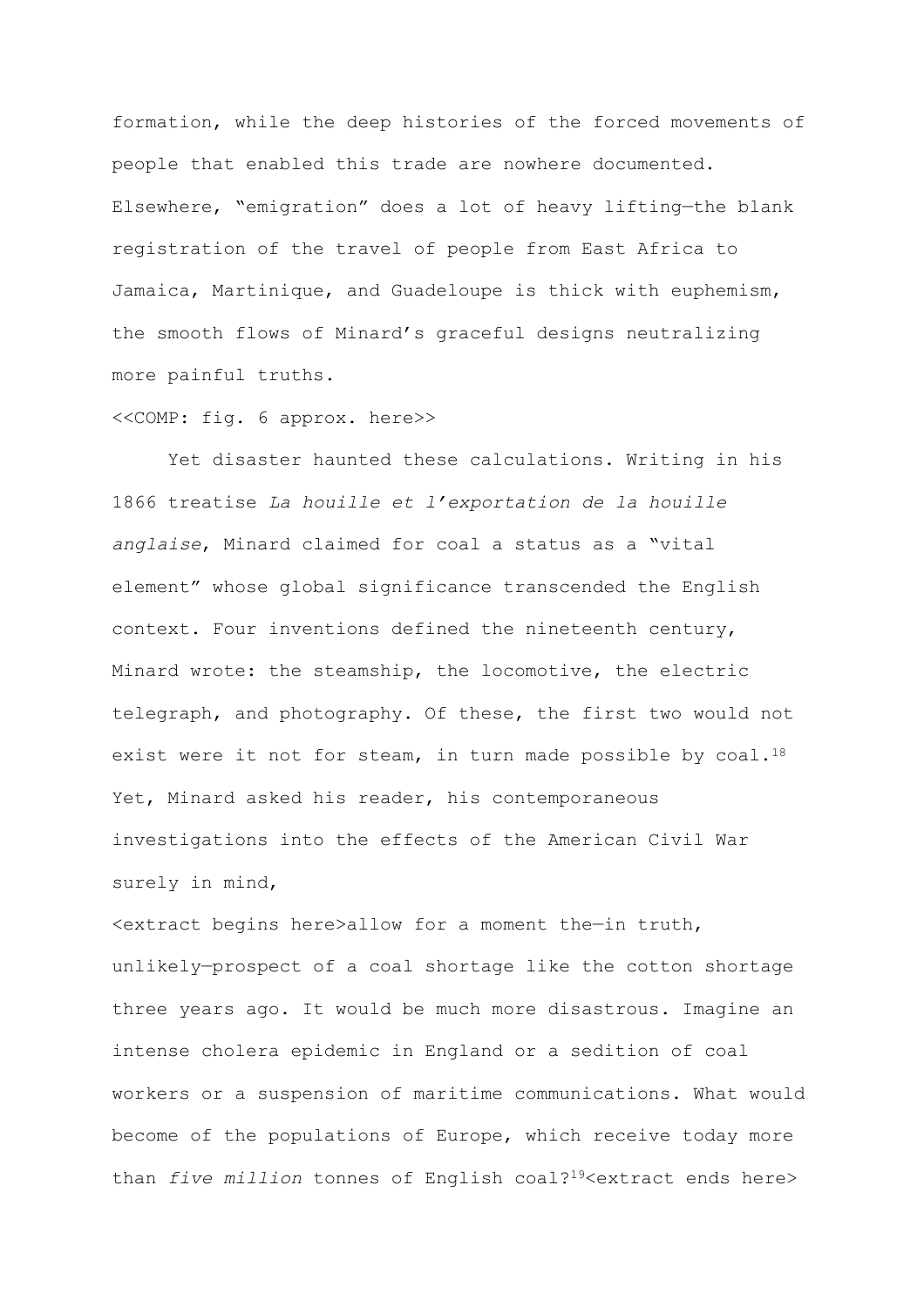<FL>Concluding, Minard proposed a careful management of coal extraction and importation to ensure the safety of national defense in the case of war. In common with many nineteenthcentury speculations on the future, anxieties about total collapse were never far away. Preoccupied by conflict, disease, revolution, and technical failure, Minard's text offers an attempt to calibrate and insure against risk, to mitigate potential loss, to extenuate military calamity.<sup>20</sup>

I introduce these earlier designs and preoccupations because this approach, by turns euphoric and catastrophic, characterizes, too, Minard's most famous design, which, striking as it is, does not stand alone. The actuarial and economic concerns that subtended Minard's plotting of global trade can also be detected here in latent form (e.g., the Russian campaign, while presented as a war of liberation, had a more prosaic cause, as a means to prevent Alexander I from trading with the British). Moreover, the power of Minard's Napoleon map resides in its effectiveness as a historical allegory for a particularly modern experience of catastrophic exile.<sup>21</sup> Just as his other designs soberly tracked the extraction and transport of plants, minerals, and people from the soil, so would violent uprooting and migration be the background for this work's production as well as its tacit subject. Here is Victorin Chevallier, Minard's son-in-law and biographer, describing Minard's fateful decision, on 11 September 1870, to leave Paris before the siege, deserting his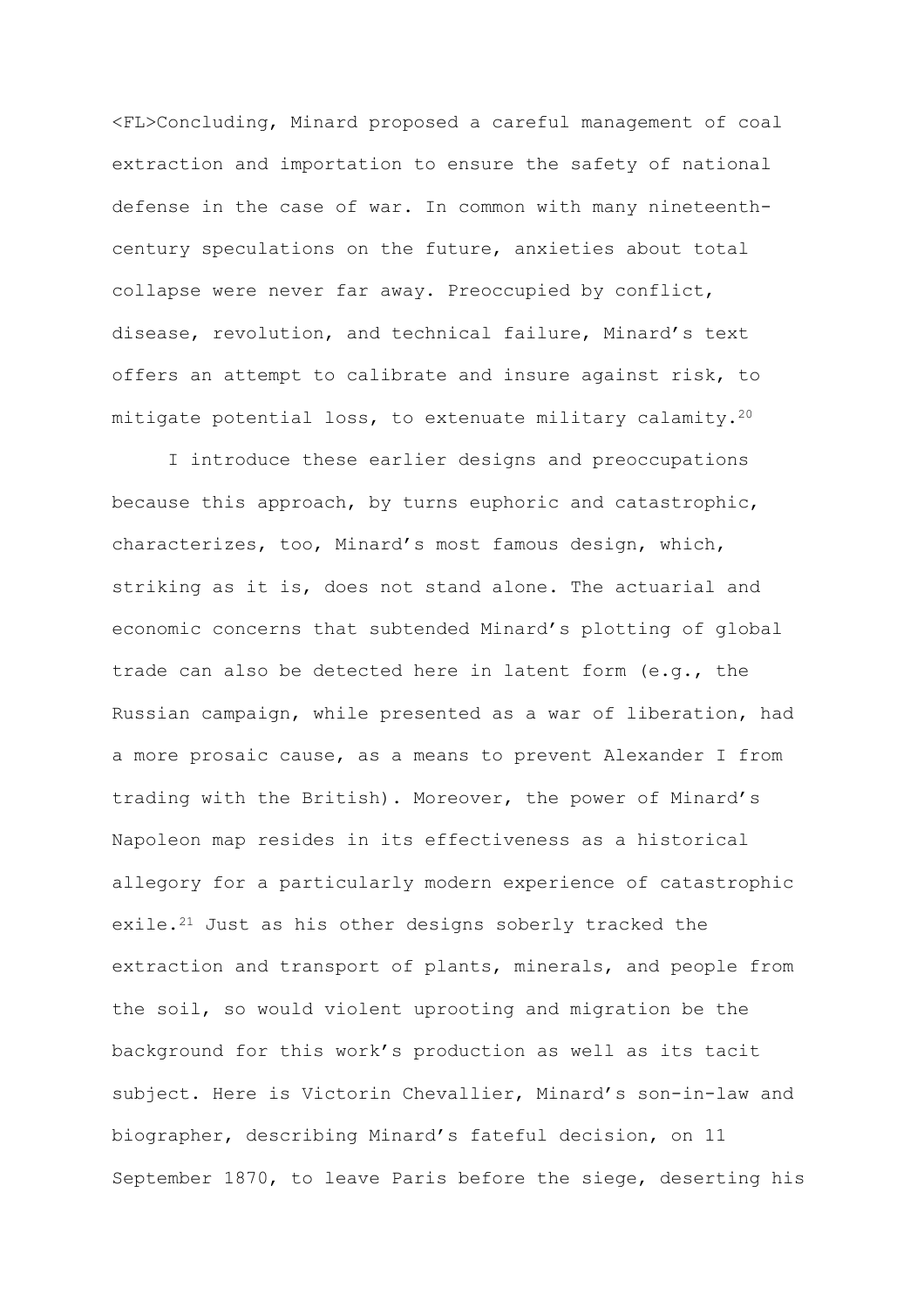books, papers, family members, and the office he had occupied for twenty-five years:

<extract begins here>Leaning on crutches, in the middle of this throng of women, of children, and of old people who fled as he did, he left for Bordeaux with one part of his family, carrying only one light bag and some studies already begun. He endured very well the fatigues of a night journey, and barely installed at Bordeaux, without resources other than his memory, he reapplied himself to work; but six weeks after his arrival, as strongly frightened of the present as of the future, he was taken for three days by an irresistible fever, and on October 24 he returned his soul, full with gratitude toward God.<sup>22</sup><extract ends here>

<FL>Frail and infirm, Minard the exile died, age eighty-nine, just over a month after Paris entered lockdown. The reputation of his Napoleon map came posthumously, for it was one of his last designs. The affinities between the events recounted in Minard's map and the circumstances under which he made it must have been excruciating.

#### **Brutal Eloquence**

<FL>Published below a pendant map showing the movement of Hannibal's army from Spain into Italy, Minard's chart tracks the advance of Napoleon's troops into Russia (in brownish red) and their calamitous withdrawal (in black). "Brutal eloquence"—Marey's description—is about right, for the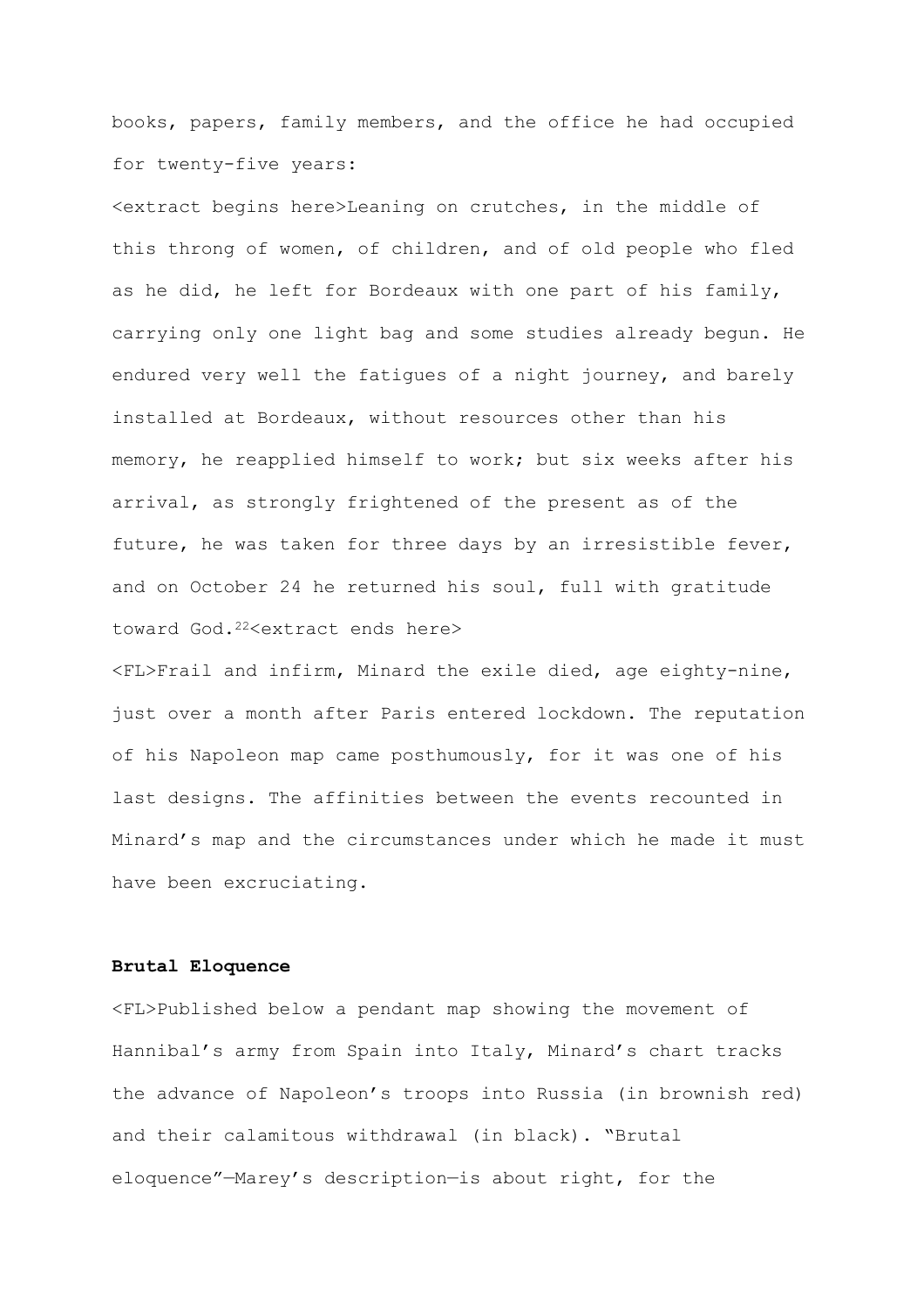thickness of the lines corresponds to the number of remaining soldiers, each millimeter representing ten thousand men, close to the number who returned of the original 422,000 soldiers. But this is only one factor of the chart, for Minard's work aims to allow the viewer to grasp up to six dimensions at once, accompanied by supporting numerical evidence, and it tells its reader-viewer what it is doing at every point. Minard's maps, this one especially, are nothing if not overdetermined.

#### <<COMP: fig. 7 approx. here>>

Situating his data in a recognizable if often heavily adapted cartographic space and suspending mimetic veracity to more fully explicate the flows of people and goods (what Barak calls "statistical realism"), Minard was sensitive to what we might now term environmental history, another feature that carries over from his earlier maps to his Napoleon design.<sup>23</sup> Minard also plotted the descending temperature, marked on the Réaumur scale, as the troops left Russia, enduring lows of minus thirty-seven degrees Centigrade, leading to devastating losses of life.<sup>24</sup> In this late *Carte figurative*, the white expanses of the paper, strafed by scarlet and black, present as frozen wastes.<sup>25</sup> The harrowing history from above laid out to such limpid effect in Minard's composition exposed forms of embodiment that were historical in nature. Adverse climatic conditions are aligned with calamity, for only the retreat is correlated with temperature, whereas the reddish line showing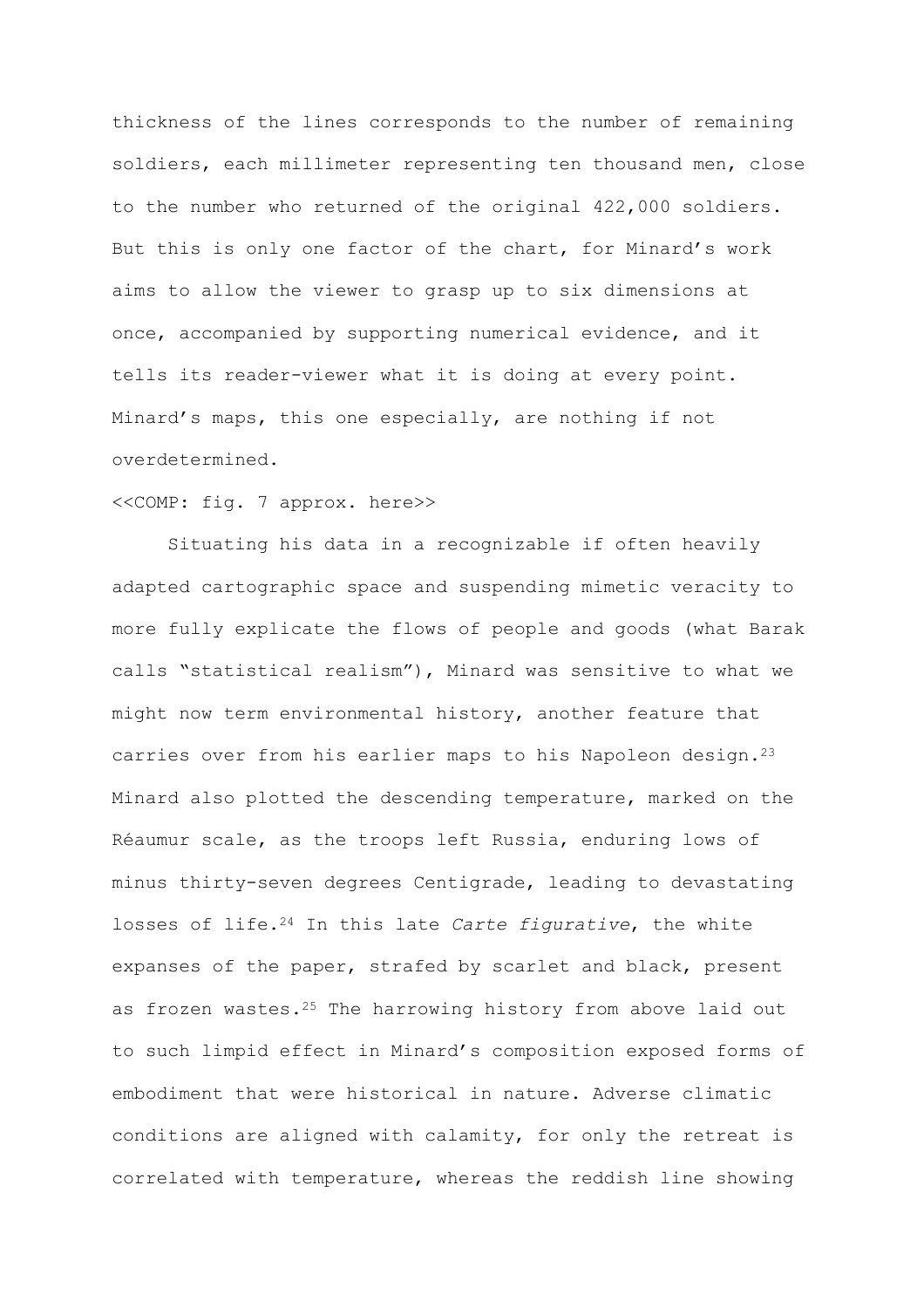the army advancing on Moscow does not overtly identify weather as a factor, with significant losses attributed to key battles instead. Again, color choice plays an understated yet deliberate role in enhancing the design's emotive power and its legibility. In fact, death due to heat exhaustion (as well as starvation and disease) killed two-thirds of the army before it reached Moscow, complicating the entropic drive of Minard's map.<sup>26</sup>

Minard's career in statistical maps was very much a second act, following a long and successful career as a civil engineer and then as instructor and later inspector general at the École nationale des Ponts et Chaussées.<sup>27</sup> In the words of Chevallier, "for M. Minard retirement, far from resembling death, was like a second existence."<sup>28</sup> An arresting description this, with Minard's acclaimed death-map—his calculation and transfiguring of loss—standing as the final act of his own second shot. In his late flourishing, from the 1840s onward, Minard made fifty-one *cartes figuratives* using diverse data visualization techniques, often in combination: pie charts, bar charts, mosaic plots, line graphs, and scaled flux maps such as his Napoleon graphic. His thematic cartography cast a wide net, addressing subjects from European rail travel to the ideal location of Parisian post offices, scaling and mapping the circulation of commodities such as cereals, wine, beef, or steel within the hexagon and across the world. All of these were self-published, in seemingly quite small print runs.<sup>29</sup> The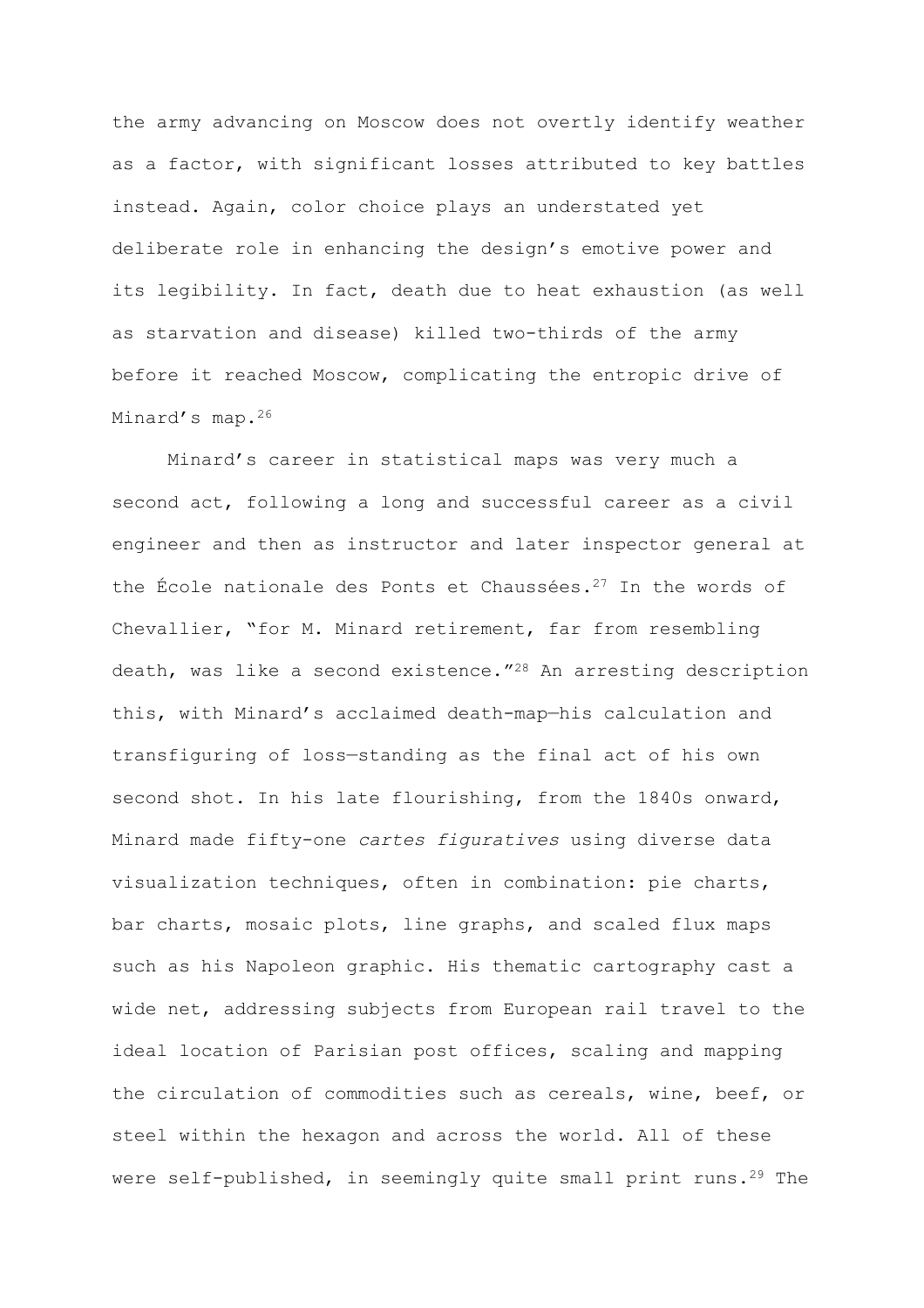success of Minard's method was such that in 1861 Alexandre Cabanel's portrait of the influential statesman Eugène Rouher, displayed at the Salon that year, showed him next to one of Minard's maps.<sup>30</sup> Minister of state from 1863 to 1869 and a key advisor of Napoleon III, Rouher played a significant role in disseminating Minard's designs among the higher echelons of public works administration, which seems to have been their primary audience, and he even presented them to the emperor.<sup>31</sup> <<COMP: figs. 8–11 approx. here>>

Minard's maps plot time but also multitude. Theorizations of "mass" in an age when a definable mass culture asserted itself fully on a global scale, they foreground deracination and flux as conditions of modern life, while simultaneously working to plot the contours of such movements and in doing so to stabilize them.<sup>32</sup> Yet considering this broader frame of reference in parallel with the Napoleon map's subject matter, we might discern in it a diagram of "abandonment" by the past and a concomitant isolation in modernity, what historian Peter Fritzsche identifies as a melancholic consequence of the Napoleonic Wars' massive displacements of people.<sup>33</sup> Such displacements are rendered more profound by their transplantation to, and representation in, a different historical epoch, fifty-seven years later. As such, the Napoleon design seems to promise a lineage, even an explanation for current conditions. By approaching this *carte figurative* with a degree of interpretative naivete, focusing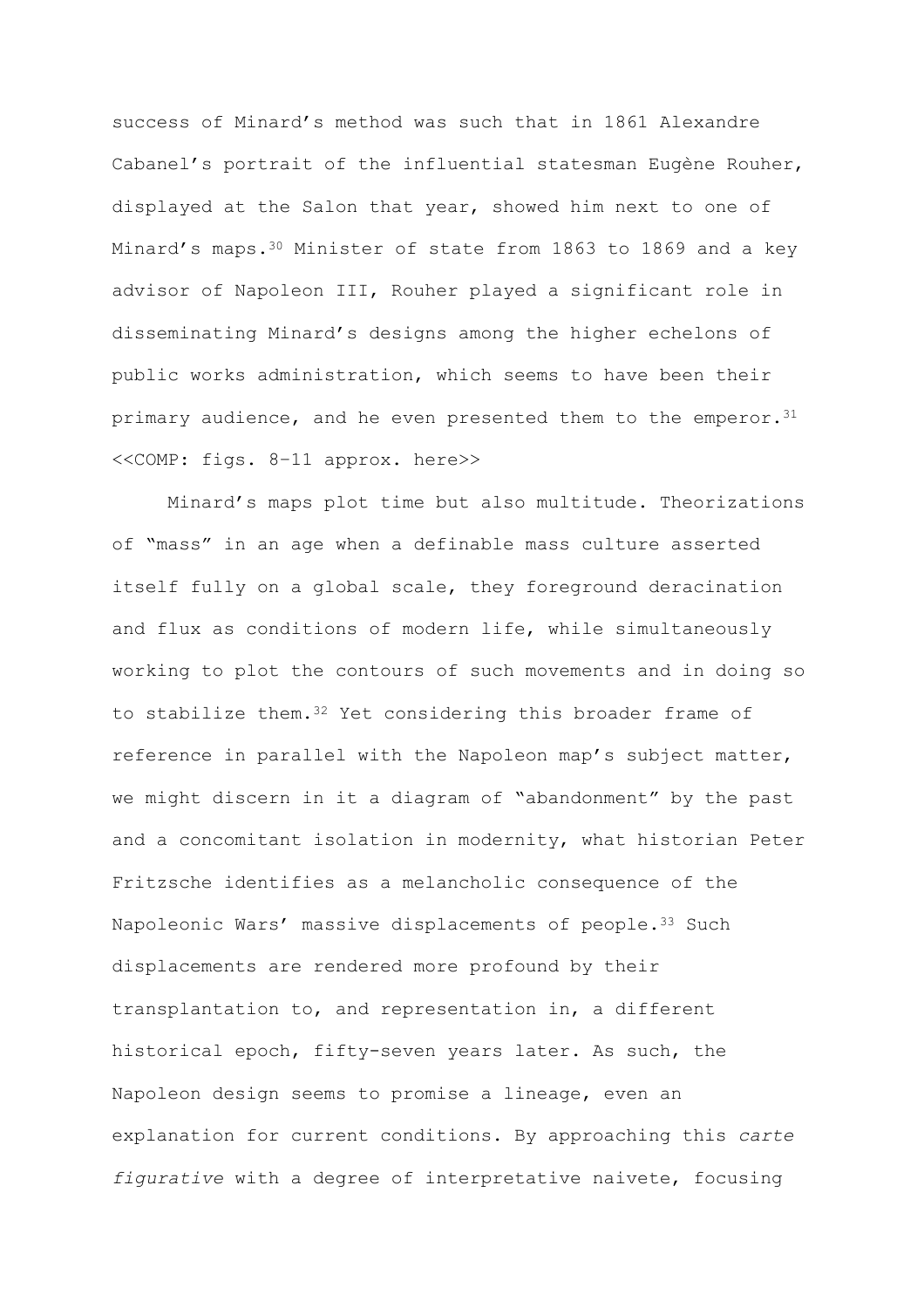on its subject matter rather than situating it primarily within the broader successes and failures of the graphic method, we might understand this map's true purchase to lie in its status as a dislocated "Napoleonic" image, ricocheting between the early nineteenth century and the final days of the Second Empire. As such, forms of historical representation that came to the fore during and shortly after the Napoleonic period, rather than exclusively those of the late 1860s, are a key point of reference, as they were for Minard himself.

In comparison to the image of the Russian campaign, the Hannibal map seems the silent partner in the duo. Yet while they are often viewed separately, with the chart of Napoleon's army separated from its source, they shared the same sheet, were contained within the same frame, and were matched to the same scale (using different criteria of measurement). Although it has its own legend and sources, the Hannibal map is less stocked with information and is smoother, less raggedly compelling in its visual effect. Ultimately, it reinforces a mythology that is fully in accordance with Napoleon's own construction of self. During the First Empire this found its most coherent expression in the five versions of Jacques-Louis David's equestrian portrait *Napoleon Crossing the Alps* (1801– 1805), in which Hannibal, his name inscribed on the rocks of the St. Bernard Pass, is shown to be Napoleon's forebear. Progressing down the sheet in chronological order from top to bottom, we are impelled to read the Hannibal map *into* its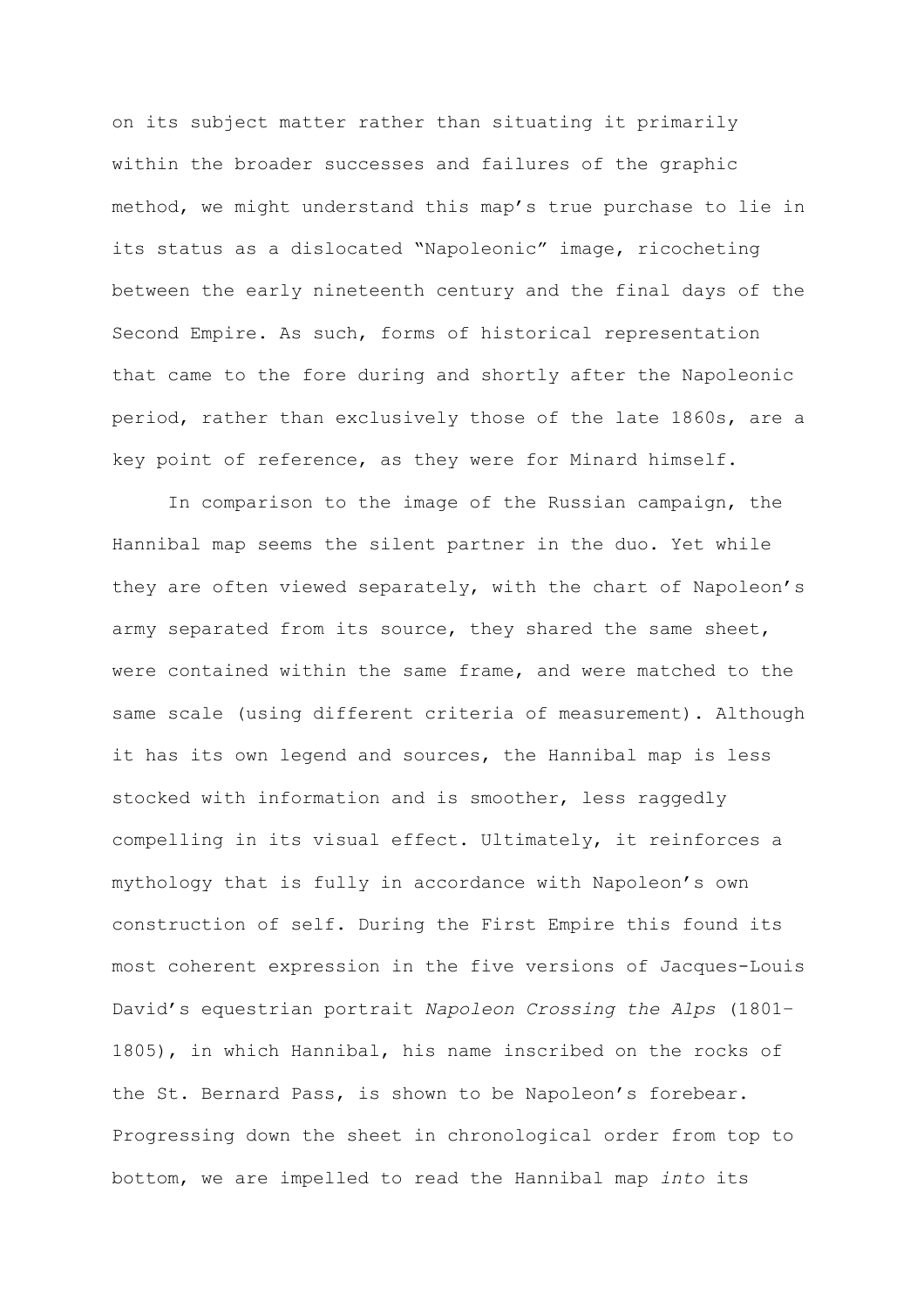tragic counterpart below. While flipping the script here would be interesting, the maps cannot be interpreted straightforwardly the other way around. That is, the Hannibal design, too, is a deferred "Napoleonic" image in which the familiar charismatic mythos of the emperor returns in new ways.

Born in 1781, Minard was thirty-one at the time of the Russian campaign in 1812. Chevallier notes that Minard retained a "profound memory" of the waning days of the ancien régime. But the Revolution and empire were what shaped him. At thirteen, suffused with "patriotic zeal," he attempted to extract saltpeter from the earth of his cellar, presumably to use in gunpowder, a practical application of technical knowledge that was of a piece with revolutionary science's make-do approach to resource extraction.<sup>34</sup> Fully a product of revolutionary scientific pedagogy, Minard's career as a civil engineer aligned with the huge infrastructural initiatives set in play during the empire. Minard experienced the Napoleonic wars at some proximity, having been posted to Antwerp during the siege in 1813.<sup>35</sup> He was a good twenty to thirty years younger than the most influential scientists and engineers of the Revolution and empire—the likes of Antoine-Laurent Lavoisier, Antoine François Fourcroy, Nicolas-Jacques Conté, Gaspard Monge, Jean-Antoine Chaptal, or Pierre-Simon Laplace but he inherited their innovations and institutions. Working in Paris on the Charleroi canal in 1804, following his studies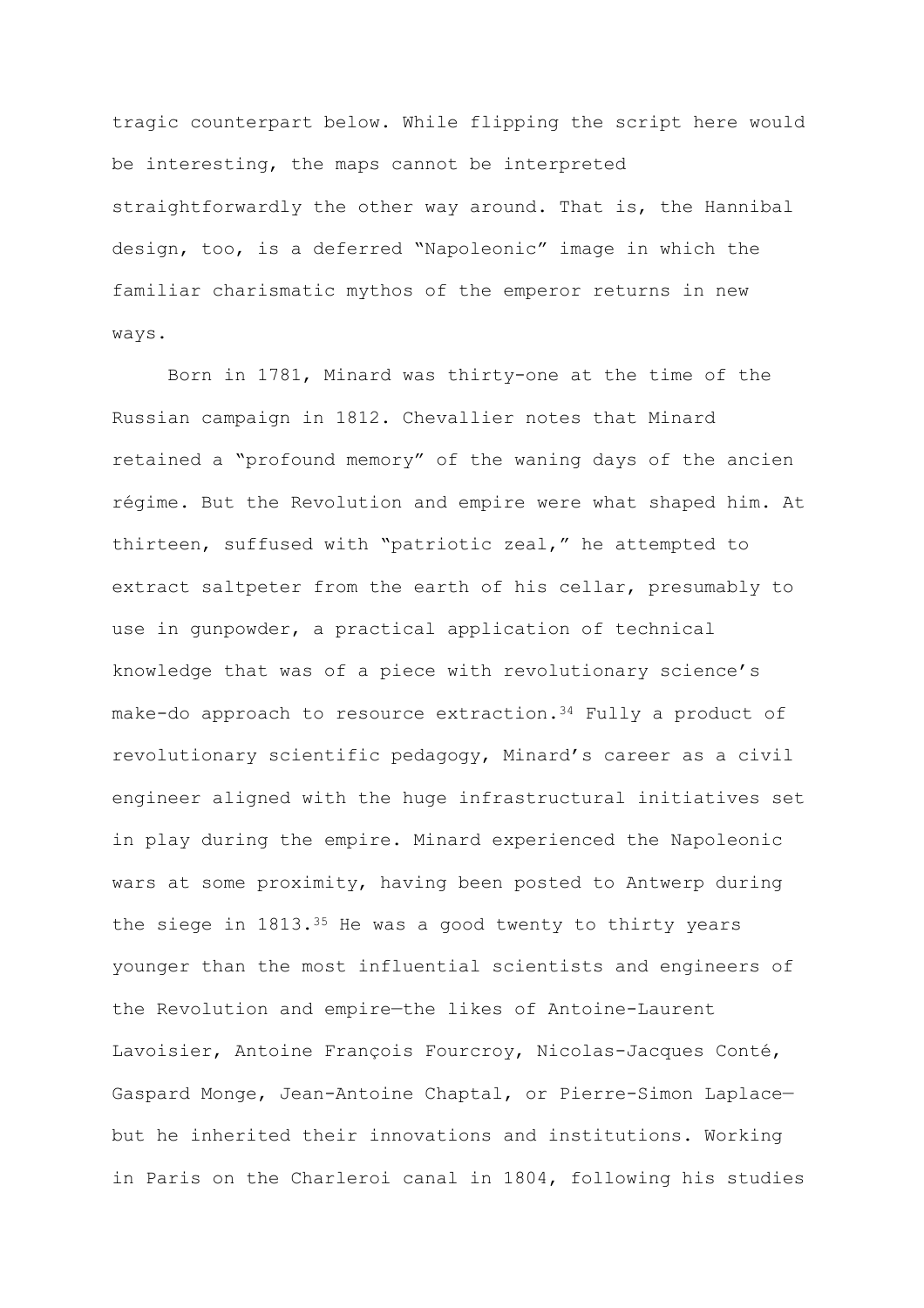at the École Polytechnique and the École des Ponts et Chaussées, Minard met the elder of the Montgolfier brothers, Joseph-Michel, an acquaintance of his schoolfriends Charles Bernard Désormes and Nicolas Clément.<sup>36</sup> Despite the difference in age between the aeronaut and the young scientists, for a period the four of them became regular companions, meeting together most Sundays.<sup>37</sup> Minard's maps came after years spent engineering liquid flows in canals and ports, but from the beginning his practical expertise was complemented by loftier perspectives.<sup>38</sup>

As Sandra Rendgen indicates, the engineer's oeuvre should be understood in relation to contemporary transformations in communication and transit technologies—steam locomotion, the railroad, and the telegraph in particular.<sup>39</sup> Undoubtedly, Minard, who authored instruction manuals on canal building, was sensitive to new ways in which information, as well as goods, might be transported.<sup>40</sup> Successive, and finally successful, attempts to lay a telegraph cable across the Atlantic in 1857–1858 and 1865–1866 (an undersea cable was installed between France and Britain in 1850) had transformed the speed at which information could be transmitted around the world, and closely anticipated Minard's Napoleon map. However, given Minard's past, a more pressing correspondence might be found to the optical, or aerial, telegraph developed by Claude Chappe and his brothers in the 1790s, which sent semaphore messages across distance at unprecedented velocities and which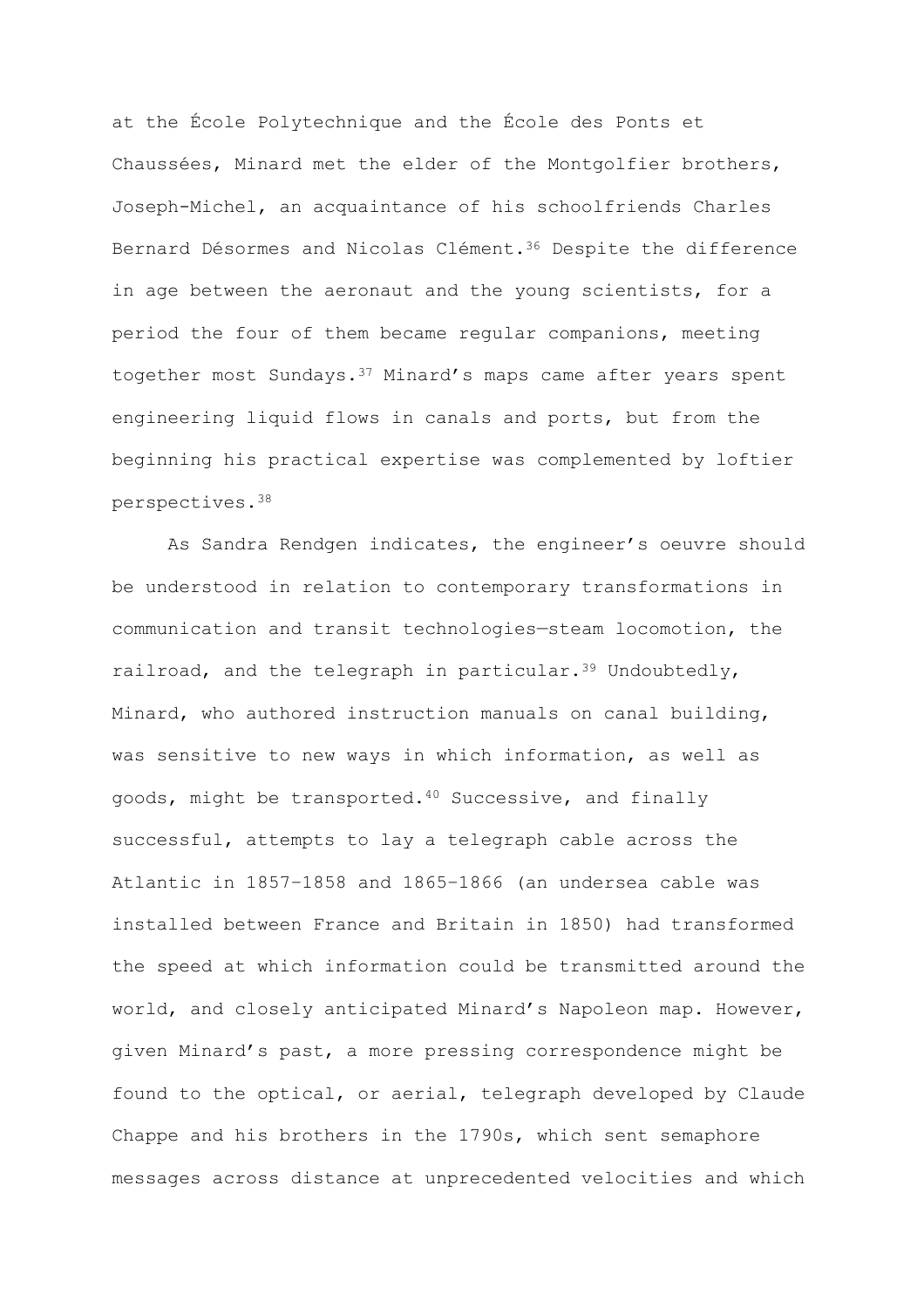operated in France from 1794 to the mid-1850s.<sup>41</sup> Vital to Napoleon's territorial and military ambitions, the spread of the Chappe telegraph was made possible by new forms of cartographic knowledge that had accompanied the redivision of France during the Revolution. Not only was Minard's entire professional career until retirement conducted in the shadow of the Chappe telegraph's cryptic signals (canals and telegraphs often followed the same routes), but the system was associated indelibly with its use by Napoleon's armies, as it spread for 5,000 kilometers to all corners of the nation, crossing into the Netherlands, Belgium, and Northern Italy. Mobile versions were developed for the battlefield. Coincident with Minard's engineering career, the development of the optical system was of a piece with the history Minard sought to represent. And the telegraph of the early nineteenth century was, above all, a visual technology, limited to military use but visible from afar and dependent on coded gestures viewed through a telescope. Minard would have understood that Napoleonic communications infrastructure was distinct from the dematerialized, disembodied forms of transmission that accompanied the later shift to electrical telegraphy, and he would have known that its unique hardware engaged the senses—sight in particular—in order to function.

Minard's Napoleon map was made by someone who, rather than projecting onto an imagined past, was remembering it and, at the time of its production, was drawing together two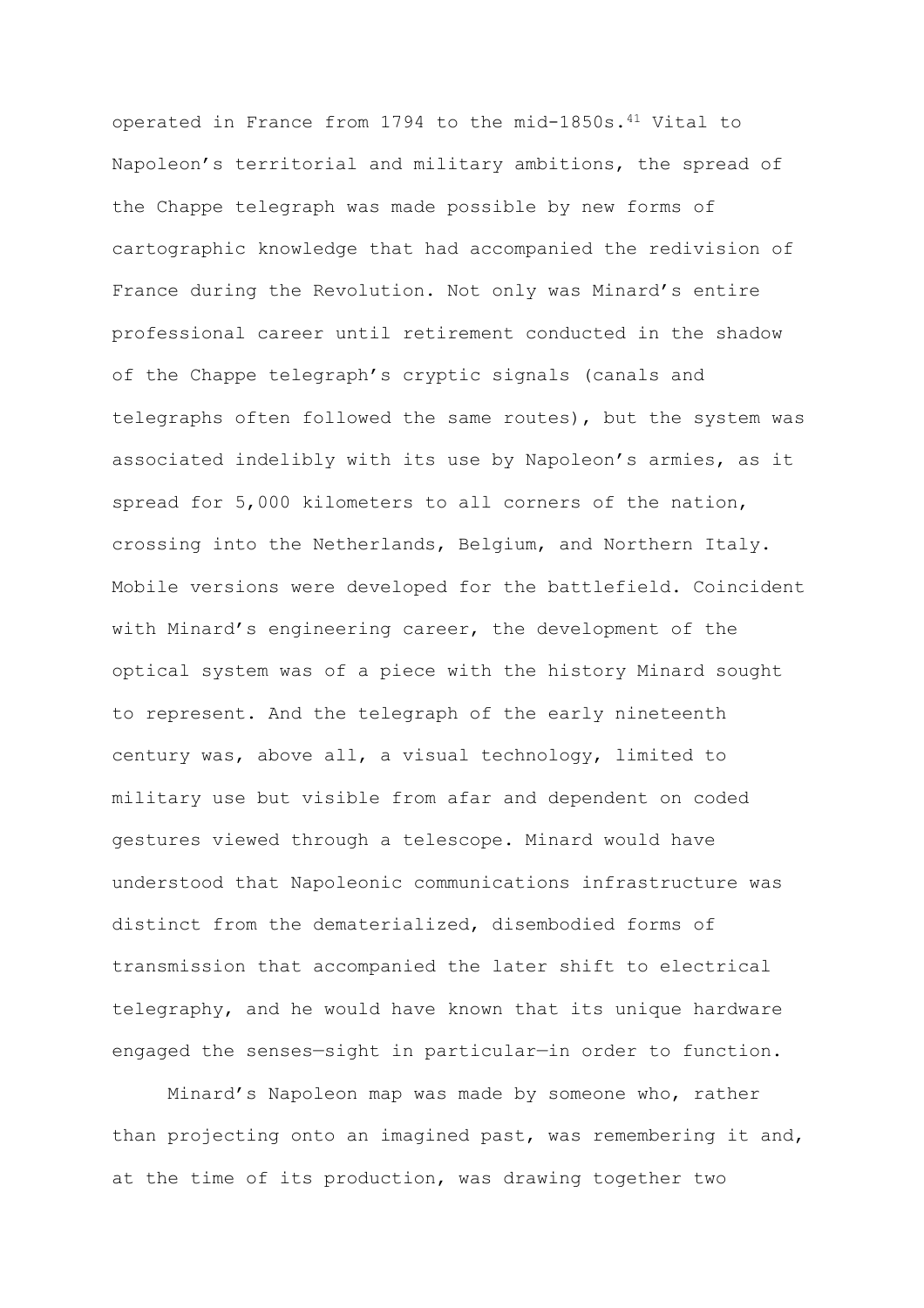consequential periods of his life that corresponded to transformational events in French history. Unquestionably, too, the Napoleon map was made by someone who remembered the telling. While making use of multiple sources, as noted in the map's legend, including works by Adolphe Thiers, Raymond-Emery-Philippe-Joseph de Montesquiou duc de Fezensac, Georges de Chambray, and the unpublished diary of Jacob, pharmacist of the army, Minard's map was particularly dependent on Philippe-Paul comte de Ségur's *Histoire de Napoléon et de la grande armée pendant l'année 1812*, published in two volumes in 1824. Despite Marey's claim that Minard's work exceeded the competence of historians, multiple historical pens fed the "immense octopus."

These were not the only of Minard's graphic works to have a pronounced historical dimension. His final two statistical tableaux either side of the Napoleon and Hannibal pairing show the decline in the study of Latin in Stuttgart High Schools from 1818 to 1864, set against the rising number of students over the same period, and—his final work—the increase in the mean age of students at each level of promotion at the École Polytechnique from 1796 to 1863.<sup>42</sup> Elsewhere, he traced the global dispersal of premodern languages, and in 1865 he offered a precursor to his Napoleon map in images comparing the arrangement of Charlemagne's forces against the Huns in 791 CE to Napoleon's strategy against the Austrians in 1805. The latter work shows how closely Minard's historical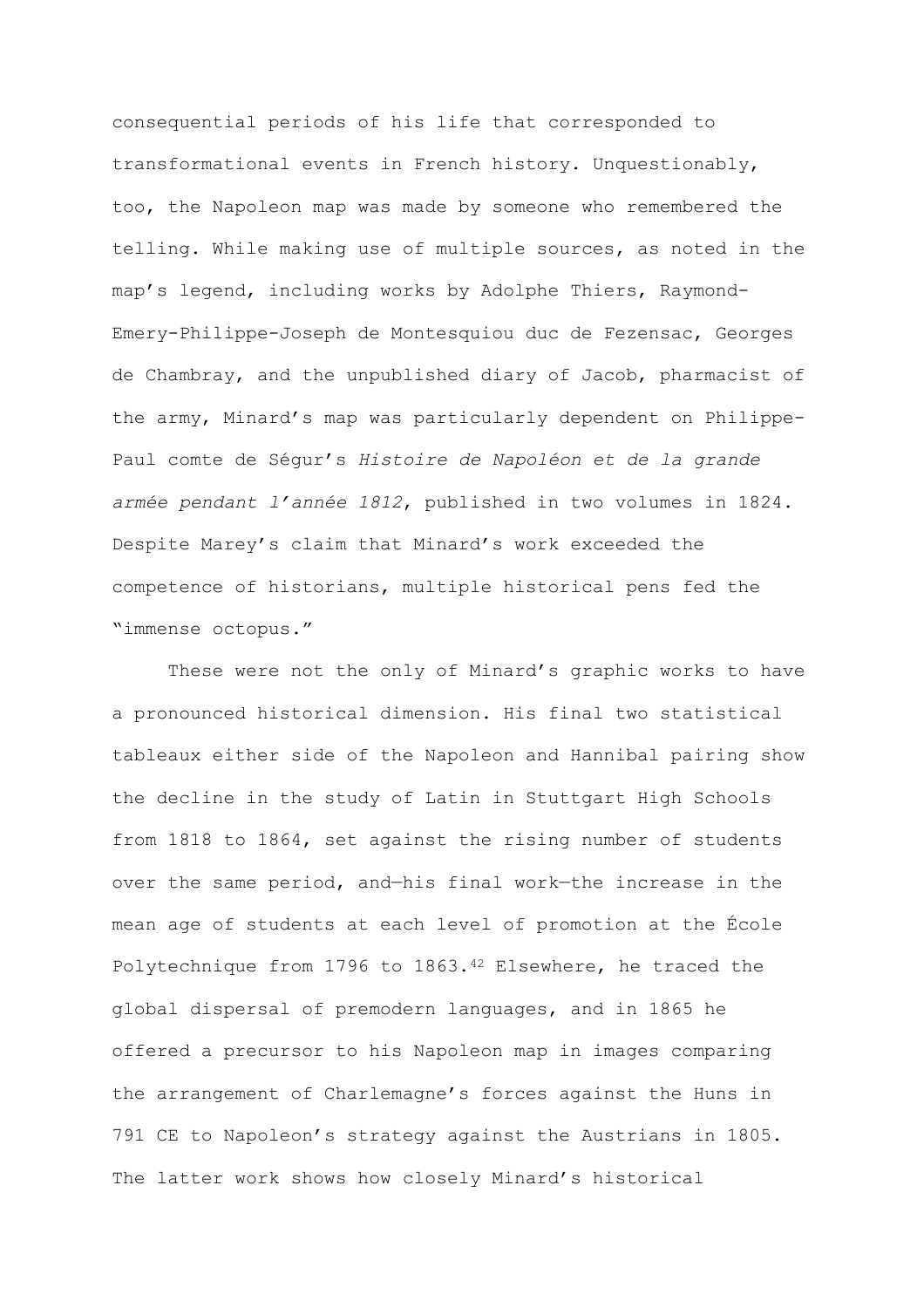references were tied to their contemporary media culture, as well as to the past. This, his first overtly historical map, was inspired by an article written that same month—February 1856—by Amédée Thierry in the *Revue des deux mondes*.

Arguably, all of Minard's works in some way perform a historical task, albeit one often shot through with the time of the present. Such an approach pervades his writing, too, whether it be his assessment, published in the last year of his life, of the great constructions of the ancients—from the pyramids of Egypt and Mexico to the Great Wall of China—or his 1856 analysis of the future of Le Havre's port.<sup>43</sup> According to Chevallier, alongside his interests in philosophy, history, and music, Minard followed public courses in paleontology, a late-stage product of what Georges Cuvier called the "age of description."<sup>44</sup> And he was a voracious reader of contemporary histories, annotating passages he believed should be rectified or modified.<sup>45</sup> The Napoleon and Hannibal images of military catastrophe remain the most dynamic in their historical reach and, unlike most of Minard's other images, do not make a direct comparison to, or gain authority from, more recent scenarios. Yet significantly, for Minard, history was always a matter of selection, revision, and redaction, a pliable medium that gained traction from its representation of the past in the present. And, as with the illustrated histories of the romantic school of French history that developed during the Restoration and July Monarchy and upon which he drew—peppered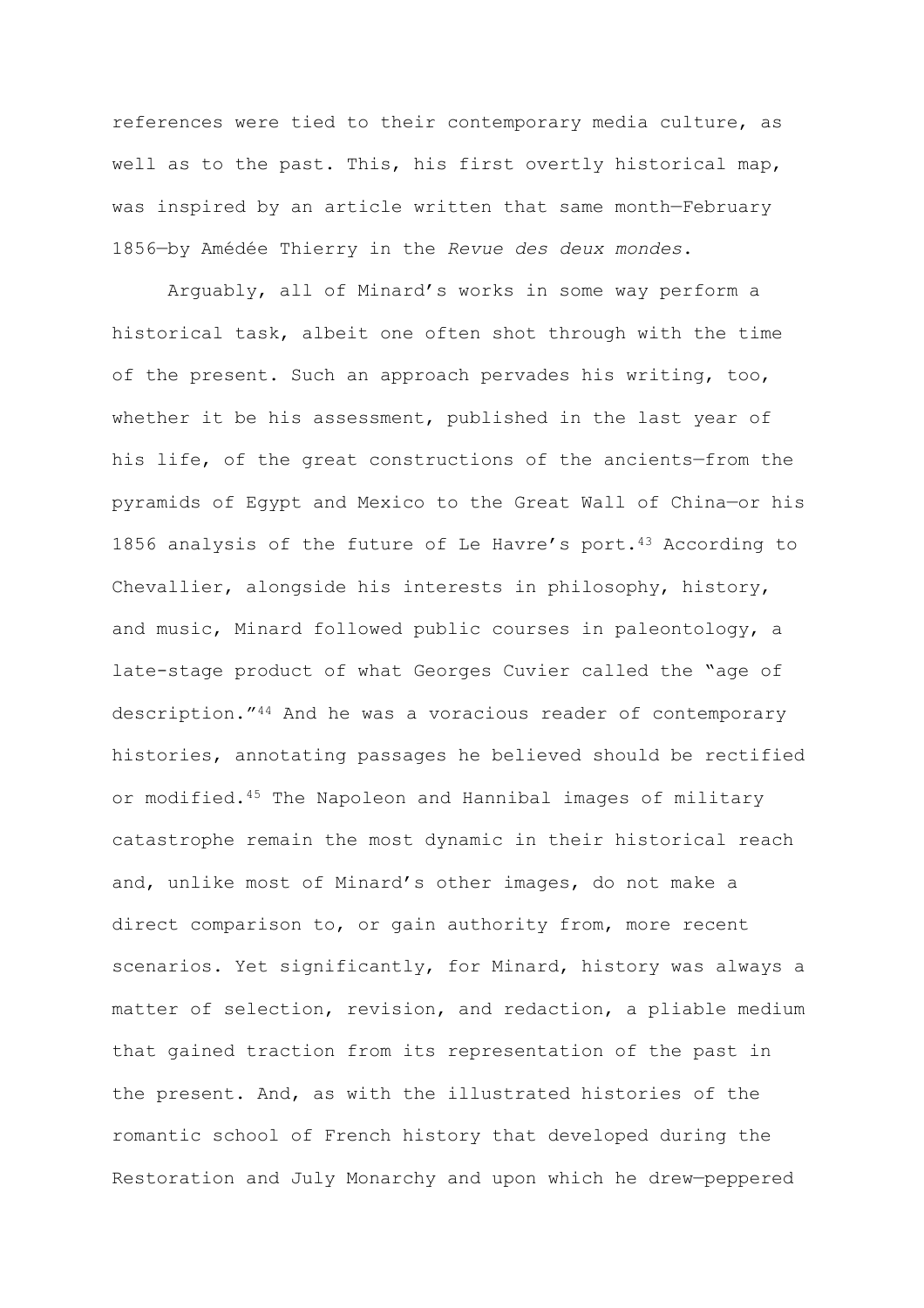as they were with atmospheric wood-engraved vignettes and evocative *culs de lampe*—it was visual in both its methods and affective charge.<sup>46</sup>

Given this responsiveness to both the present time and to the drawn-out timescale of lived history, the lateness of Minard's Napoleon and Hannibal maps in his own career is worth pausing over. "Late works," as Theodor W. Adorno observes, are conventionally "relegated to the outer reaches of art, in the vicinity of document."<sup>47</sup> So far so good, for Minard's maps assuredly reside in that "vicinity." Yet, late style, Adorno tells us, is not smooth or sweet, replete and full like a ripe fruit, but "spiny," "bitter," "furrowed," and "ravaged." Rather than an art of transcendence, harmony, or synthesis, Adorno's late style is that of a subjectivity alienated and contradictory, discarding the rules of the social order of art within which it evolved, its fragments unreconciled and irresolute, both objective and subjective. "In the history of art," he concludes, "late works are the catastrophes."48 Moreover, late work, as Edward Said asserts in his meticulous reading of Adorno's compact and difficult text, is fundamentally exilic, "a kind of self-imposed exile from what is generally acceptable, coming after it, and surviving beyond it."<sup>49</sup> My claims for Minard's late style are less ambitious than those Adorno makes for Ludwig van Beethoven (and those Said, in turn, makes for Adorno), and although Minard was himself forced into terminal exile shortly after making the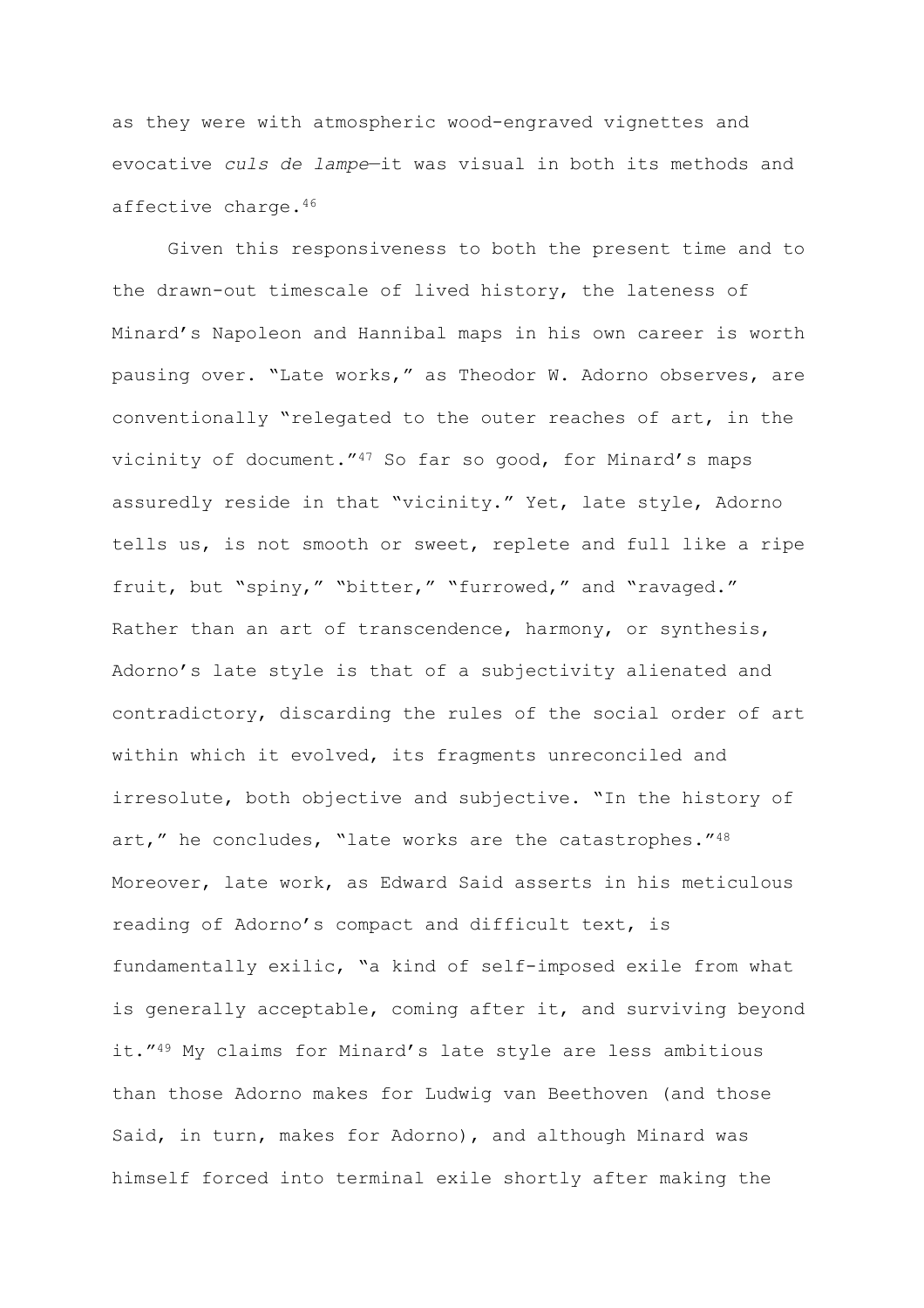map, the process it represents is ultimately one of bedraggled homecoming—after all, some of the soldiers in the Grande Armée are shown to have made it back to the Russian border, albeit at the dwindling end of the black needle. Nonetheless, if Minard's Napoleonic design is not quite an image of exile as normally understood, it is without doubt an image of deracination, of estrangement, "abandonment," and of "surviving beyond." That is, it makes palpable some of the processes of conquest and violence that without doubt pertained to his coal or cotton maps but were not expressed there, historical distance making it possible to visualize what could not be shown in maps treating more recent topics. Minard knew what the troops in 1812 could not yet know—that the leader of the Grande Armée, nowhere represented on the page, was to become the ultimate exilic hero. And the same week Minard deserted Paris, Bonaparte's nephew Napoleon III escaped in the opposite direction, first to Germany then to England, where he died three years later.

Minard's late maps are—more than anything—representations of crisis and failure, and in their jagged contours they are noticeably distinct from the swelling flows of most of his other "synthetic" flow charts. Octopus metaphors do not apply here. Commonly oriented to more obviously contemporary concerns, his earlier maps emphasize efficiency and rationality, prioritizing burgeoning velocities and amplitudes, as, for example, in his map plotting the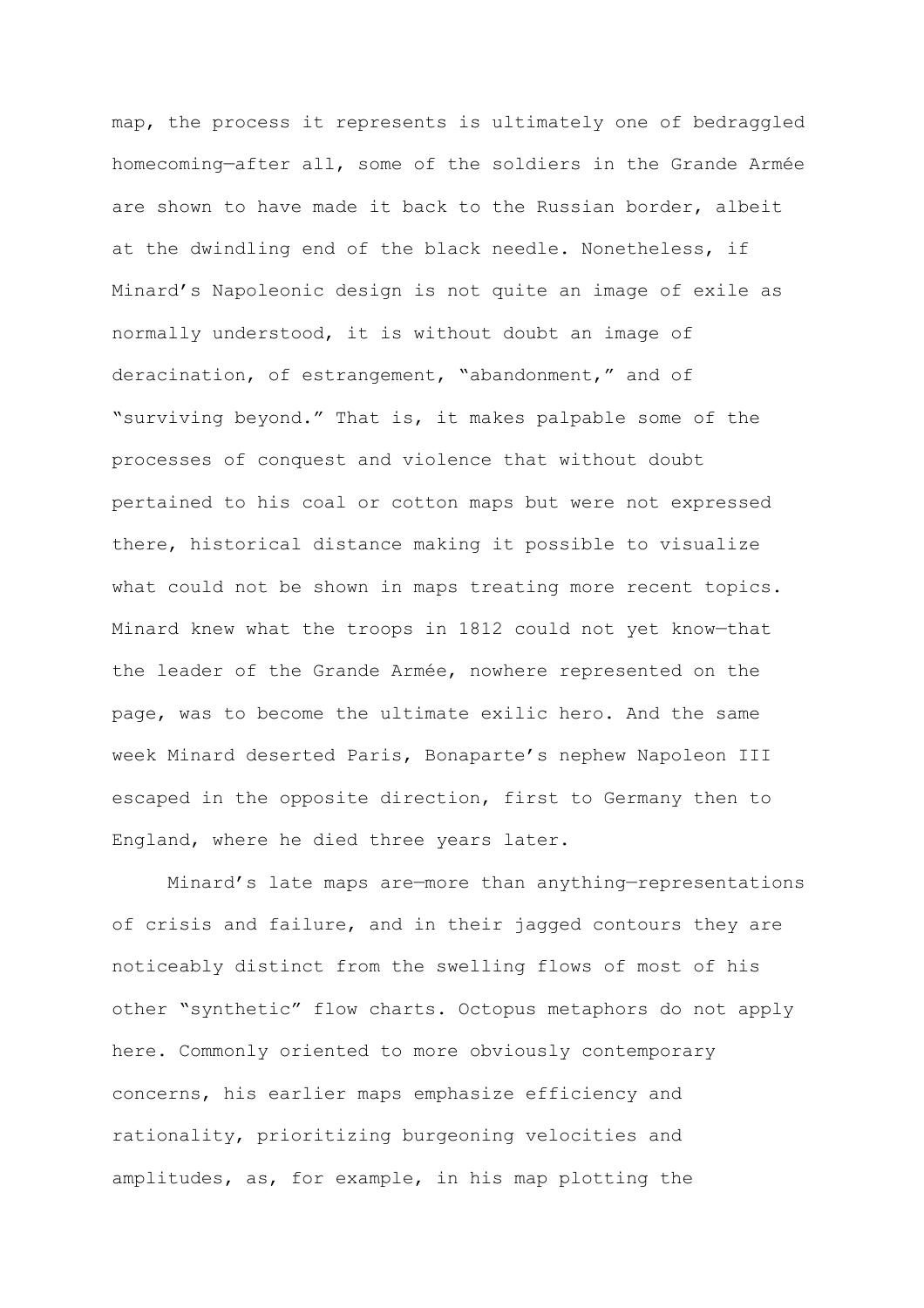circulation of combustible materials on French waterways and railways in 1856. On the contrary, Minard's biggest successes are, if you like, his catastrophes. Even the decline in Latin teaching in higher education that oddly preoccupied him in his last years fits this model. A cautious man, Minard was acutely attuned to processes of obsolescence and breakdown. Ever the practical engineer, in 1850 he glumly advised that infrastructure be built as quickly and cheaply as possible to offset this inevitability, rather than investing in more longlasting solutions, for "ultimately, there is no permanent utility."<sup>50</sup>

<<COMP: fig. 12 approx. here>>

### **Fog of War**

<FL>In an analysis of nineteenth-century warfare as an atmospheric phenomenon, via readings of Carl von Clausewitz, Stendhal, and, to a lesser extent, Minard, Anders Engberg-Pederson proposes that the Napoleon map "reveals how the passage through the space of war is a movement 'in a resistant medium.'" <sup>51</sup> For Engberg-Pederson, Minard's map illustrates the "friction" evident in Clausewitz's account of warfare—the "fog of war"—that Stendhal was only partly able to reveal. Yet despite its promise to lay bare this "friction," and its ambition to resolve diverse factors in one seamless graphic, something in Minard's map—as Marey notes—poses a question without fully answering it. We have much data, elegantly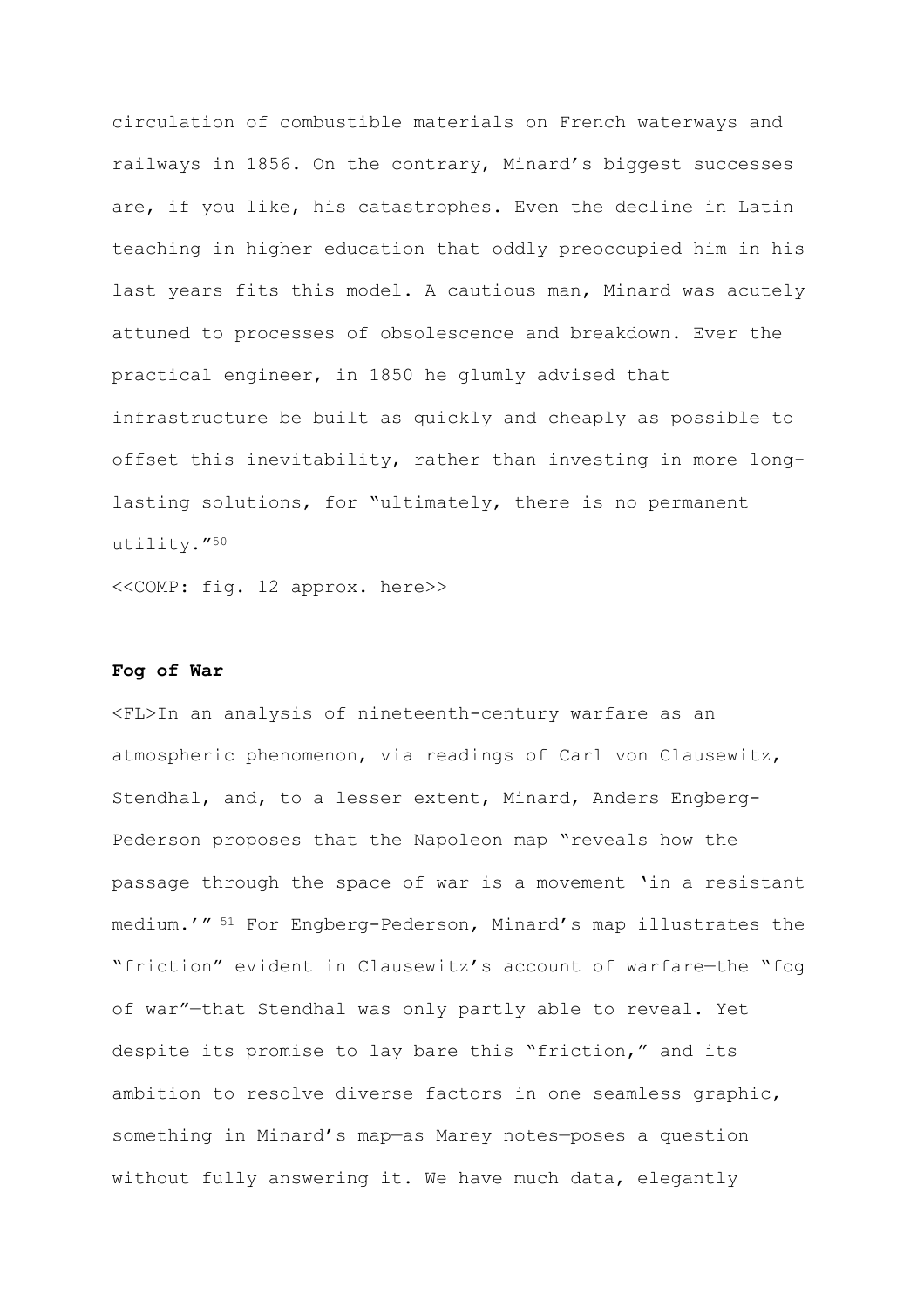presented, but its configuration is one that emphasizes its fundamental irreconcilability with the fact of historical distance.

So what exactly is the historical imaginary that Minard represents in his map? Or, to approach the matter from a possibly more revealing angle, what is left out? Despite its claim to represent everything, to quantify a historical sensorium, a great deal is excluded. To take just one example, Minard's *Carte figurative* omits women; their participation in war is not accommodated by the "hommes" of the title. Describing Minard's "marvel of economy," Daniel Rosenberg observes, in an insightful article, how the achievement of Minard's map lies partly in his careful elimination of information.<sup>52</sup> Vital, for Rosenberg, is that we consider Minard's maps in relational terms, his broader practice serving as one further set of data against which the maps might make sense. Minard's Napoleon map is regularly understood in isolation, but it was usually presented alongside other designs, including the Hannibal map, but others, too, juxtapositions that transform them "from accounts of individual events into exemplars of imperial overreach, the historical power of geography, and the self-destructive cycles of war."<sup>53</sup> They become, in short, allegories.

Most compellingly, Rosenberg observes how "Minard's charts are characterized by a studied reticence. How many soldiers were killed in battles?" he asks. "How many wandered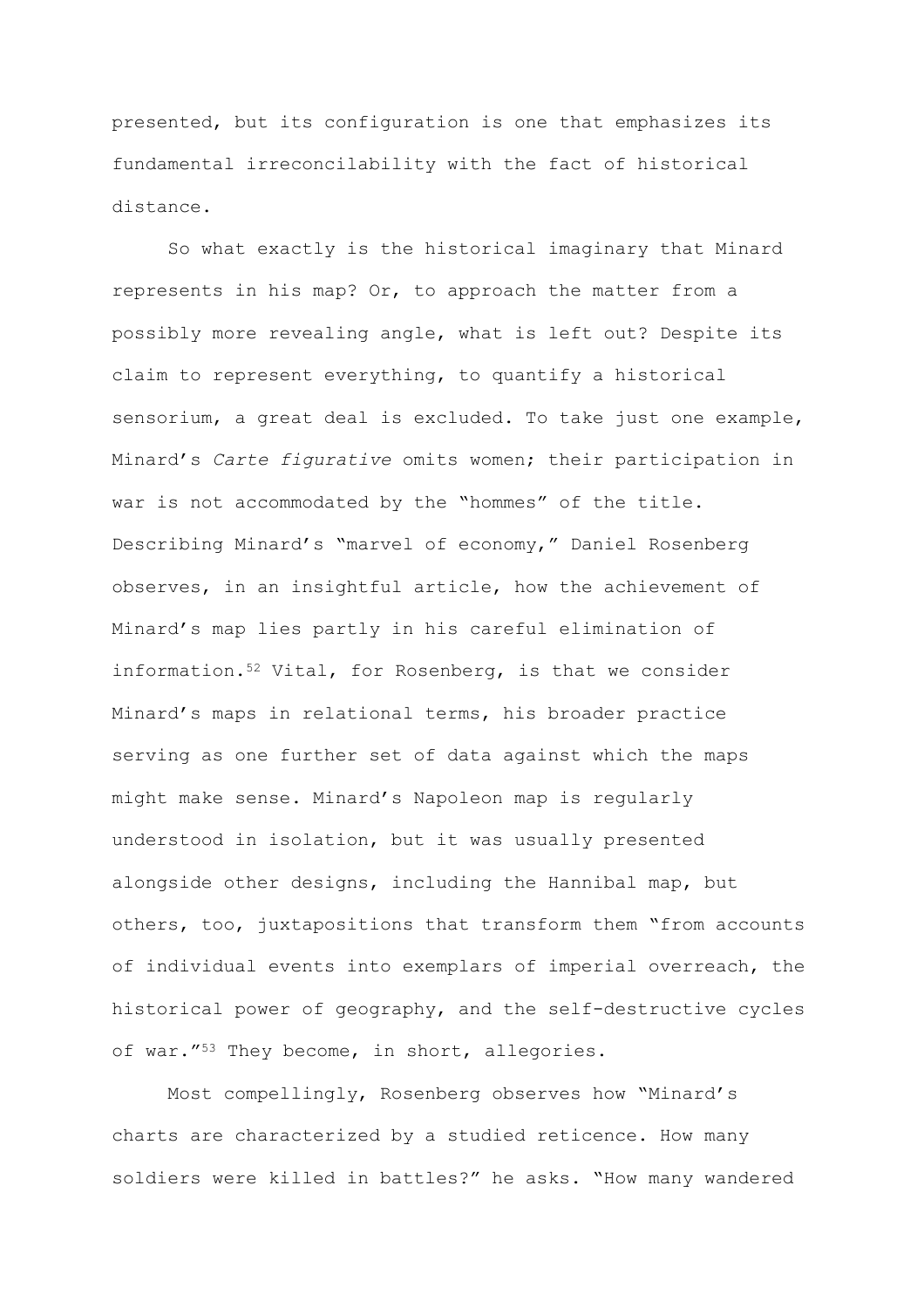off? How many were done in by cold, hunger, disease, the brutal pressure of exhaustion, or the failure of the campaign?"<sup>54</sup> We can, in summary, never have enough data. Here, for Rosenberg, and in the "artisanal" choices that merge with Minard's engineer's precision—the hand-drawn quality of the lithographs and background data work—is where the historicity of the image, as much as its informational aspect, resides. "By historical," he clarifies, "I am not referring to the history represented in the diagram—the history of Napoleon's wars—but rather to the history of Minard's own time embedded in the diagram."<sup>55</sup> My argument here moves in a different direction, for it is precisely the dialectic between "Minard's own time"—if by that we mean just the late 1860s rather than the longer timescale of his lived experience—and the "history represented in the diagram" that makes it so gripping, however drawn-out the distance between them.

Finally, while acknowledging the Napoleon map's evident success, Rosenberg asks the following questions: <extract begins here>what if one's goal is not to reveal data? What if the data in which one is interested has itself a graphic character? What if what one wishes to reveal is *graphic* rather than numerical? What if the aim of the argument is cultural or historical rather than scientific or social scientific? What if, instead of clarity, one aims first to express complexity? What if, instead of coherence, one aims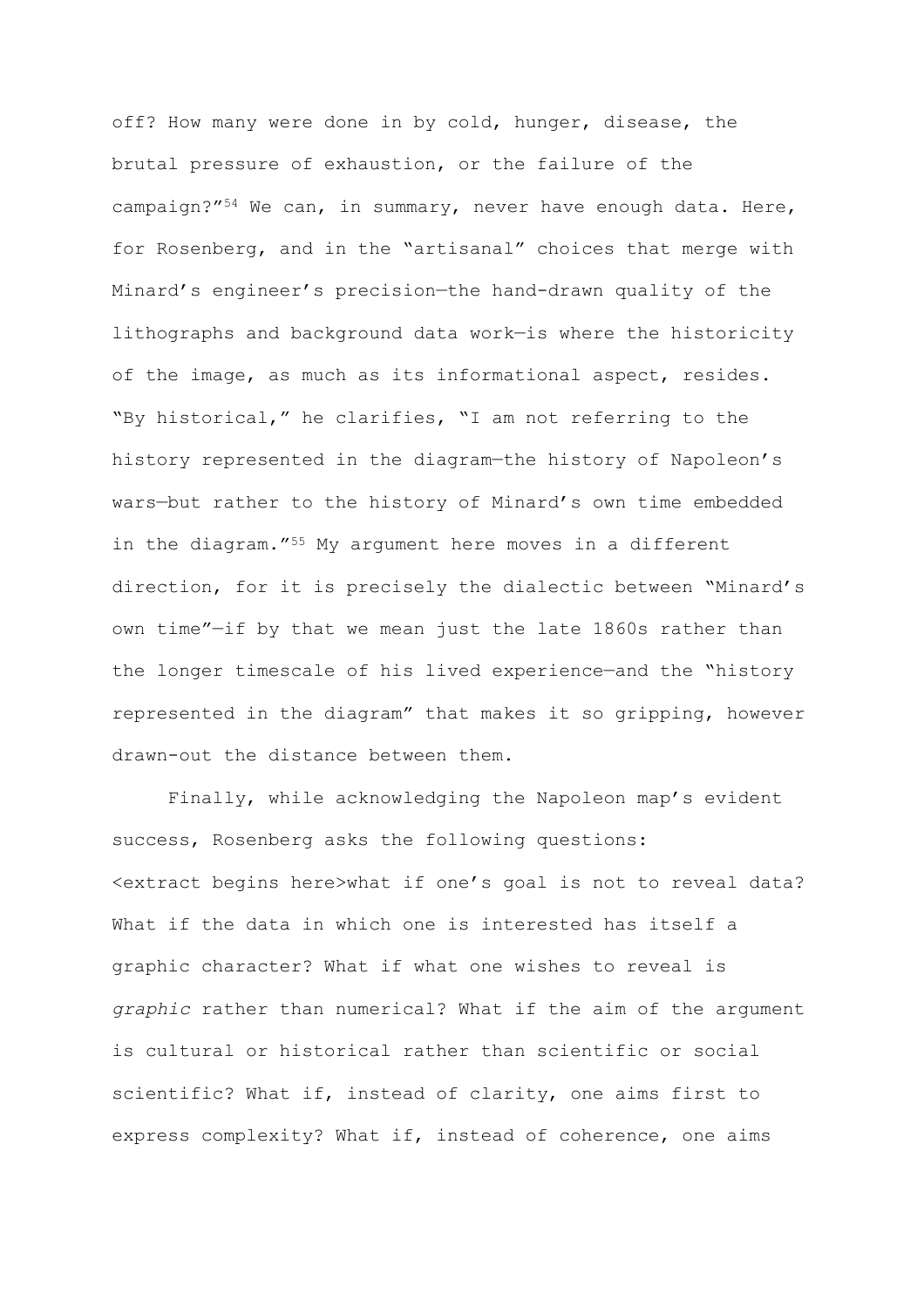first to express conflict, contradiction, and

## difference?56<extract ends here>

<FL>Rosenberg calls this "graphical critique," as opposed to Tufte's term, "graphical elegance." This is "an approach sharing values with studies in history, art, and philosophy . . . insisting on the significance of place, time, and culture in any representation."<sup>57</sup> Minard's maps, Rosenberg implies, do not *quite* achieve this. The challenge posed by Rosenberg's questions is significant because they give us a language with which to read Minard's maps against the grain, outside the system they set up for themselves. However, I find more in the way of "graphical critique" in the maps than Rosenberg is willing to acknowledge, or perhaps than Minard intended. Setting to one side the intentionality that Rosenberg foregrounds—what one aims, what one wishes, what one's goal might be—Minard's Napoleon map might indeed be read reflexively, revealing, in the first instance, a graphic critique of its own graphic form, its complexity and "shared values" with other media and inquiries masked through a performative display of apparently distant, conclusive, and coherent historical data.

If Minard, as Marey writes, does indeed "defy the pen of the historian," one is compelled to ask, "What about the brush, pen, or burin of the artist"? Does Minard's work connect to other forms of representing the world in nineteenth-century France? How might Minard's images operate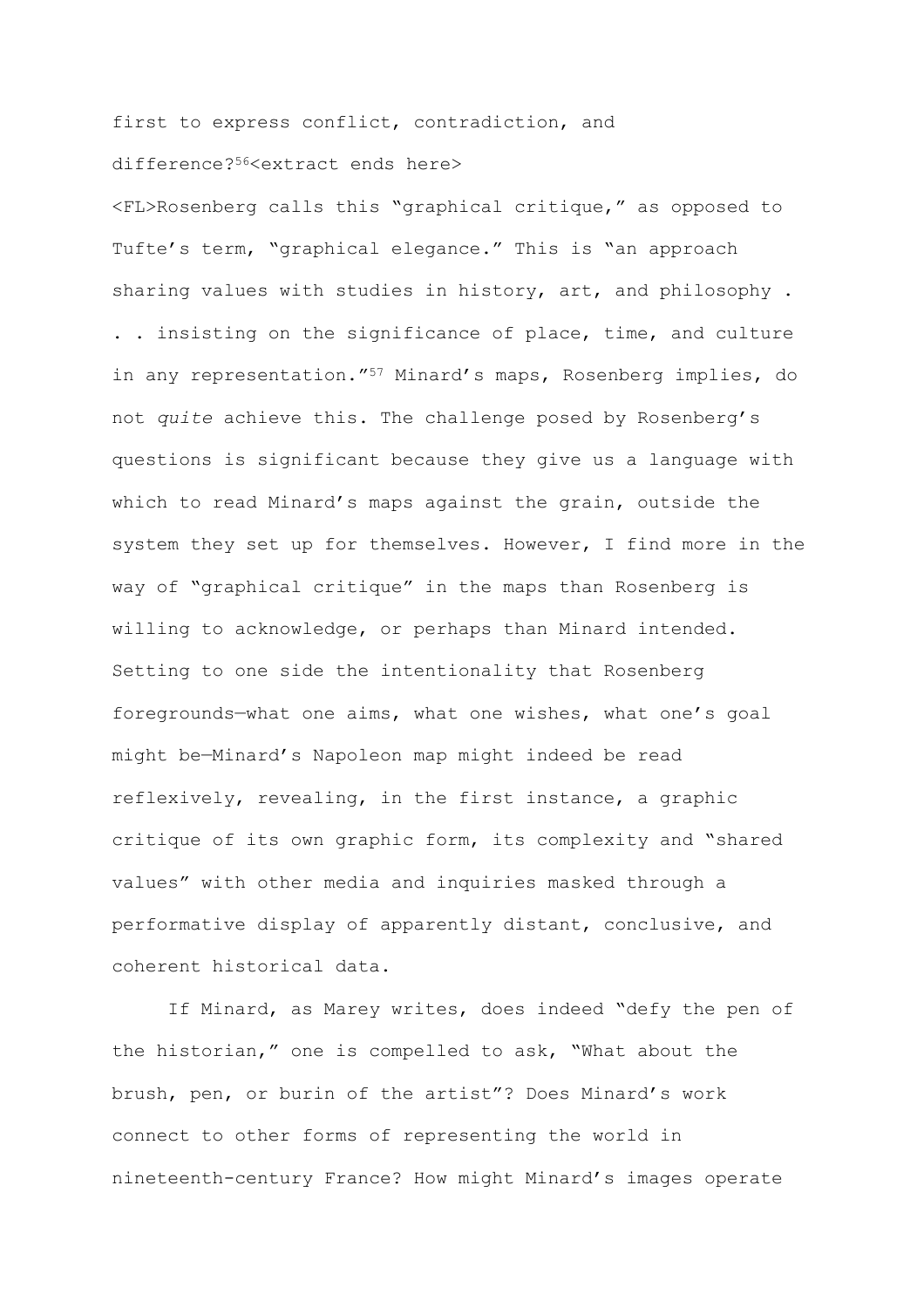in productive tension with contemporaneous forms of representation that could offer a counterpoint to the maps' omnipotent aerial view? As we know, Minard's maps have strong connections to other forms of statistical representation, both before and after he was working, and in different national contexts. Yet to think more comprehensively about Minard's twinned Napoleon-Hannibal image—to truly consider it as a *representation* whose full import may be obscured as much as aided by the cold grammar of objectivity—we might better look elsewhere, away from strictly numerical data. These are *cartes figuratives et approximatives* after all. Without doubt, Minard himself understood his practice as participating in a far more capacious image world, one in which the burgeoning new media of nineteenth-century print culture and photography were paramount. Here he is in 1862:

<extract begins here>Today, figures apply to everything: advertisements for the sale of rural and urban properties, furniture, clothes, are always accompanied by plans and drawings; in the great criminal trials a map of the places is put before the eyes of the jurors. The New Year's book [*livre d'étrennes*] is more the work of the lithographer than the literary hack. In his fables, La Fontaine made animals speak; we want, in addition, Granville [*sic*] to have drawn their attitudes. In the projection for a publication, a photographer is attached to every expedition; there are not even books of science which do not have on the pages of the text, as was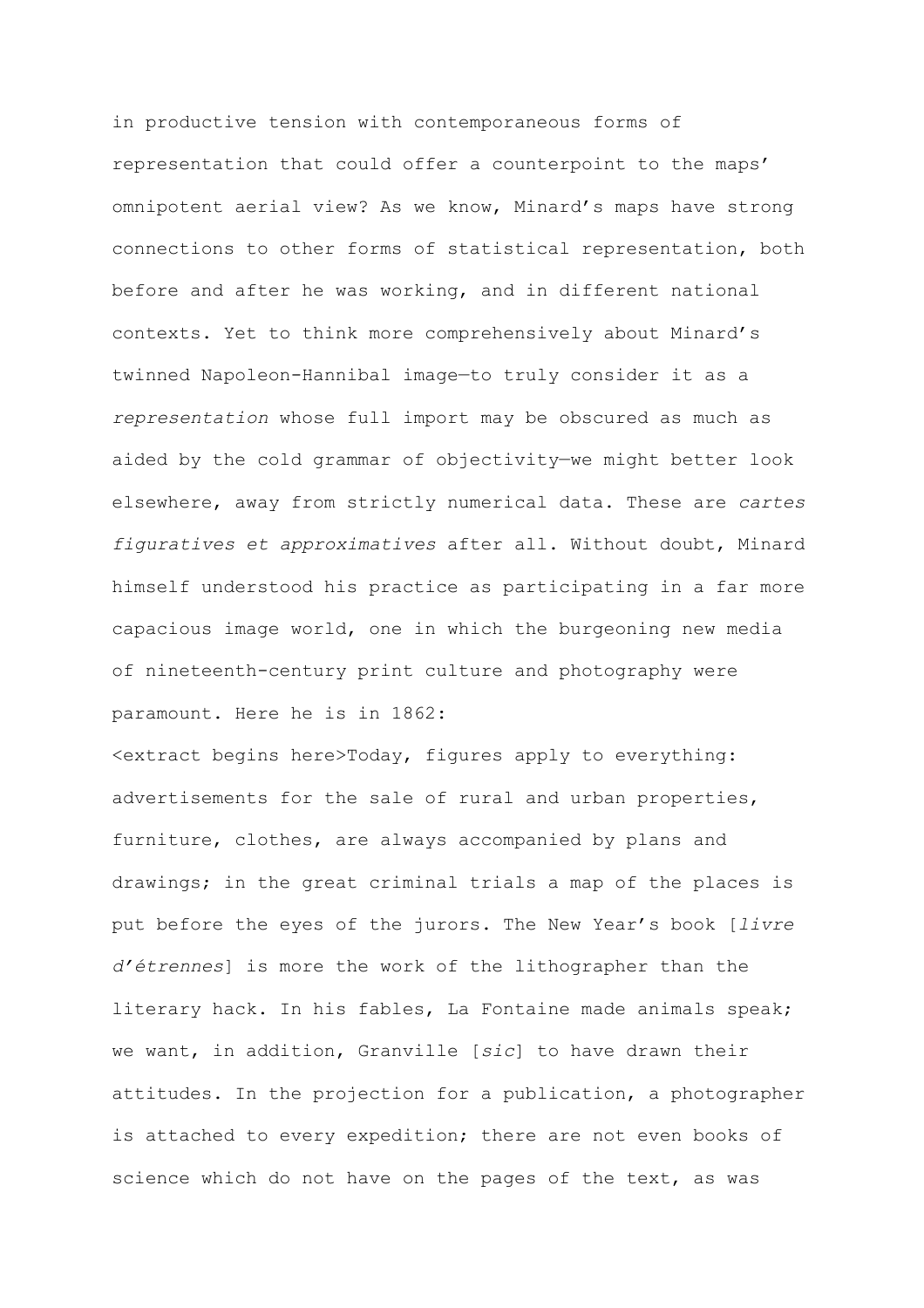sometimes seen two hundred years ago, the image of the subjects they treat. Finally, illustration invades everything, and by rendering statistics figurative, I satisfied the need of the day, but did I do nothing but sacrifice to the taste of the time, and did I not contribute to an increase in usefulness and to shorten the time of statistical studies?58<extract ends here>

Minard's delicious martial metaphor, his account of visuality's "invasion," is hardly positive in tone but more a weary recognition of facts as they are. His case for his having been driven by the winds of fashion while simultaneously progressing his field of statistical studies feels like a request for absolution. Still, in an age of overwhelming visual distraction, in which attention was compromised, to "shorten the time" in which an image could be understood was vital.<sup>59</sup> Delays of all kinds, as his Napoleon map shows, could be fatal. Interest in the rapid intelligibility of a visual message coincided with the drive to velocity that characterized Minard's work on the routes and waterways of France, an emphasis on efficient networks that in the first half of the century cut across social, intellectual, and technical practices from Monge to the Saint-Simonians. It was crucial for Minard that his maps be instantly comprehensible. Here he is again, in the same text: "I have heard it said, of my maps, that expressive maps [*cartes parlantes*] have been made for a long time; but not only do my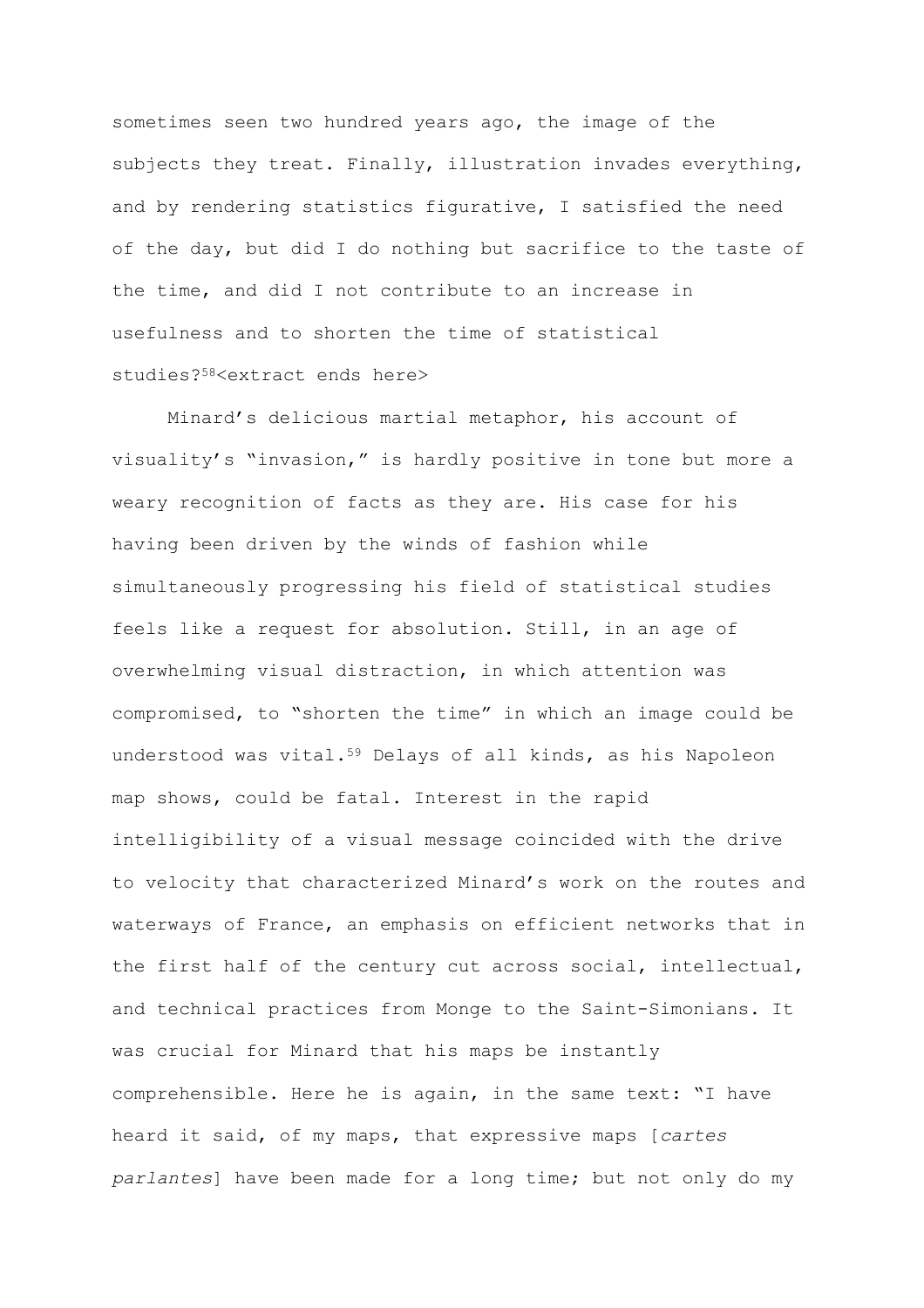maps speak, in addition they count, they calculate by the eye; this is the capital point."<sup>60</sup>

"Eloquence," however "brutal," did not imply vocalization. Yet calculation by the eye had its precedents and counterparts, and not all within the domain of scientific image making. The publication of Minard's final maps preempted by five years the first impressionist exhibition, and despite the vast gulf that separates their generic and stylistic worldviews, impressionism's prioritization of instantaneity makes for an interesting contemporary contrast with the combination of simultaneous perception and protracted data sampling evident in Minard's project.<sup>61</sup> However, I have an earlier comparison in mind, one whose heyday was coincident with the Napoleonic period rather than with the production of the map, but which had not disappeared even then (see my earlier invocation of de Neuville working in the 1870s).

In an influential article, Susan Siegfried describes two tendencies that governed the production of reality effects in early nineteenth-century paintings of large-scale military conflagration. Both emerged in the light of the reformation of the political ideology of battle painting after the French Revolution, when current events became a legitimate subject for art and the perspective of participants in conflict was newly validated.<sup>62</sup> At one pole, an affective mode of representing battle emerged, typified by a painting such as Antoine-Jean Gros's 1801 *Battle of Nazareth*. At the other pole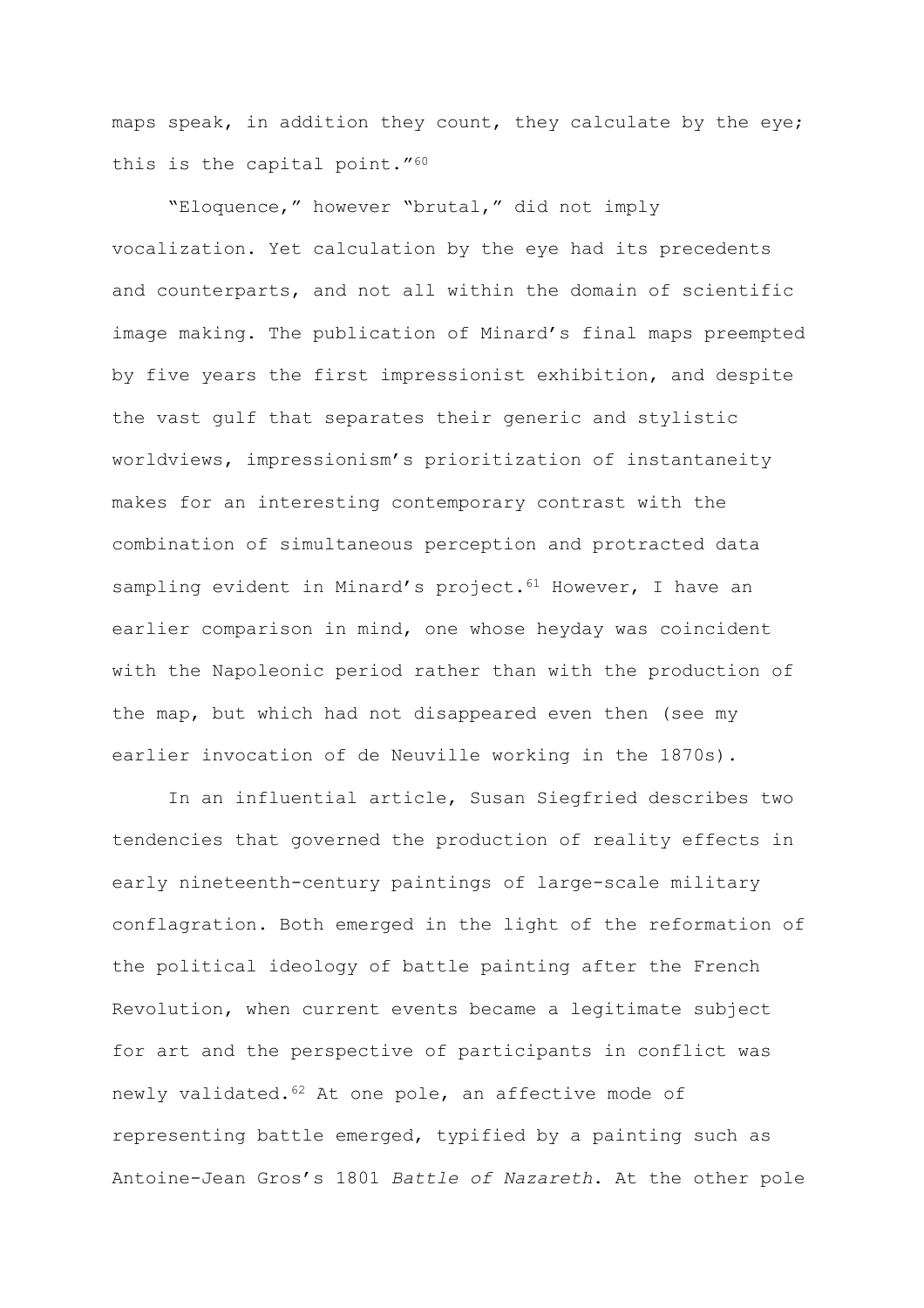was a documentary style, in which Louis-François Lejeune's *Battle of Marengo*, made the same year, is exemplary. Neither, Siegfried argues, can be understood without the other. Lejeune's meticulous paintings take a distanced view of battle, surveying the field, whereas with Gros the action is immediate, all-encompassing, fragmentary, and chaotic. Formerly an engineer, Lejeune's military experience, and his participation at Marengo in particular, was considered an especial virtue, while Gros followed the army and equally embraced identification as a painter-soldier. Increasingly, a range of historical documents such as maps were deployed by battle painters, and from 1801 the state began to provide artists with official interpretations of conflicts.<sup>63</sup> While both artists used precise cartographic documents—Gros's entry for the *Nazareth* competition does so excessively—Lejeune's documentary style was better received, however sanitized, distant, and based on propagandistic sources it may have been in comparison to Gros's metonymic fragmentation and immediacy. While Gros's turn to affect influenced a range of artists from Eugène Delacroix to Théodore Géricault, Siegfried concludes that Lejeune's documentary mode was ultimately the more radical, transforming the traditional idea of individual actions into an image of collective activity across all levels of the military hierarchy and finding later expression in popular entertainment, as his paintings served as models for panoramas.64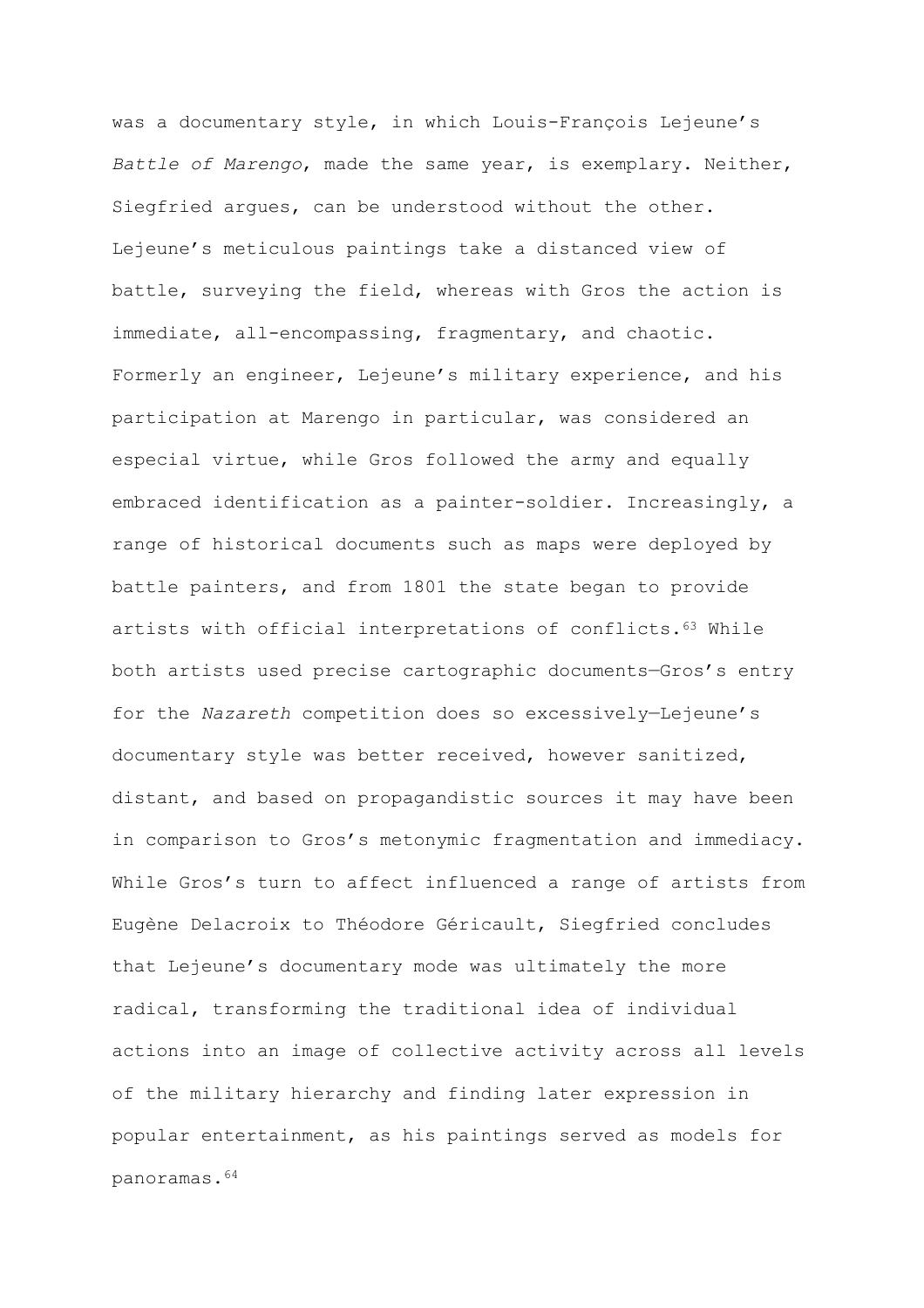Taking a later example, Lejeune's 1822 *Battle of Borodino* represents a key moment of a battle from the Russian campaign, the attack on the Shevardino redoubt. Although not noted on Minard's chart, a sudden thinning of the red line—a loss of 100,000 troops—at the Moskowa River, not far from Moscow, marks the battle's location. Airborne atrocity is hard to avoid in Lejeune's stunning pileup of real-time effects, in a way that Minard's map cannot accommodate. Cannonballs whizz through the air, some meeting their targets, while the impact of others is seconds away. Plumes of smoke from gunfire and burning farms and carriages fill the sky. In the bottom righthand corner, a grenadier nonchalantly stops a lit grenade, rolling toward him, with his foot. In their attempt to ground multiple vectors in geographic space, to conjure a complete picture via an accumulation of carefully selected local details, both Lejeune's paintings and Minard's maps might be considered landscapes, too, albeit landscapes that register in concentrated form the pressure under which that category had also been placed in the decades following the French Revolution. As Katie Hornstein tells us, such paintings, in conjunction with the more explicitly cartographic and topographic forms that engaged the "territorial imaginary" of postrevolutionary France, were a crucial means by which French citizens were afforded opportunities to participate in geopolitical events.65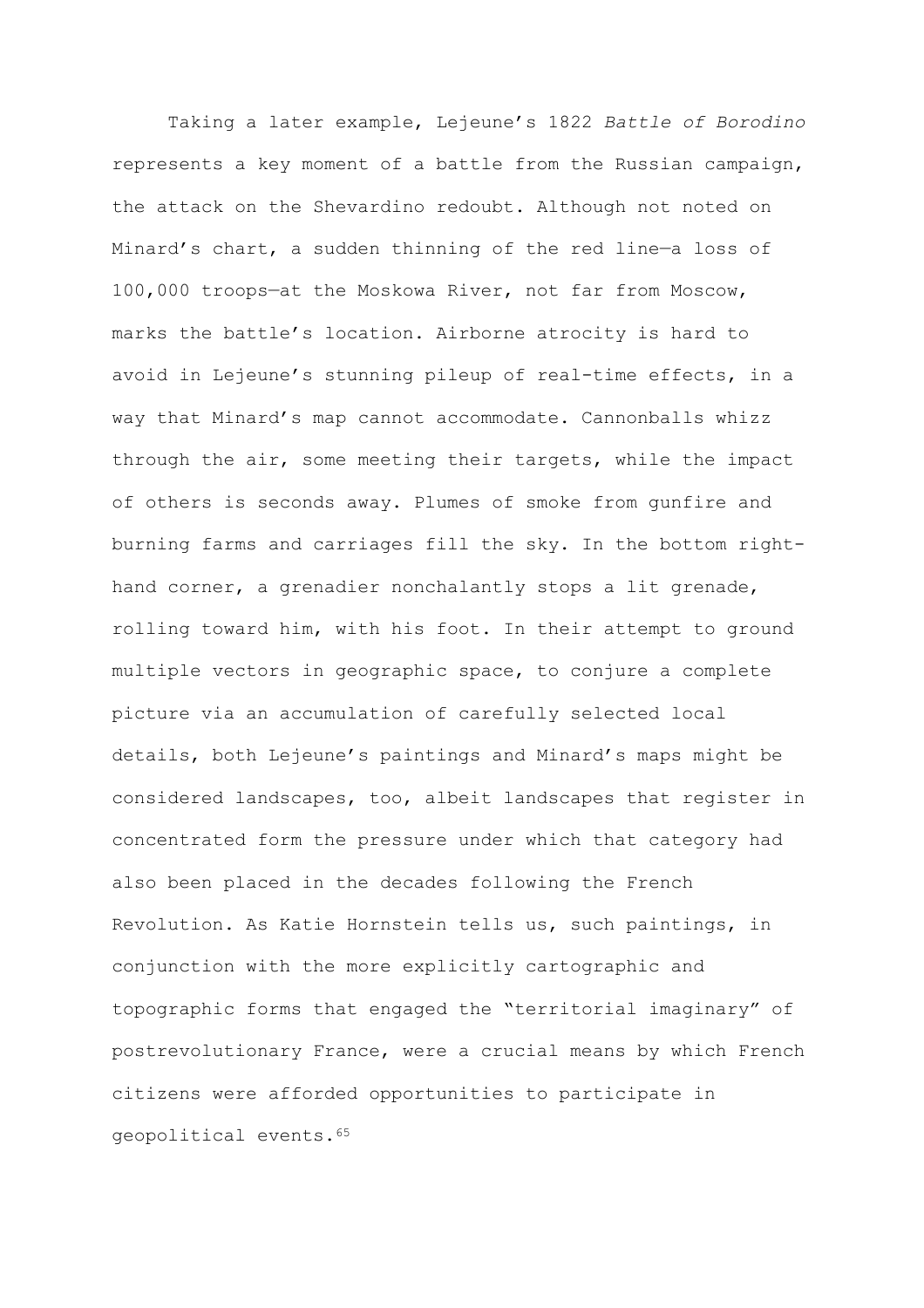Sometimes, instead of a seemingly limitless accretion of details and effects, an aerial perspective did the work of joining viewers to participants. Italian architect and painter Giuseppe Pietro Bagetti's watercolor view of the march of the French army in Italy in 1800 during the Marengo campaign presents a stunning topographical vista, viewed as if from a reconnaissance balloon, that combines the immediate knowledge of the participant-artist with an uncanny projection of distant war. Yet these two modes were not exclusive, for as Hornstein argues, from the revolutionary wars onward, through the empire, Restoration, and July Monarchy, war imagery was a fully cross-media phenomenon that accumulated credibility because of familiarity with its conventions, and it was consumable via multiple images rather than by way of a single authoritative perspective. Connected closely to varied forms of mechanical reproduction, it was uniquely placed to mediate recent and historical events for audiences well versed in its diverse visual strategies.<sup>66</sup>

<<COMP: figs. 13–14 approx. here>>

Minard's *carte figurative* might be counted among the later effusions of the documentary mode of representing a battle, although it performs a reverse maneuver, taking multiple imagistic textual histories and turning them back into maps. It accords well to Mikhail Bakhtin's description of the novelistic chronotope, that "intersection of axes and fusion of indicators" in which "time, as it were, thickens,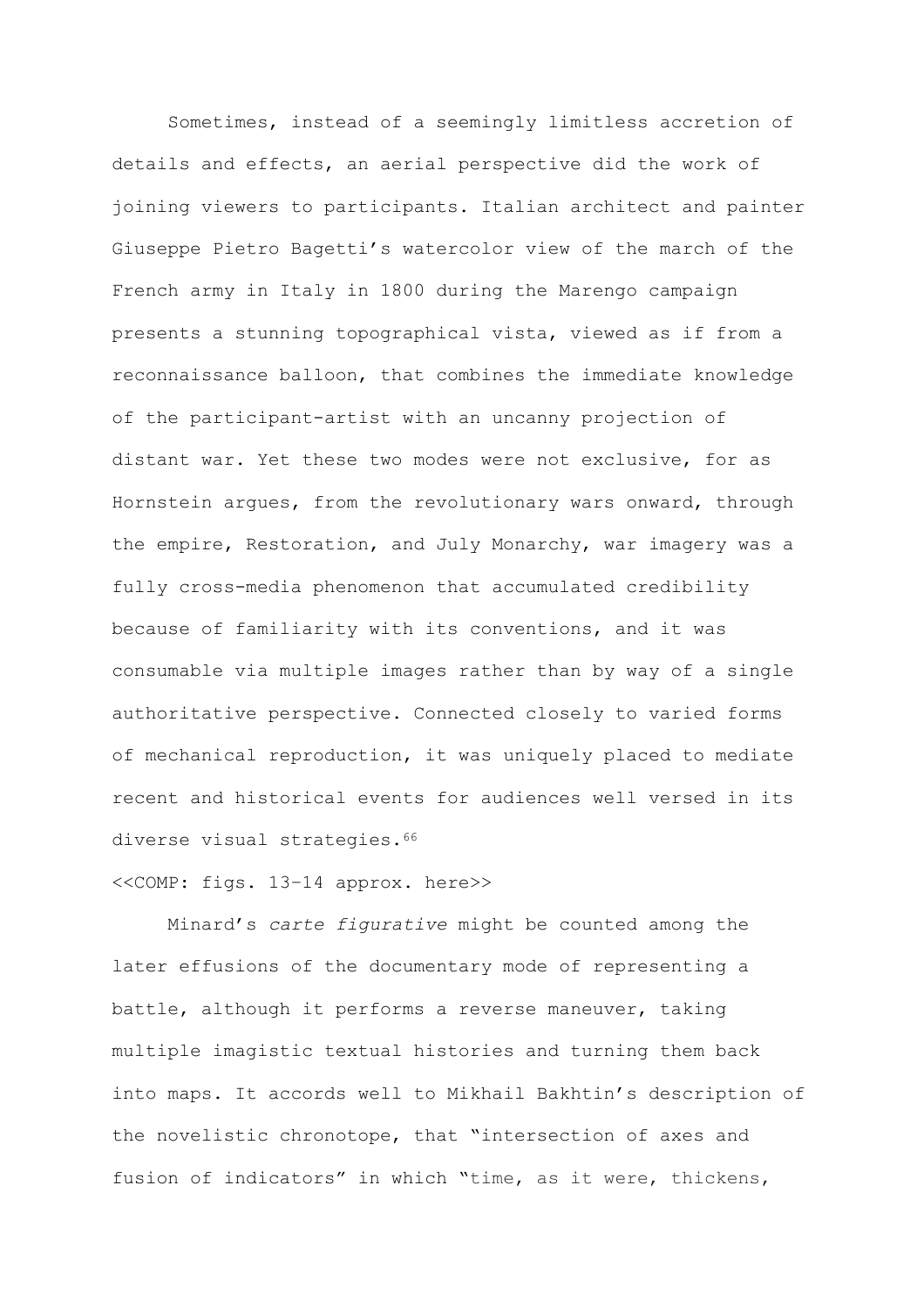takes on flesh, becomes artistically visible; likewise, space becomes charged and responsive to the movements of time, plot and history."<sup>67</sup> Indeed, the flow of soldiers in Minard's map "begins" with a dramatic, literary flourish as the troops depart: "the Cossacks gallop across the frozen Neman." The timescale here is unclear, however, for this must surely refer to Russian soldiers chasing the retreating French. The end is foreshadowed at the beginning, and the whole thing becomes a loop.<sup>68</sup> At other points, too, narrative legibility is compromised in the interests of overarching visual effect. While Minard's map necessarily simplified multiple retreats and advances, dispersals, and individual actions, the splitting of the black line at Botr, and then again at the westernmost limit of the flow, and its passing underneath the red line of advance, complicates the temporal coherence of the chart and reverses the order of events.

In such details, and in their multidimensionality, the past in Minard's maps is not only processed or recorded, but the possibility of an alternative history emerges. The first book-length iteration of what we now call counterfactual history, Louis-Napoléon Geoffroy-Château's *Napoléon et la conquête du monde, 1812 à 1832: Histoire de la monarchie universelle*, published in 1836, relates what would have happened had Napoleon not delayed at Moscow in 1812 and had he not been defeated at Waterloo.<sup>69</sup> Geoffroy-Château recounts in detail the invasion of Britain and other imagined Napoleonic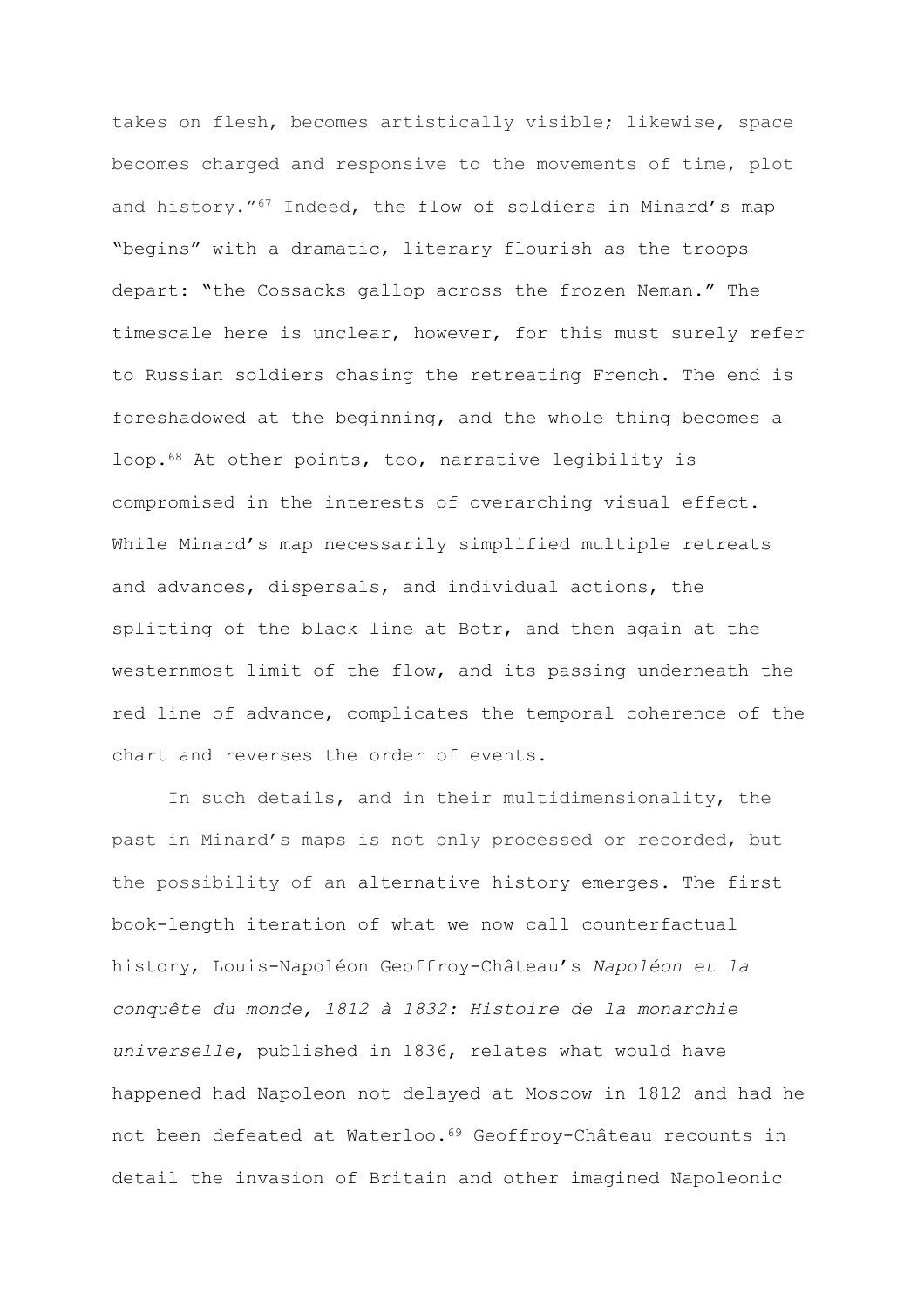successes and inventions. Under Napoleon's victorious post-1812 reign, the air itself would be suffused with the "voluptuous exhalations" of fine music, available to all.<sup>70</sup> And doubtlessly, Minard would have welcomed the vast network of canals Geoffroy-Château claimed would have traversed the French Empire (for Geoffroy-Château, son of an engineering officer killed at Augsburg in 1803, infrastructure was key to this thwarted future).<sup>71</sup> In 1831, Geoffroy-Château alleged, an eighteen-volume *Grand atlas impérial* would have been completed, rejuvenating the field of "philosophical geography." Immediately after, we read how "the language of numbers, dreamed of by Leibniz, was found and applied. Thought had its algebra, it could be expressed and formulated, understood by all, independently of the sounds and words which reproduce it so imperfectly."<sup>72</sup> Many of Minard's maps are alert to this utopian idea of numbers communicating wordlessly, which becomes particularly charged in his Napoleon composition. Of course, counterfactualism was nothing new for utopian thinkers (nor, for that matter, military strategists). Overwhelmingly Bonapartist in tone, Geoffroy-Château's text is nonetheless haunted by the emperor's failures, his wrong decisions. We might think of Minard's map as a *Kriegsspiel*, a compendium of what-ifs and what-thens that set historicism in tension with forms of future-thinking. The chart of the Russian campaign—representing the exact same point of divergence in 1812 that Geoffroy-Chateau marks for his new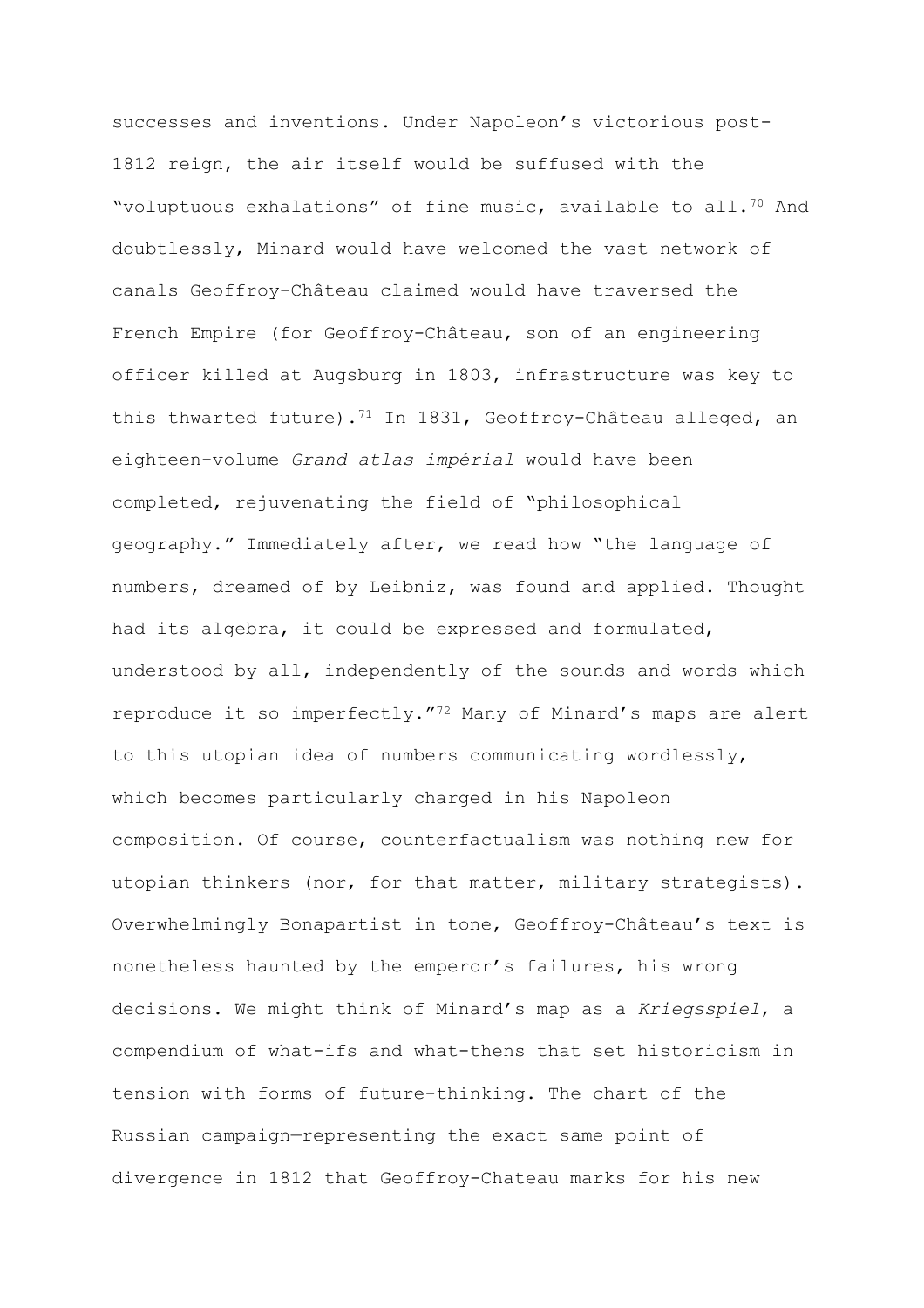beginning—prompts us to learn from the errors of history, to carve a different path.

#### **Family Trees**

<FL>Such prerogatives were pressing in late 1869 and early 1870, with war and civil war on the horizon, and even more so afterward. In this context, Minard's Napoleon map can be taken as a kind of history painting by another means, one that returned to certain modes of historical representation, largescale paintings of military conflagration and their many reproductions in particular, at a time when the authority of history painting and its ability to offer a totalizing vision was increasingly compromised. In this way, his map appears to mourn the promise of such works, or to compensate for their loss, by providing a comprehensible aerial image in the turbulent wake of the Second Empire, when contemporary events seemed set to fracture French society as never before.<sup>73</sup>

Yet to consider Minard's last maps solely in terms of the top-down oversight they promise seems, ultimately, a flawed means of accessing the historical imagination they adumbrate. For as with military painting of the Napoleonic era, they are fundamentally lateral in character, drawing in other times, other places, and other information regarding events both synchronous and asynchronous. The Napoleon and Hannibal maps' apparent proximity to ambitious military painting lies in their shared recourse to other kinds of data to make their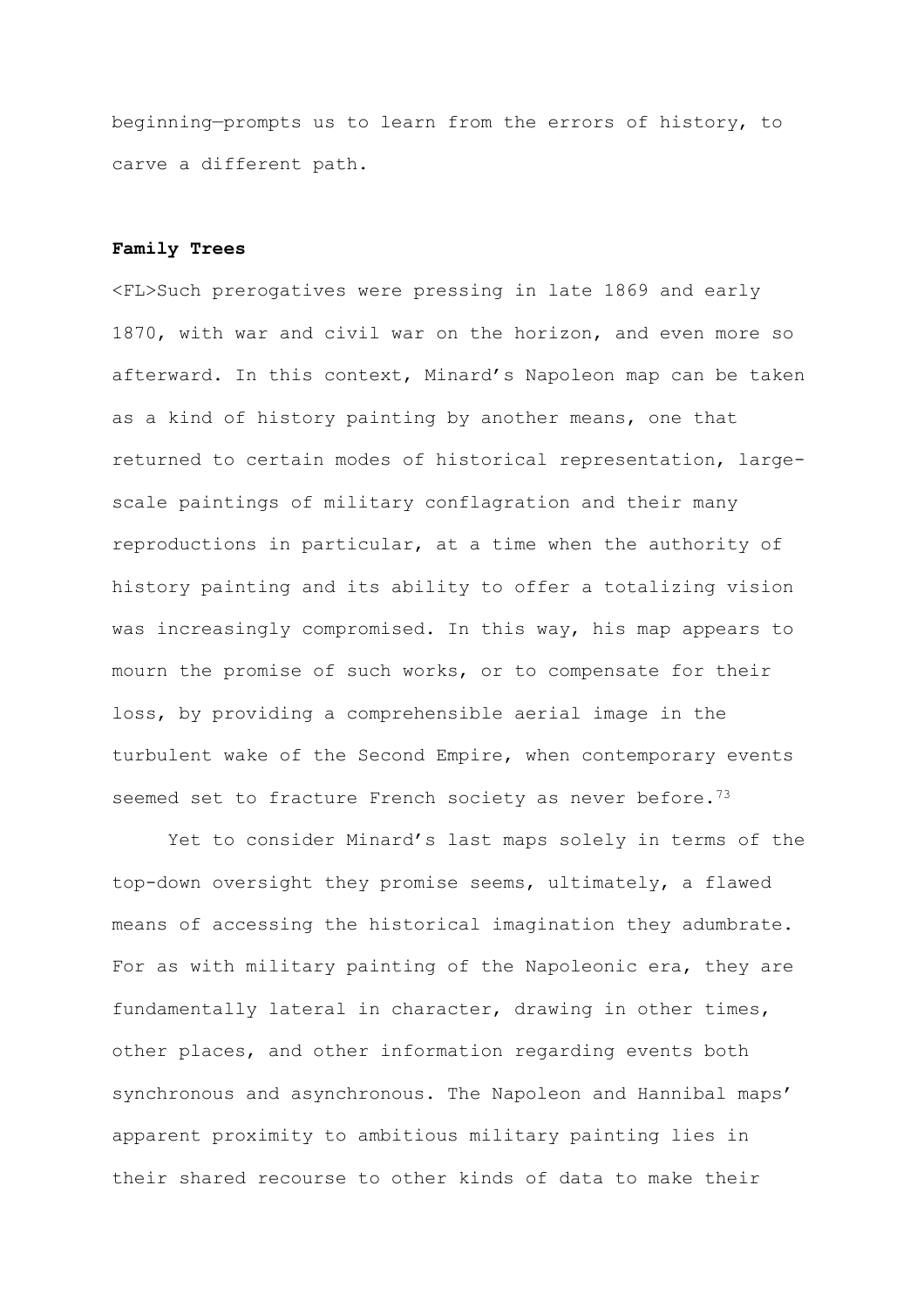case: maps, statistics, and eye-witness reports, as well as knowledge of infrastructures, military maneuvers, and local conditions. In the late 1860s, distinctions between media were becoming ever more unclear, as new image-making techniques mimicked those already in use, competing with them for market share and aesthetic authority. And, as Minard himself recognized, reproductive image-making, then "invading everything," provided an immediate context for his work: his designs, like those of painters, also looked sideways to the curtailed attention spans of contemporary consumers of illustration.

For Stefani Engelstein, such lateral thinking had wider applications. Encapsulated in the figure of the sibling, it cut across scientific, artistic, economic, and social practices and was central to the shaping of epistemologies and subjectivities in the European "long" nineteenth century.<sup>74</sup> This was, too, the driving force of all counterfactual histories. "Histories," Engelstein tells us, "from their first emergence as explanatory forces, *branched*."<sup>75</sup> Yet the relational networks that Engelstein describes offered no easy universalism. This vexed coming into view of fraternity's critical purchase—a specifically postrevolutionary experience can be observed in Lejeune's battle paintings, where participation and collective action across the ranks is idealized as a key aspect of the democratic postrevolutionary army. Such works, in their expert management of the horror of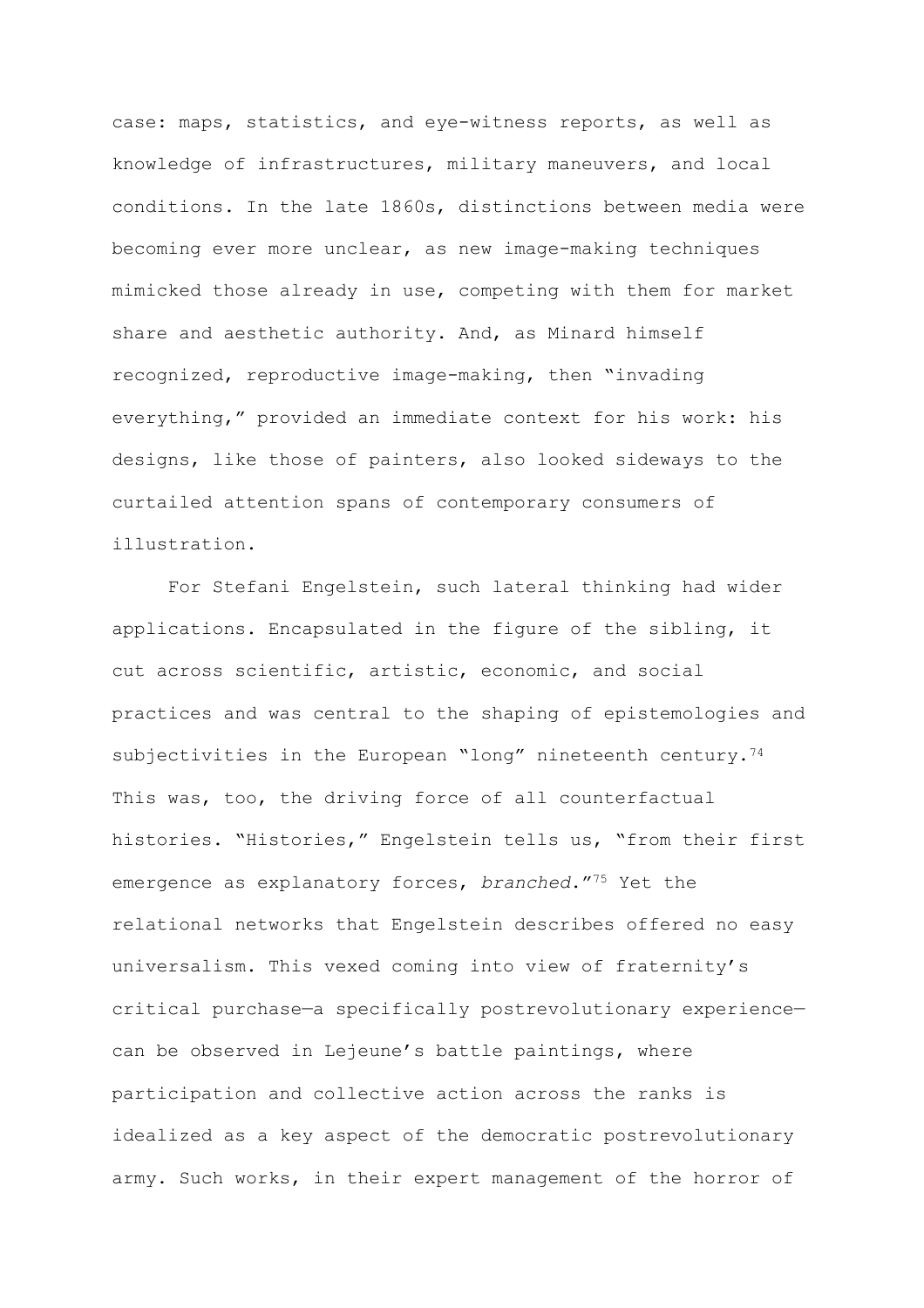conflict, necessarily downplay the sibling violence intrinsic to war, pursuing instead more harmonious forms of resolution.<sup>76</sup>

Toward the end of his life, in March 1869, Minard remarked on the difficulty of distinguishing the causes of historical events from the statistical documentation of their effects. Skeptical, ultimately, of the viability of divining immutable historical laws in an age of rapid technological advancement, Minard intuited that the impact of photography, railroads, steamboats, and electromagnetism may not yet be visible to statistics.<sup>77</sup> Perhaps Minard's late turn to historical subjects can be explained by this eleventh-hour misgiving about his own methods. Nonetheless, it is striking that in this analysis-written as he planned his Napoleon map— Minard gave particular credence to a venerable form of statistical history, the structure "at once figurative and chronological" of the family tree, with branches departing from a central trunk demarcating lateral relations as well as dynastic succession.<sup>78</sup> Minard's own family history also embraced lateral moves: in 1822 he married the second daughter of his friend Désormes, whose elder daughter had married Clément, his other schoolfriend from Dijon ("and to the ties of friendship were added the ties of family"). $79$ 

Entailing separation from these familial roots, exile and migration—Minard's final condition and the subtext of many of his designs—are also unmistakably lateral in orientation, yet more traumatic in their effects. Minard's chart of Napoleonic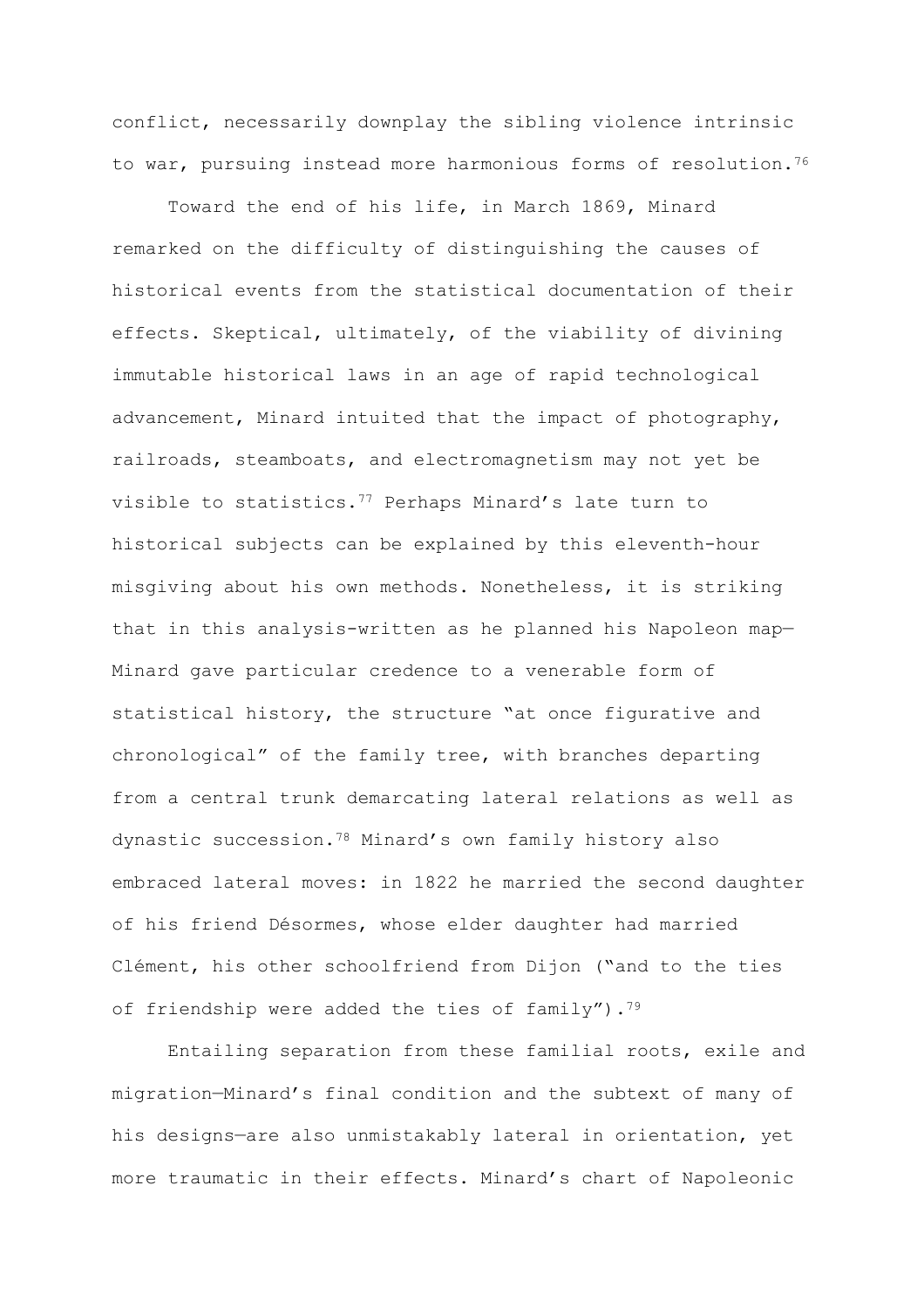expiration—this stark document of when soldiers in the Grande Armée breathed their last—had real-world parallels in 1812 and in Minard's old age, and its consequences branched too: even now, looking at these designs, the infographic mode summons us, asks us to form an opinion, to place ourselves on the map. But in the two years that followed its publication, the map's oblique appeal to histories and media past and present accrued more harrowing inflections.

In June 1869, just as Minard was working to complete the Napoleon map that would be published in November that year, Karl Marx's introduction to the publication of the second edition of the *Eighteenth Brumaire* criticized Pierre-Joseph Proudhon for falling into the trap of the "objective historians," noting how "French literature has made an end of the Napoleon legend with the weapons of historical research, criticism, satire, and wit."<sup>80</sup> Although Marx's ambitions were evidently quite different from Minard's, his analysis of Napoleonic pastiche in the aftermath of 1848 shares with Minard's map a harnessing of past failures to critique the present. Minard's thematic cartography would, at first sight, seem to place him in the camp of the "objective historians." However, his late work's delineation of incompetence, disaster, and death, while it lacks the insight into class struggle Marx sought, was also a forensic undermining of all upon which the cult of the emperor was built, using the same diverse "weapons of historical research," among which we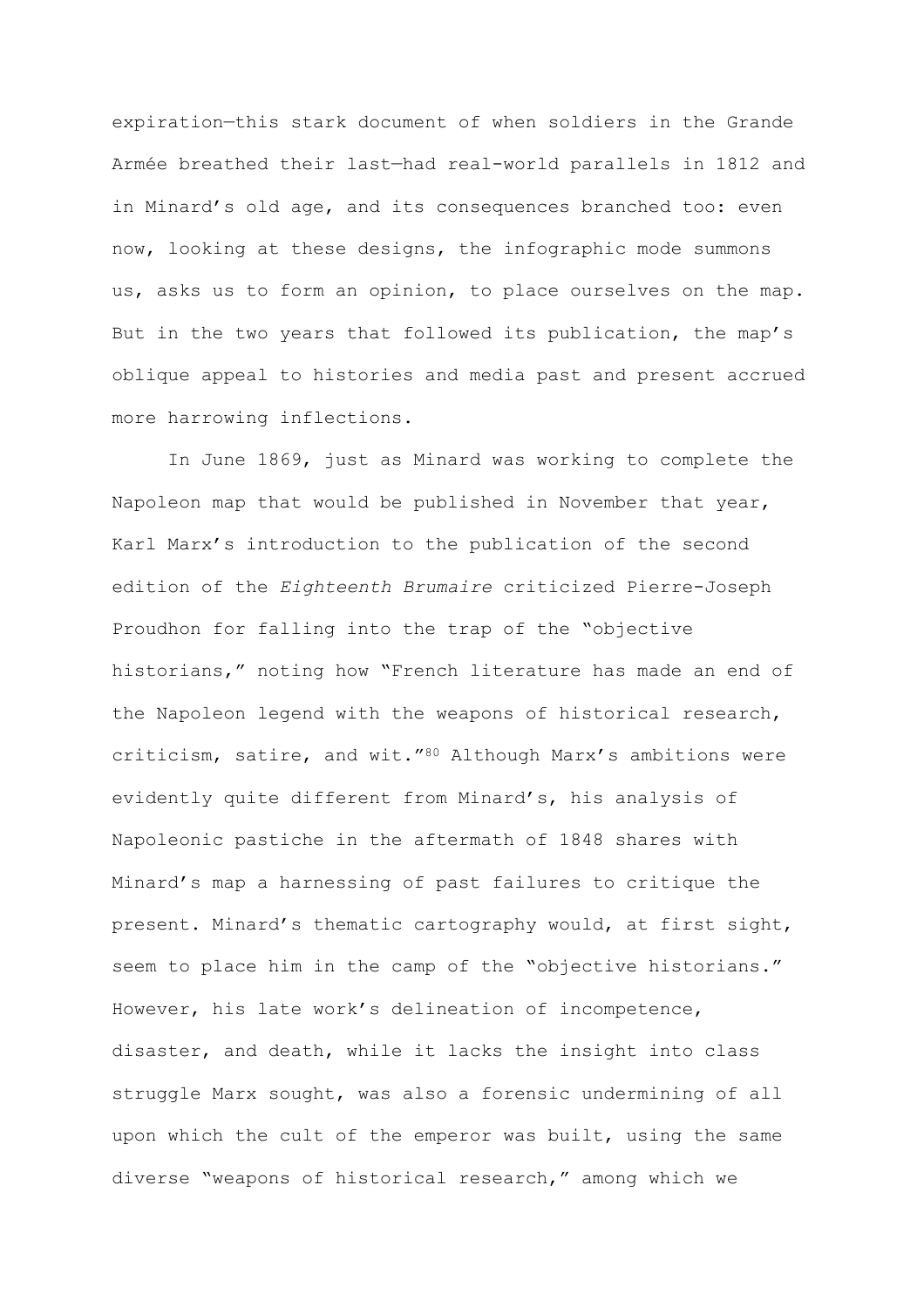should include illustrated histories and paintings of historical conflict. And here, Minard's Napoleon map is haunted by another, darker shadow, against which it must, surely, be read. Because what could be more emblematic of fraternity's transformative possibilities, of the telescoping of revolutionary history, of sibling violence, of counterfactual what-iffery, and of catastrophic failure and loss than the Paris Commune that began just four months after Minard's death? The name of Thiers, its callous vanquisher, already looms large on Minard's Napoleon design. Now though, this later history explains the map, rather than the other way around; the future explains the past. As early as 1872 the last barricades of the Communards (in red) and the daily movements of avenging Versailles troops (in blue) were plotted, in a chronometric map by Meunier and Rouillier, whose impassive surface bore testimony, via its repression, to the horrific slaughter of the *semaine sanglante* and to the exile of thousands. There's your "brutal eloquence." <<COMP: fig. 15 approx. here>>

For generous and incisive feedback on early versions of this paper I am grateful to audiences and participants in "Exiled Landscapes in Nineteenth-Century France" at the 2018 Design History Society Annual Conference, New York, and "The Aerial Image," Yale University, in 2019. I am especially indebted to the editors of *Grey Room*—Emily Doucet, Matthew Hunter, and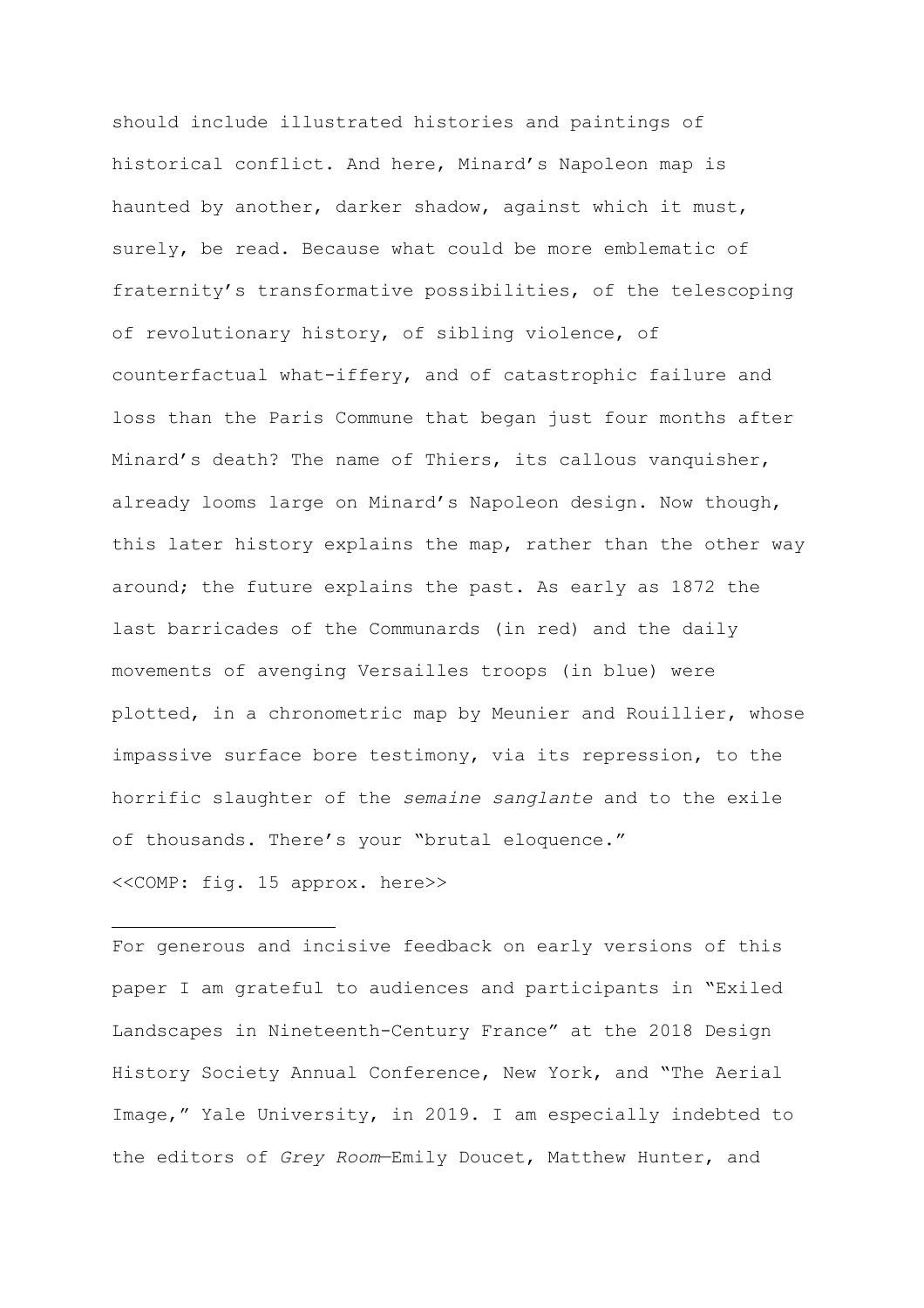Nicholas Robbins—and to Iris Moon, Lynda Nead, John Durham Peters, and Kelly Presutti for their excellent suggestions. A Mid-Career Fellowship from the British Academy made it possible for me to research and write this article. Translations are mine unless otherwise noted. <sup>1</sup> On Minard's career, see Victorin Chevallier, "Notice nécrologique sur M. Minard, inspecteur général des Ponts et Chaussées en retraite," *Annales des Ponts et Chaussées* 15 (1871): 1–22; Pierre Hardouin Tarbé de Saint-Hardouin, *Notices biographiques sur les ingénieurs des ponts et chaussées depuis la création du corps, en 1716, jusqu'à nos jours* (Paris: Librairie Polytechnique Baudry et Cie, 1884), 151–53; François de Dainville, "Les Bases d'une cartographie industrielle de l'Europe au XIXe siècles," in *La Cartographie reflet de l'Histoire* (Geneva: Éditions Slatkine, 1986), 153–75; Michael Friendly, "Visions and Re-visions of Charles Joseph Minard," *Journal of Educational and Behavioral Statistics* 27, no. 1 (Spring 2002): 31–51; Menno-Jan Kraak, *Mapping Time: Illustrated by Minard's Map of Napoleon's Russian Campaign of 1812* (Redlands, CA: Esri Press, 2014); Arthur H. Robinson, *Early Thematic Mapping in the History of Cartography* (Chicago: University of Chicago Press, 1982); and Arthur H. Robinson, "The Thematic Maps of Charles Joseph Minard," *Imago Mundi* 21 (1967): 95–108. See also the information in "Dossier de personnel: Ingénieurs des ponts et chaussées: Charles-Joseph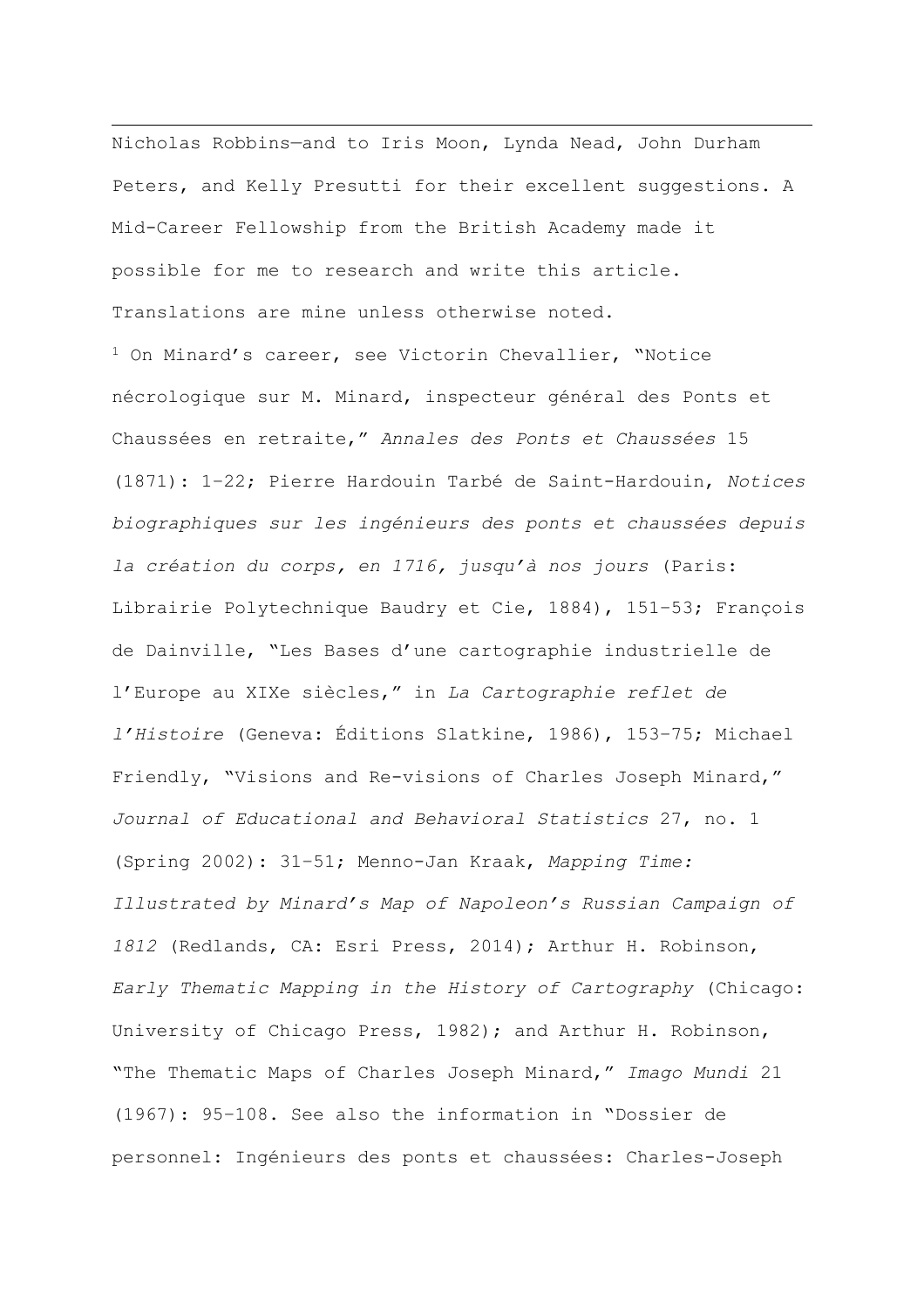Minard," in Archives Nationales, F<sup>14</sup> 2284-1. Minard's designs have been published in their entirety in Sandra Rendgen, *The Minard System: The Graphical Works of Charles-Joseph Minard* (Princeton, NJ: Princeton Architectural Press, 2018). <sup>2</sup> Edward R. Tufte, *The Visual Display of Quantitative Information* (Cheshire, CT: Graphics Press, 1983), 40. <sup>3</sup> Minard is also invoked as an antecedent of Jacques Bertin's structuralist diagrams in Alexander Campolo, "Signs and Sight: Jacques Bertin and the Visual Language of Structuralism," *Grey Room*, no. 78 (Winter 2020): 34–65.

<sup>4</sup> Charles-Joseph Minard, *Des tableaux graphiques et des cartes figuratives* (Paris: Thunot, 1862), 4 and plate 4, fig. 4. <sup>5</sup> See Eva Horn, "Air as Medium," *Grey Room*, no. 73 (Fall 2018): 6–25.

<sup>6</sup> On these, see Stephen Bann, *Parallel Lines: Printmakers, Painters and Photographers in Nineteenth-Century France* (New Haven: Yale University Press, 2001), 43-87.

<sup>7</sup> See Inge Hinterwaldner, "Parallel Lines as Tools for Making Turbulence Visible," *Representations* 124 (2013): 1–42. <sup>8</sup> Étienne-Jules Marey, *La méthode graphique dans les sciences expérimentales et principalement en physiologie et en médicine* (Paris: G. Masson, 1878), 73. On the history of the graphic method, see H. Gray Funkhouser, "Historical Development of the Graphical Representation of Statistical Data," *Osiris* 3 (1937): 269–404.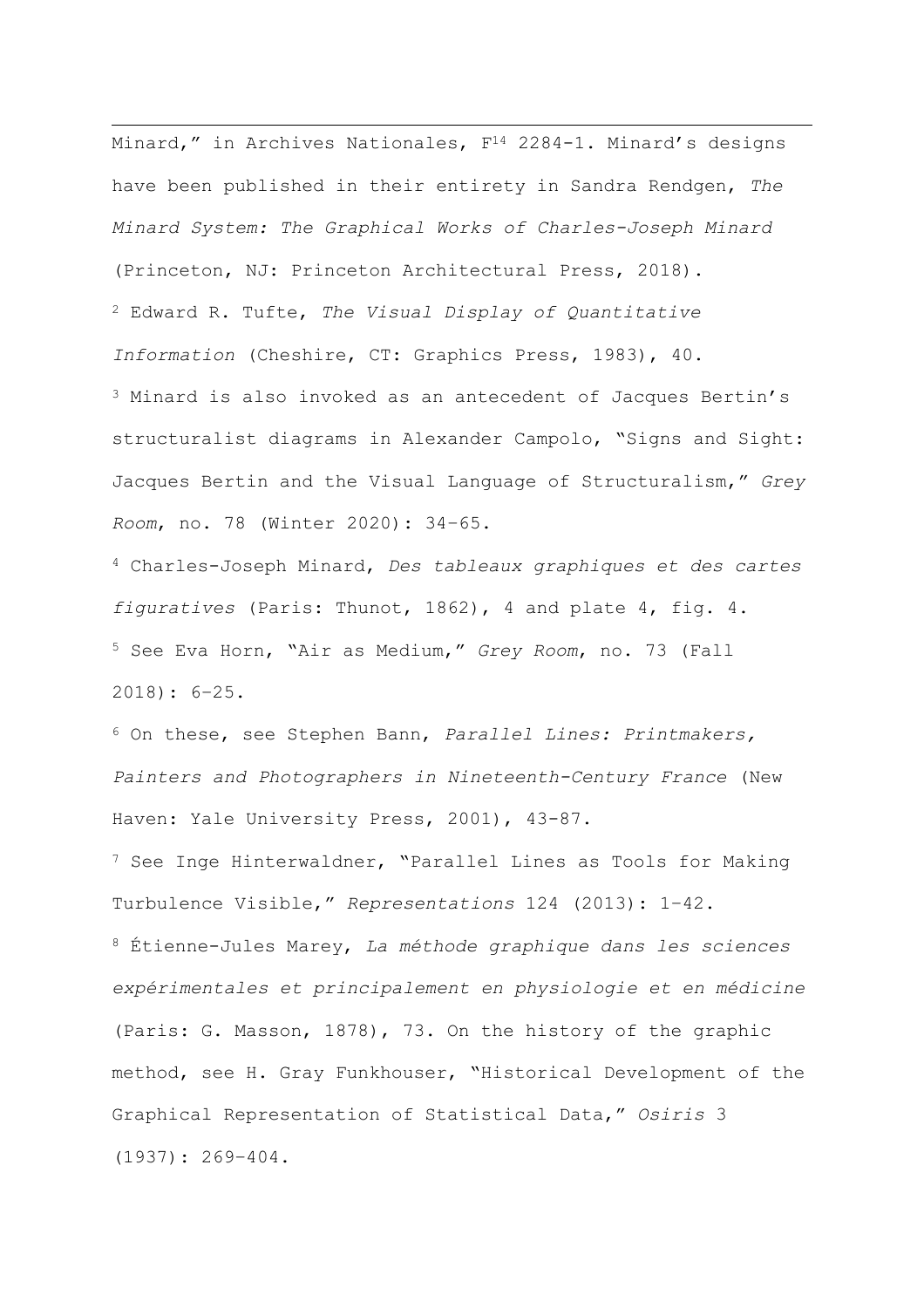<sup>9</sup> Orit Halpern, *Beautiful Data: A History of Vision and Reason since 1945* (Durham, NC: Duke University Press, 2014), 1. <sup>10</sup> Marey, 75.

<sup>11</sup> On Barak, *Powering Empire: How Coal Made the Middle East and Sparked Global Carbonization* (Berkeley and Los Angeles: University of California Press, 2020), 8–9. See, too, Colin Fanning, "'The Indispensable Agent': Coal and Its Displacements in Victorian England," *Journal of Design History* 34 (2021).

<sup>12</sup> See the insightful discussion of cephalopod imaginaries in Melody Jue, "Vampire Squid Media," *Grey Room*, no. 57 (Fall 2014): 82–105.

<sup>13</sup> Barak, 8–11, 212–18.

<sup>14</sup> Like Minard, Rose had a day job; a civil servant for fortytwo years, he became deputy principal clerk in the Legacy Office of the Inland Revenue at Somerset House. Roderick M. Barron, "Bringing the Map to Life: European Satirical Maps, 1845–1945," *Belgeo* 3–4 (2008): 445–64; and "Fred W. Rose [1849–1915]," Barron Maps, http://www.barronmaps.com/fred-wrose-1849-1915/.

<sup>15</sup> Gilles Palsky, *Des chiffres et des cartes: Naissance et développement de la cartographie quantitative au XIXe siècle* (Paris: Comité des travaux historiques et scientifiques, 1996), 113. See, too, Josef W. Konvitz, *Cartography in France,*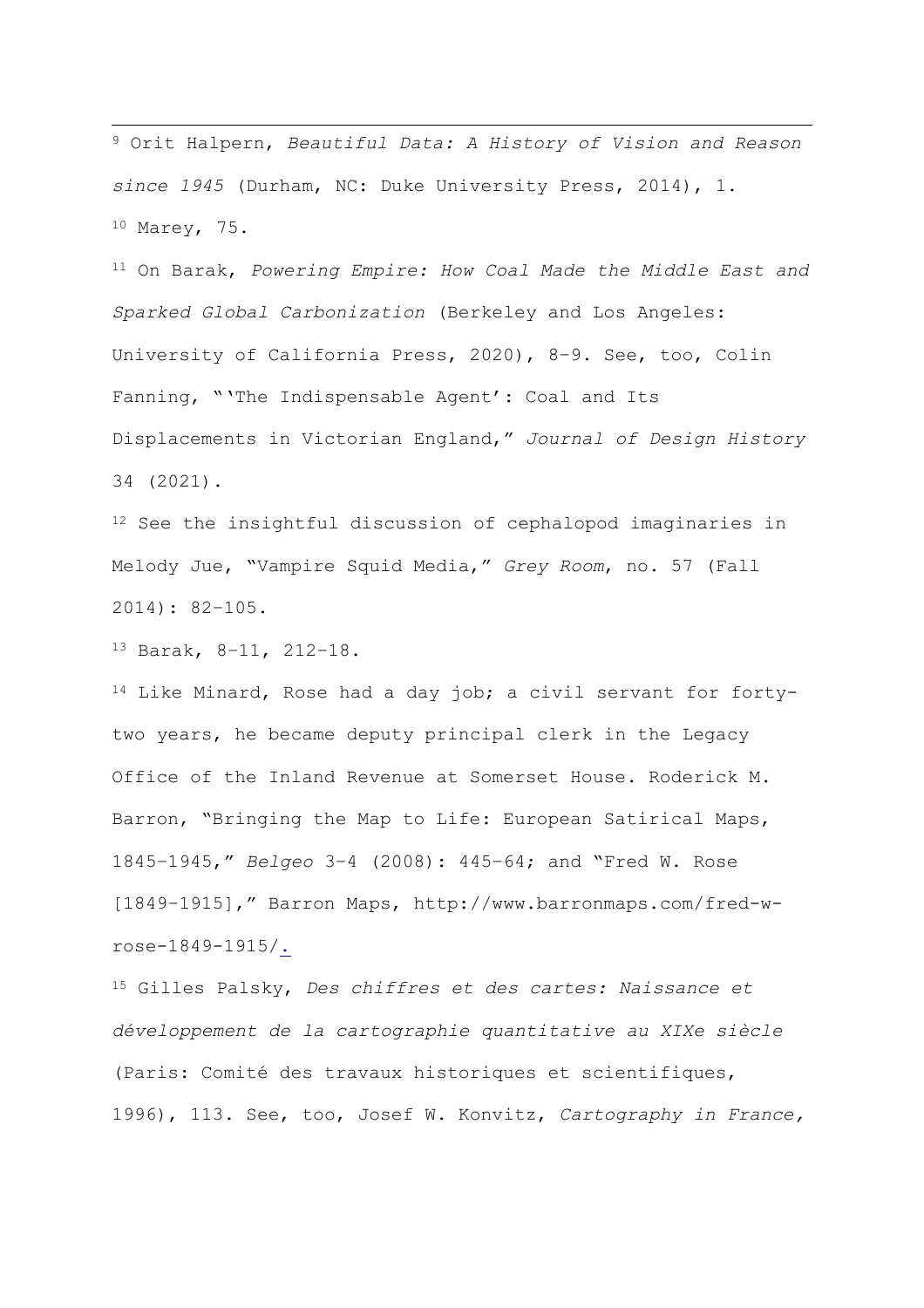*1660–1848: Science, Engineering, and Statecraft* (Chicago: University of Chicago Press, 1987).

<sup>16</sup> Jacqueline Wernimont, *Numbered Lives: Life and Death in Quantum Media* (Cambridge, MA: MIT Press, 2018)

<sup>17</sup> Painting, too, registered some of the ambiguities of this trade, as Michelle Foa describes in relation to Edgar Degas's 1873 *A Cotton Office in New Orleans*. Michelle Foa, "In Transit: Edgar Degas and the Matter of Cotton, between New World and Old," *Art Bulletin* 102, no. 3 (2020): 54–76. See, also, Anna Arabindan-Kesson, *Black Bodies, White Gold: Art, Cotton, and Commerce in the Atlantic World* (Princeton, NJ: Princeton University Press, 2021).

<sup>18</sup> Charles-Joseph Minard, *La houille et l'exportation de la houille anglaise* (Paris: E. Thunot, 1866), 1.

<sup>19</sup> Minard, *La houille*, 2; emphasis in original.

<sup>20</sup> Note Maze's description of actuaries as "engineers of finance," in Georges Hamon, *Histoire générale de l'assurance, en France et à l'étranger* (Paris: L'Assurance Moderne, 1896), 72.

<sup>21</sup> On exile and modernity, see Edward W. Said, "Reflections on Exile," in *Reflections on Exile and other Essays* (Cambridge, MA: Harvard University Press, 2002), 137–49. See, too, T.J. Demos, *The Migrant Image: The Art and Politics of Documentary during Global Crisis* (Durham, NC: Duke University Press, 2013).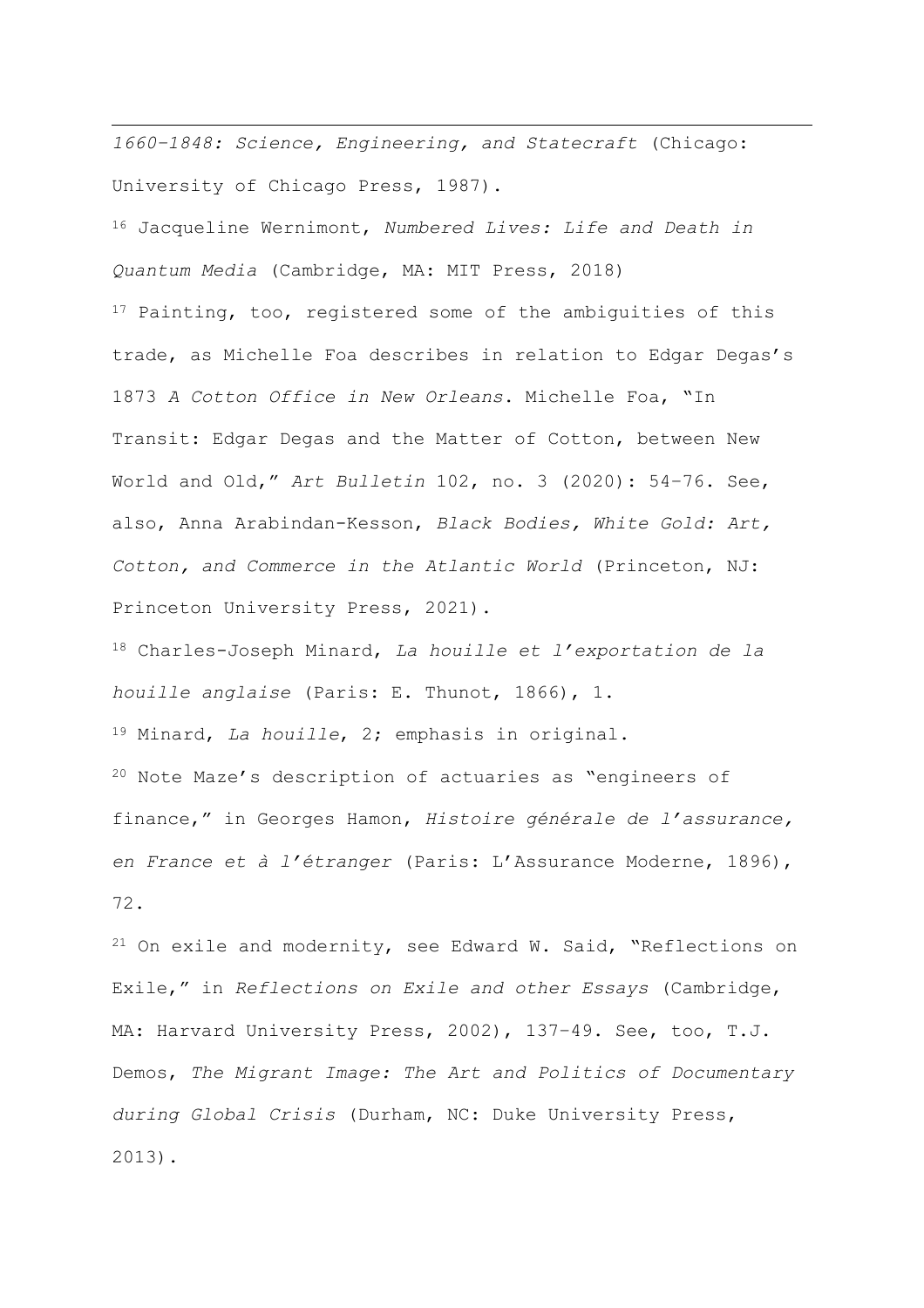<sup>22</sup> Chevallier, 21.

<sup>23</sup> Barak, 212.

<sup>24</sup> The Réaumur scale, which measures the boiling point at eighty degrees Centigrade under normal atmospheric pressure, had been replaced in France in the 1790s by the Celsius scale. However, the Réaumur scale continued to be used until the midnineteenth century in parts of Europe and Russia.

<sup>25</sup> On diagrammatic blank spaces, see John Bender and Michael Marrinan, *The Culture of Diagram* (Stanford, CA: Stanford University Press, 2010).

<sup>26</sup> Jonathan Shay, "Casualties," *Daedalus* 140, no. 3 (2011): 180.

<sup>27</sup> Friendly, 33.

<sup>28</sup> Chevallier, 15.

<sup>29</sup> Rendgen, 26.

30 Chevallier, 17; and Friendly, 33.

<sup>31</sup> Minard described in 1861 how one of his maps representing cotton imports was shown to the emperor and was received positively. See Minard, *Des tableaux graphiques*, 6–7. <sup>32</sup> See Moritz Gleich, "Liquid Crowds: Regulatory Discourse and the Architecture of People Flows in the Nineteenth Century," *Grey Room*, no. 67 (Spring 2017): 44–63. Minard is discussed briefly on page 52.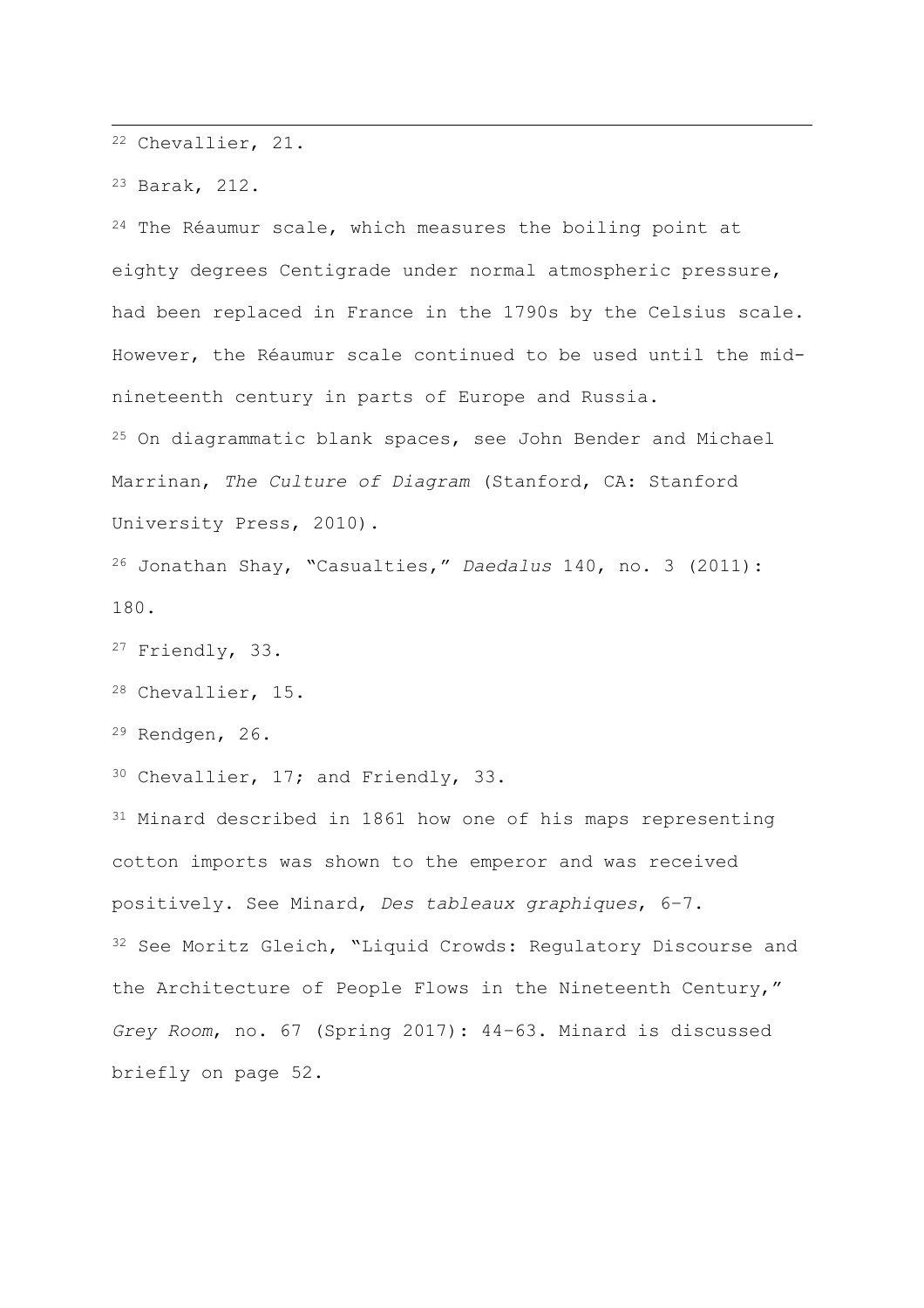<sup>33</sup> Peter Fritzsche, *Stranded in the Present: Modern Time and the Melancholy of History* (Cambridge, MA: Harvard University Press, 2010).

<sup>34</sup> Chevallier, 2. On saltpeter production during the Revolution, see Antoine-François Fourcroy, *Rapport fait par Fourcroy, au nom du Comité de salut public, sur les arts qui ont servi à la défense de la République* (Paris: Du Pont, 1795). See also Charles Coulston Gillispie, *Science and Polity in France: The Revolutionary and Napoleonic Years* (Princeton, NJ: Princeton University Press, 2004), 397–427.

<sup>35</sup> Kraak, 2.

<sup>36</sup> For certification of Minard's École Polytechnique career, see Archives Nationales, AF/III/4 dossier 12, 83–86.

<sup>37</sup> Chevallier, 3.

<sup>38</sup> See, for instance, Minard, "Observations sur un système d'écluses à petites chutes," 1821, in Archives Nationales F<sup>14</sup> 3193.

<sup>39</sup> Rendgen, 8; and Charles-Joseph Minard, *Des Voyageurs internationaux sur le chemin de fer entre la Belgique et la Prusse* (Paris: Thunot et Fain, 1846).

<sup>40</sup> For instance, Charles-Joseph Minard, *Cours de construction des ouvrages qui établissent la navigation des rivières et des canaux, professé à l'école des ponts et chaussées de 1832 à 1841* (Paris: Carilian-Goeury et Dalmont, 1841).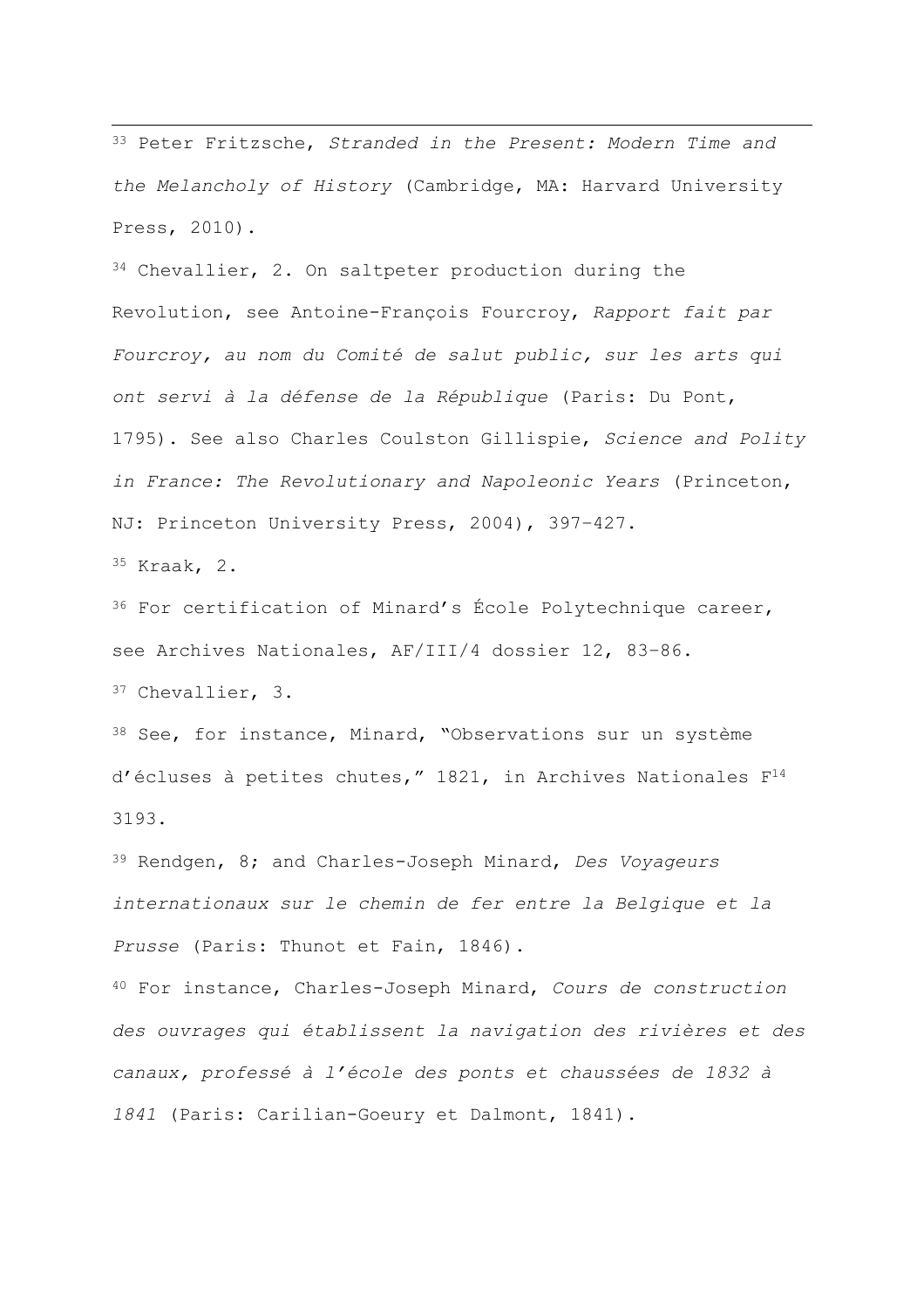<sup>41</sup> See Richard Taws, "Telegraphic Images in Post-revolutionary France," *Art History* 39, no. 2 (April 2016): 400–421. 42 Friendly, 36. The Stuttgart Latin chart is undated but was published in 1869, likely before the production of the Napoleon and Hannibal images in November that year. The École Polytechnique design is dated 6 May 1870.

<sup>43</sup> Charles-Joseph Minard, *Grandes constructions de quelques anciens peoples* (Paris: Cusset, 1870); and Charles-Joseph Minard, *De l'avenir nautique du Havre* (Paris: E. Thunot, 1856).

44 Chevallier, 20; and Joanna Stalnaker, "Description and the Nonhuman View of Nature," *Representations* 135 (Summer 2016): 72–88.

<sup>45</sup> Chevallier, 20.

<sup>46</sup> Maurice Samuels, "Illustrated Historiography and the Image of the Past in Nineteenth-Century France," *French Historical Studies* 26, no. 2 (Spring 2003): 253–80.

47 Theodor W. Adorno, "Late Style in Beethoven" (1937), trans. Susan H. Gillespie, in *Essays on Music* (Berkeley and Los Angeles: University of California Press, 2002), 564.

<sup>48</sup> Adorno, "Late Style," 567.

<sup>49</sup> Edward W. Said, *On Late Style: Music and Literature against the Grain* (New York: Pantheon, 2006), 16.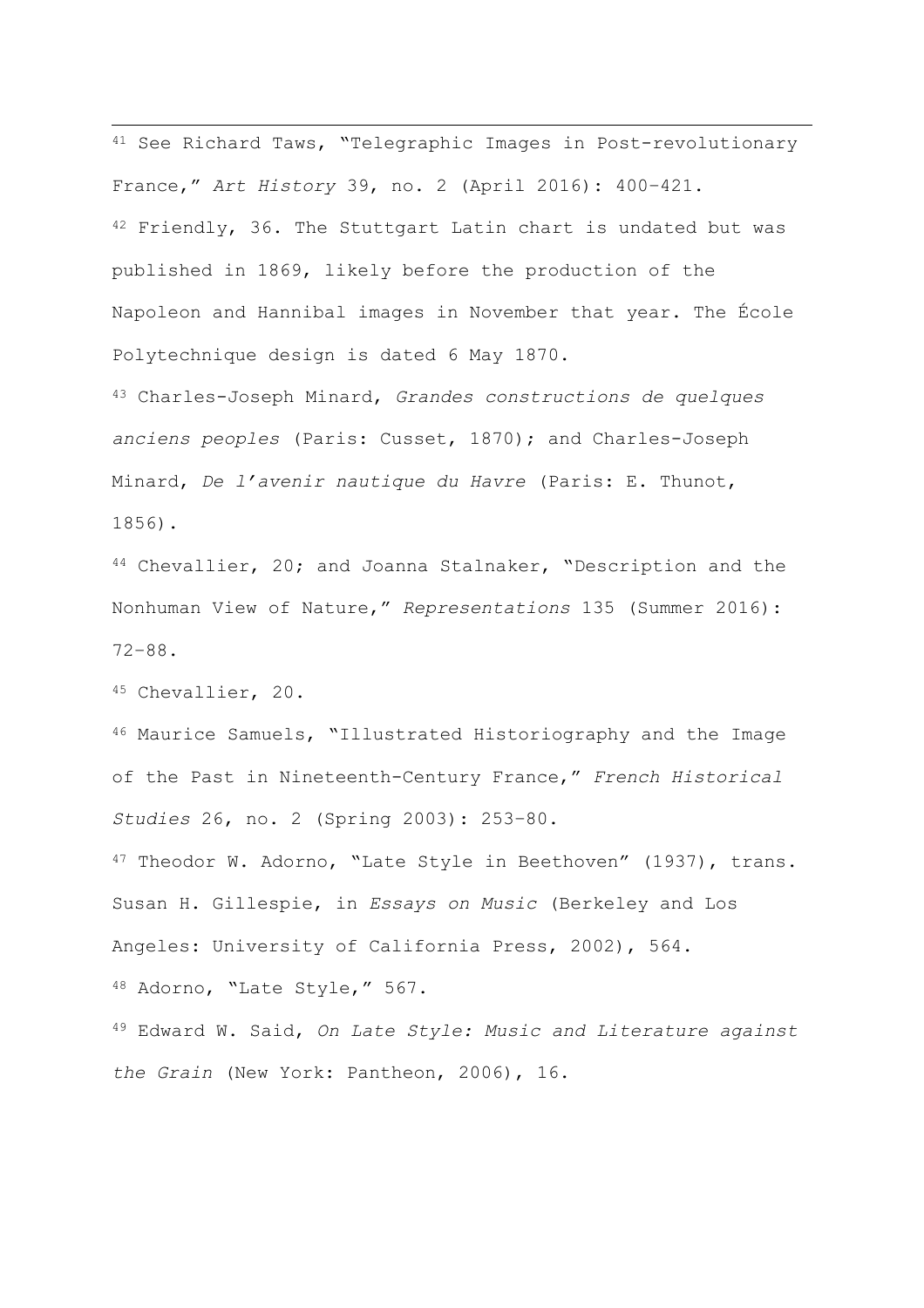<sup>50</sup> Charles-Joseph Minard, "Notions élémentaires d'économie politique appliqués aux travaux publics," *Annales des Ponts et Chaussées*, 2e série, 19 (1850): 75, cited in Palsky, 114. <sup>51</sup> Anders Engberg-Pedersen, "War Atmospheres," *Textual Practice* 32, no. 3 (2018): 437–53. On atmospheres of conflict, see, too, Mary A. Favret, *War at a Distance: Romanticism and the Making of Modern Wartime* (Princeton, NJ: Princeton University Press, 2009).

<sup>52</sup> Daniel Rosenberg, "Against Infographics," *Art Journal* 74 (2015): 38–57, 53.

- <sup>53</sup> Rosenberg, 54.
- <sup>54</sup> Rosenberg, 55.
- <sup>55</sup> Rosenberg, 56.
- <sup>56</sup> Rosenberg, 56
- <sup>57</sup> Rosenberg, 57.

<sup>58</sup> Minard, *Des tableaux graphiques*, 4.

59 The case for the nineteenth century's attention deficit has been made forcefully in Jonathan Crary, *Suspensions of Perception: Attention, Spectacle, and Modern Culture* (Cambridge, MA: MIT Press, 1999). <sup>60</sup> Minard, *Des tableaux graphiques*, 1.

<sup>61</sup> See André Dombrowski, "Impressionism and the Standardization of Time: Claude Monet at Gare Saint-Lazare," *Art Bulletin* 102, no. 2 (June 2020): 91–120.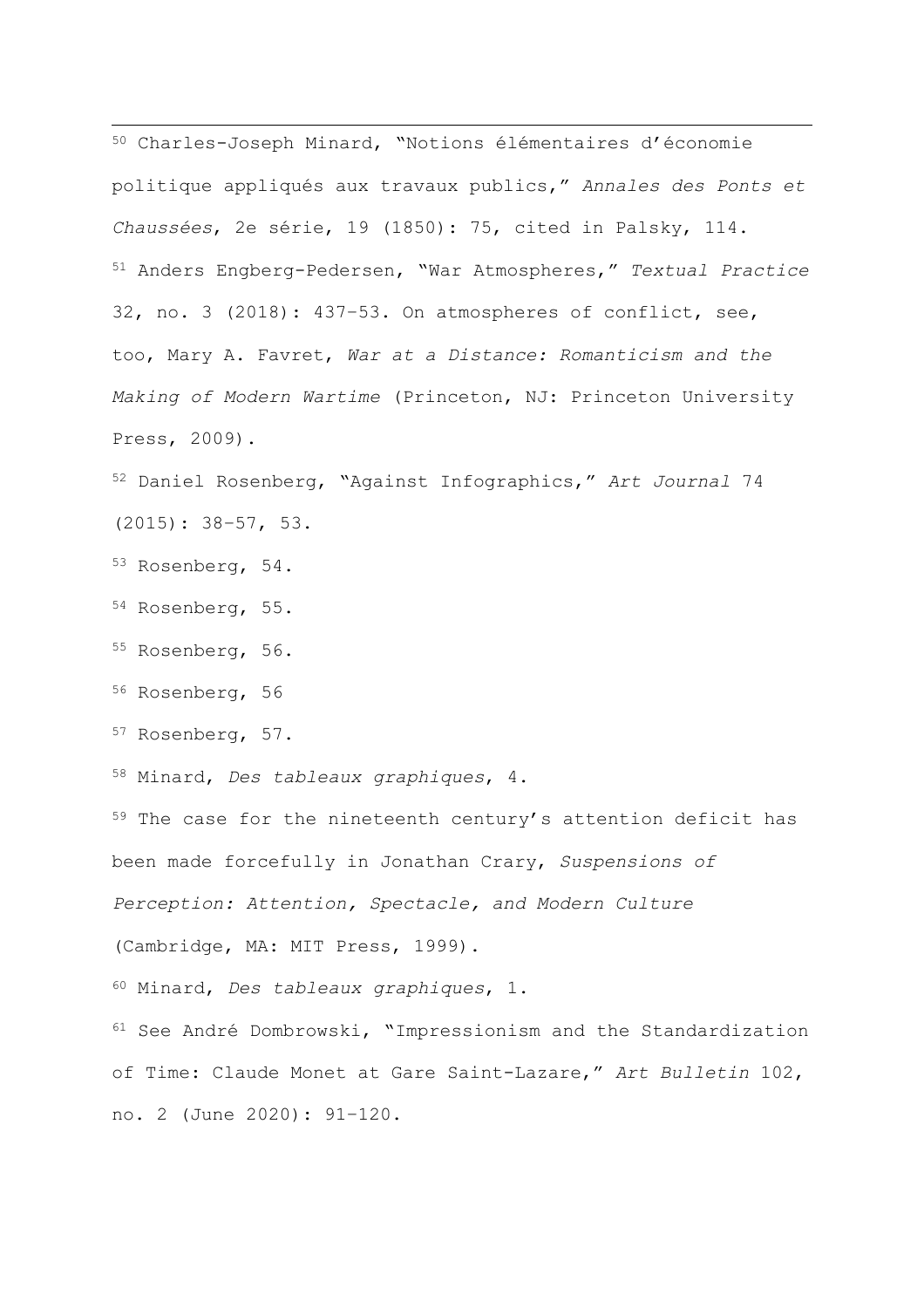<sup>62</sup> Susan L. Siegfried, "Naked History: The Rhetoric of Military Painting in Postrevolutionary France," *Art Bulletin* 75, no. 2 (June 1993): 235–58.

63 On the "explosion in the production, dissemination, and use of cartography" (146) in military contexts, see Anders Engberg-Pedersen, *Empire of Chance: The Napoleonic Wars and the Disorder of Things* (Cambridge, MA: Harvard University Press, 2015), esp. 146–183.

<sup>64</sup> Siegfried, 257.

<sup>65</sup> Katie Hornstein, "The Territorial Imaginary of the Revolutionary and Napoleonic Wars," in *Visual Culture and the Revolutionary and Napoleonic Wars*, ed. Satish Padiyar, Philip Shaw, and Philippa Simpson (London: Routledge, 2017), 22. <sup>66</sup> Katie Hornstein, *Picturing War in France, 1792–1856* (New Haven: Yale University Press, 2018).

<sup>67</sup> M.M. Bakhtin, *The Dialogic Imagination: Four Essays*, trans. Caryl Emerson and Michael Holquist (Austin: University of Texas Press, 1982), 84–85.

<sup>68</sup> As Daniel Rosenberg and Anthony Grafton write, "Minard's chart marks the centrality of the idea of *reversal* in the thinking and telling of history." Daniel Rosenberg and Anthony Grafton, *Cartographies of Time: A History of the Timeline* (New York: Princeton Architectural Press, 2010), 23.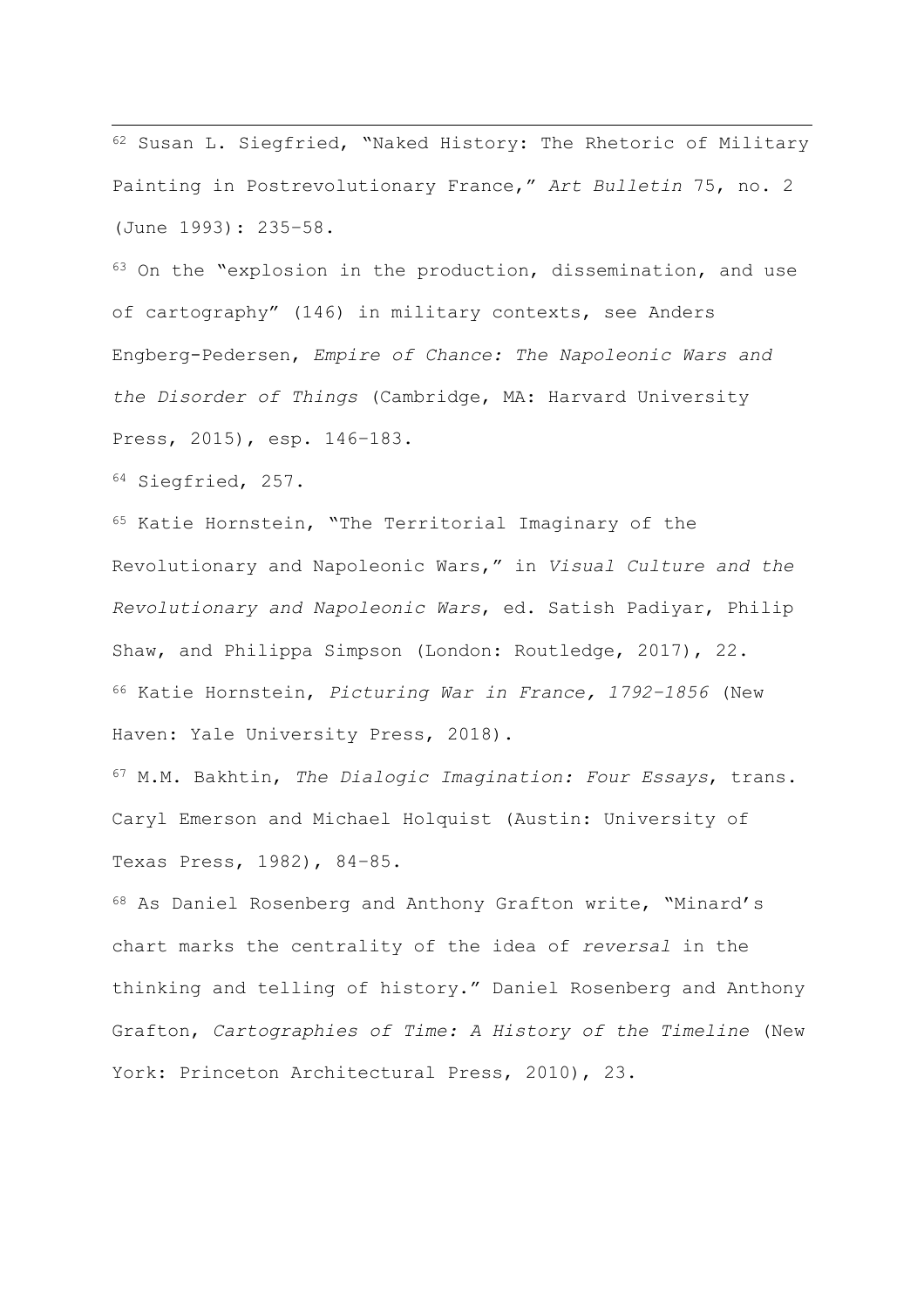<sup>69</sup> Louis-Napoléon Geoffroy-Château, *Napoléon et la conquête du monde, 1812 à 1832: Histoire de la monarchie universelle* (Paris: H.-L. Delloye, 1836).

<sup>70</sup> Geoffroy-Château, 471.

<sup>71</sup> Geoffroy-Château, 149–51.

<sup>72</sup> Geoffroy-Château, 460. On Leibniz and counterfactualism, see Catherine Gallagher, *Telling It like It Wasn't: The Counterfactual Imagination in History and Fiction* (Chicago: University of Chicago Press, 2018), 16–47. See also Christopher Prendergast, *Counterfactuals: Paths of the Might Have Been* (London: Bloomsbury, 2019).

<sup>73</sup> See Alastair Wright, "Mourning, Painting, and the Commune: Maximilien Luce's *A Paris Street in 1871*," *Oxford Art Journal* 32, no. 2 (2009): 223–42.

<sup>74</sup> Stefani Engelstein, *Sibling Action: The Genealogical Structure of Modernity* (New York: Columbia University Press, 2017).

<sup>75</sup> Engelstein, 7.

<sup>76</sup> See Juliet Mitchell, *Siblings: Sex and Violence* (London: Polity, 2003).

<sup>77</sup> Charles-Joseph Minard, *La statistique* (Paris: Cusset, 1869), 14.

<sup>78</sup> Minard, *La statistique*, 11.

<sup>79</sup> Chevallier, 8.